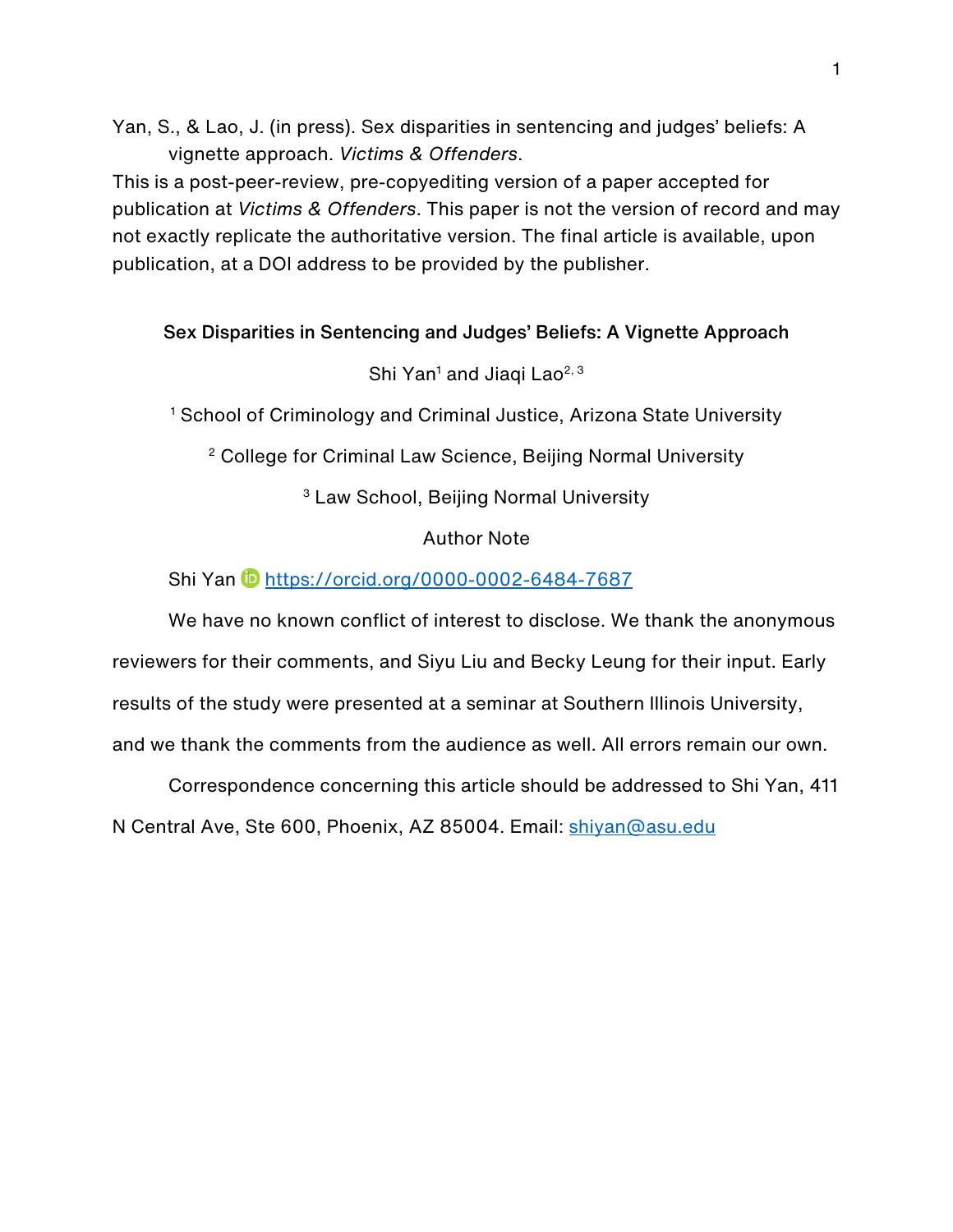# Sex Disparities in Sentencing and Judges' Beliefs: A Vignette Approach Abstract

The predominant theories on courtroom decision-making explain extralegal disparities with the courtroom actors' use of stereotypes. We conducted a vignette study on a sample of judges at the Chinese National Judges College, manipulated the sex of the defendant in each vignette, then asked the subjects for the recommended sentence. The survey also contained a series of questions on the beliefs about the causes of crime, the patterns of criminal behaviors, and the effectiveness of punishment. We found that the judges recommended significantly less harsh sentences for the female homicide defendant, but recommended significantly harsher sentences for both female defrauding and drug trafficking defendants. We also found little evidence that the perception and belief variables were confounders behind the observed sex disparities.

Keywords: sentencing, women as offenders, courts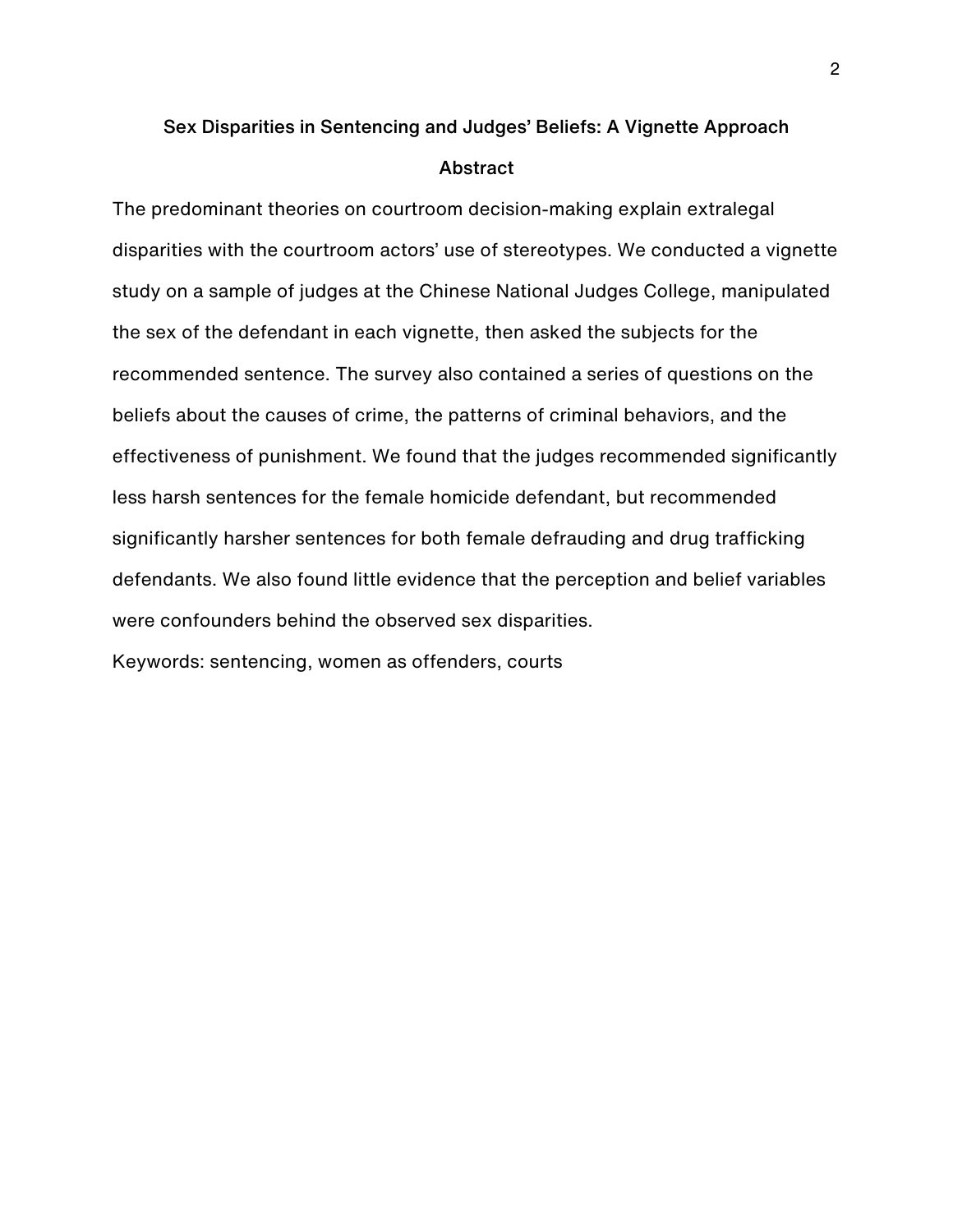# Sex Disparities in Sentencing and Judges' Beliefs: A Vignette Approach Introduction

More than 40 years ago, Armstrong (1977) argued that women were "'protected' but unequal" under the law. Archaic and grotesque some readers today may find (but see Chesney-Lind, 2020), she condemned the state statutes that explicitly prescribed different sentences for men and women who committed a similar crime. This disparate treatment between men and women was not limited within the United States, but pervaded many parts of the world (e.g., Pittaway & Bartolomei, 2001; Rapaport, 1991). While many of the laws allegedly "protected" women, Armstrong found the sentencing disparity between sexes "the most blatant evidence" for the denial of women's fundamental rights (p. 120).

Over the decades, both scholars and policymakers view sentence disparities associated with defendants' demographic characteristics as unwarranted and concerning (Baumer, 2013; Daly & Tonry, 1997). Despite the consensual goal of sentencing uniformity, empirical findings on sex disparities, as well as the underlying mechanism, were mixed. There have been two competing theories on how the state treats female defendants: "the evil woman" perspective and the chivalry perspective. Many studies found that female defendants were treated less harshly than comparable male defendants, while some found either no significant disparities or harsher penalties for women (for reviews, see Bontrager et al., 2013; Daly & Bordt, 1995; Gaub & Holtfreter, 2015). Historically, most of the foundational work on sex disparities in sentencing was based on the analysis of court data obtained from the United States. Researchers from around the world are now introducing their perspectives and findings on sex disparities (e.g., Drápal,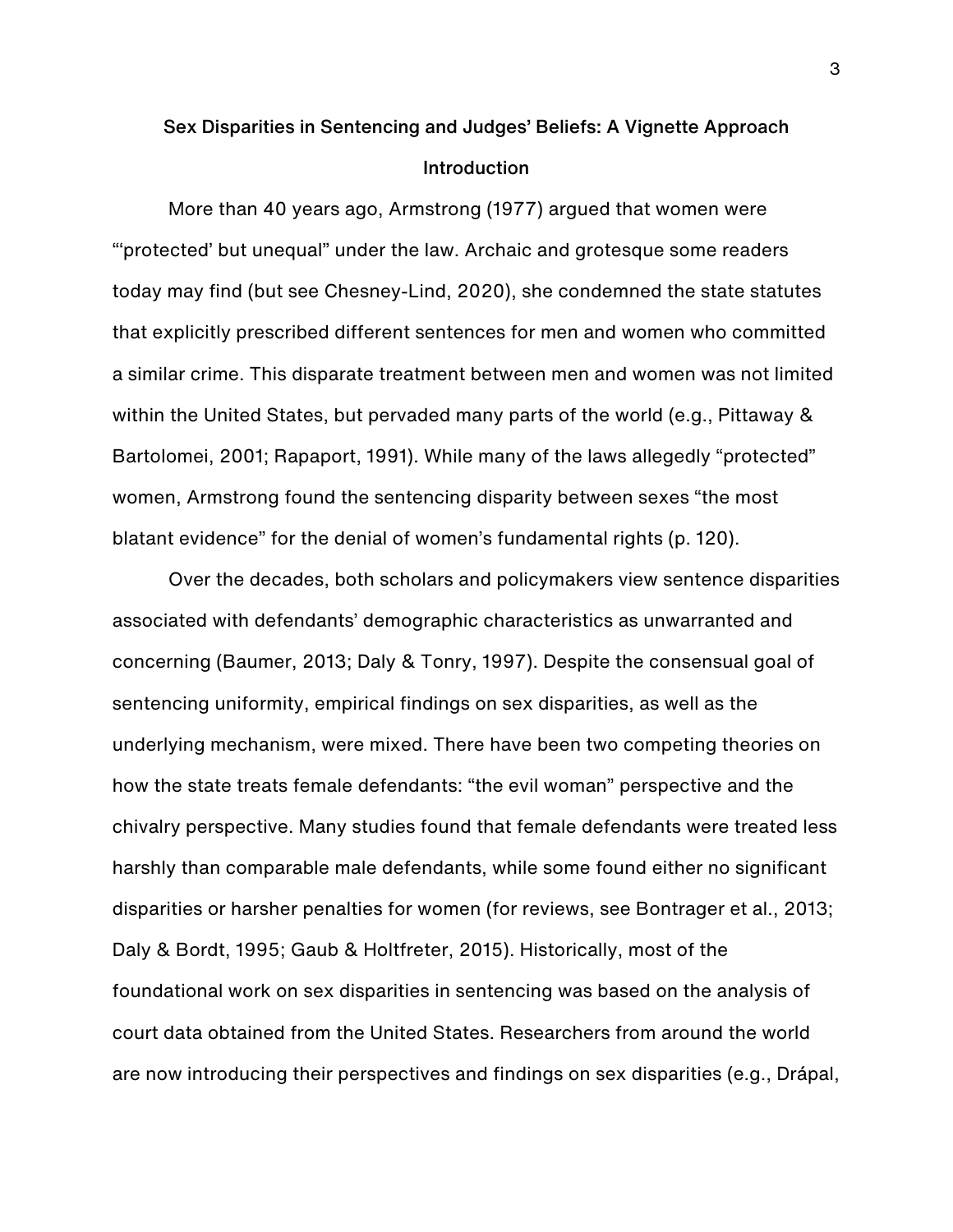2020; Liu et al., 2018; Lu et al., 2013; Pina-Sánchez & Harris, 2020). Nevertheless, this growing literature is still primarily based on official records, which typically offers a good sample size but only contains a limited number of case and judge characteristics.

The present study further contributes to the increasing intellectual diversity of the literature with a unique research setting. We surveyed over 270 Chinese judges using an experimental vignette design, manipulating the sex of the defendants in four different scenarios. We also collected information on the judges' beliefs and perceptions of crimes and the criminal justice system, a critical missing piece in almost all administrative datasets available today. Empirical research on sentencing in China is burgeoning recently, thanks to the nationwide publication of court decisions online (Liu et al., 2018; Wu, 2020a, 2020b). Yet to our awareness, efforts of primary data collection from judges—regardless of the country—remain scant (Ulmer, 2012). Our research not only provides an international perspective on the issue of sex disparities, but also contributes to the fundamental understanding of sentencing as a human decision.

The paper proceeds as follows. First, we will summarize the theories and empirical findings on sex disparities in sentencing, with a balanced narrative on both the American and the Chinese contexts. Then we will discuss the role of judicial beliefs and perceptions in shaping the sentence. Next, we will present our data, analysis, and results. We conclude our paper by discussing the substantive significance and implications of our findings.

Sex Disparities in Sentencing: How Much Overlap is There between the U.S. and China?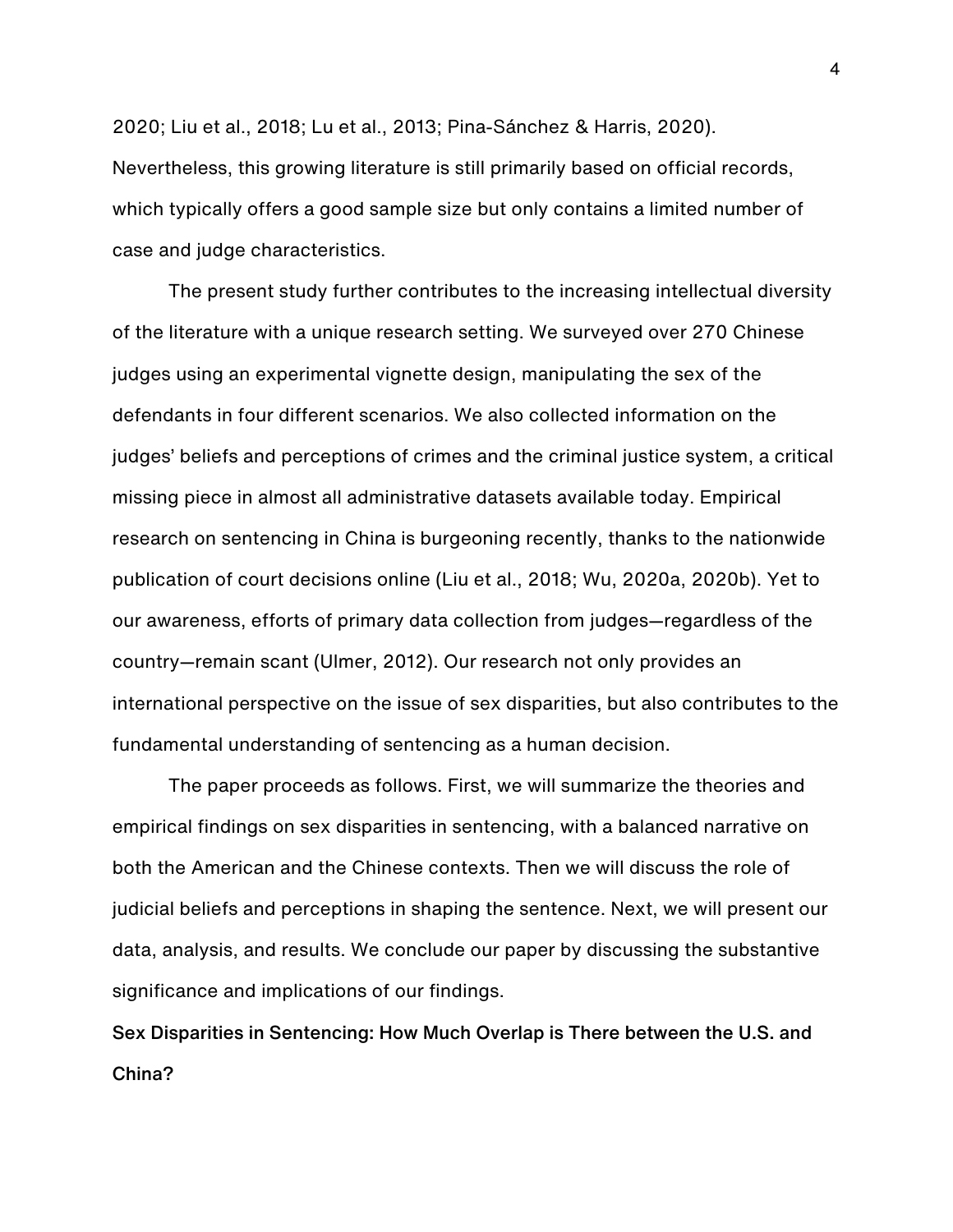#### *Feminist Theories and the Criminal Justice Response*

The foundation of modern feminist theories on crime and criminal justice originated from the United States (Chesney-Lind, 2006, 2020; Daly & Chesney-Lind, 1988; MacKinnon, 1983). The theories and social movements emerged in an era when "girls and women in conflict with the law were overlooked or excluded in mainstream works while demonized, masculinized, and sexualized in the marginalized literature that brooded on their venality" (Chesney-Lind, 2006, p. 7). Researchers called for the theorization of gender and the shaping of gender through social institutions.<sup>1</sup> The inquiries into sex disparities in case outcomes also came to the attention of researchers (Spohn et al., 1985; Steffensmeier, 1980).

In the court and sentencing context, two competing theoretical themes emerged (Daly & Tonry, 1997; Etienne, 2010; Farnworth & Teske, 1995; Spohn & Beichner, 2000). One of the perspectives claimed that chivalry pervaded in the courtrooms. The courtroom actors saw the necessity to protect female defendants from a patriarchal standpoint, and were therefore likely to issue less harsh sentences. To the contrary, another perspective argued that the courtroom actors saw women who commit crimes as violators of the assumed gender roles and norms (often known as "the evil woman"), and therefore more culpable and dangerous than their male counterparts. In addition to the chivalry-"evil women"

<sup>1</sup> Throughout the paper, we use "sex" to refer to the biological sex of people, and "gender" to refer to the cultural norms and expectations associated with people's biological sex. In the overwhelming majority of criminal justice studies, researchers can only measure the *sex* of people (and therefore *sex* disparities in case outcomes), but many theories (including the main ones used in this study) are based on *gender* roles and norms. The two concepts are especially prone to confusion in the criminal justice context, and researchers sometimes use them interchangeably. While an in-depth differentiation between the two concepts is beyond the scope of our study, we aim to use the two terms in a precise manner.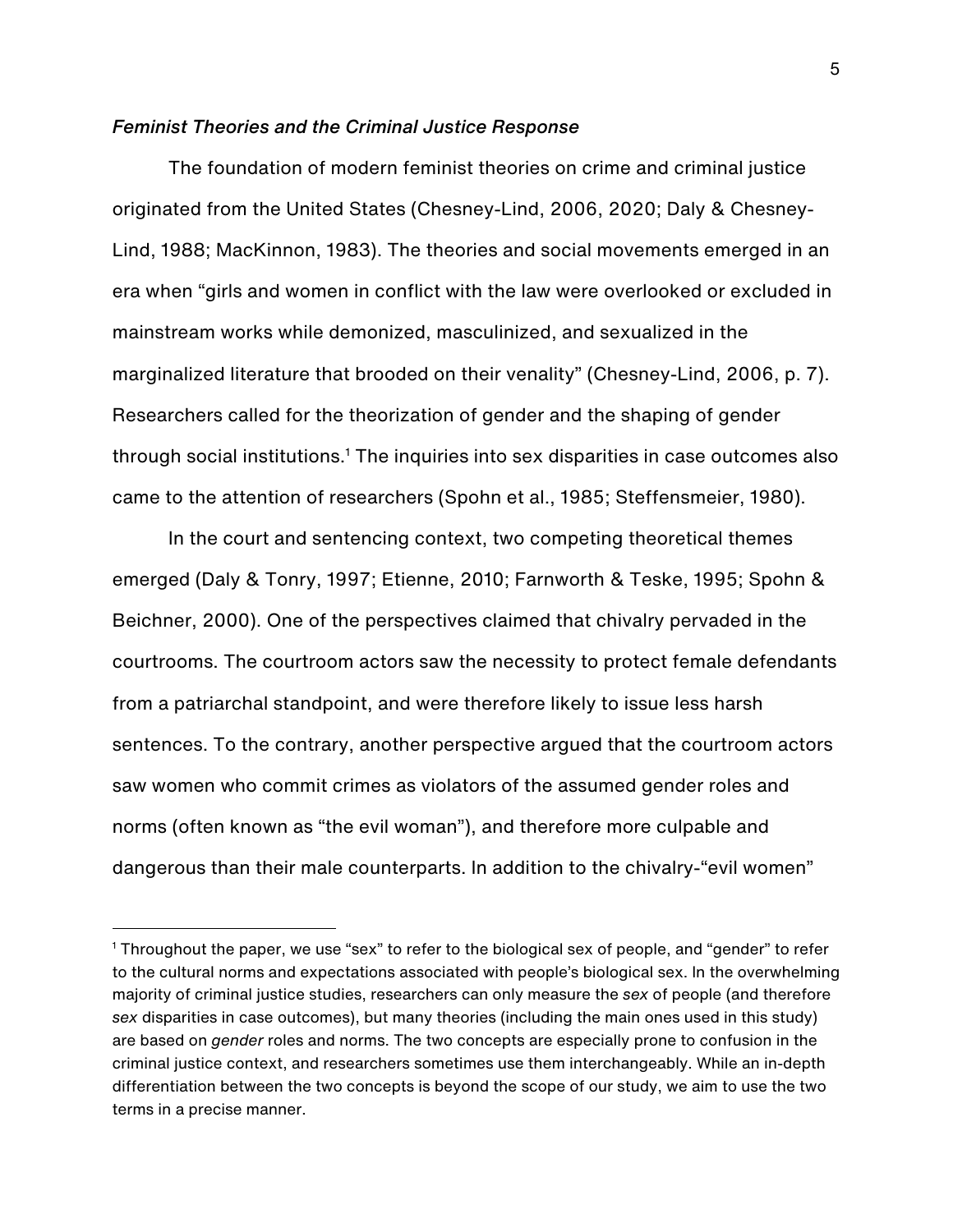debate, more general theories on sentencing also viewed gender as an essential extralegal factor associated with the sentence. Under both the bounded rationality (Albonetti, 1991) and the focal concerns (Steffensmeier et al., 1998) perspectives, prosecutors and judges may also associate the sex of the defendant with stereotypes in the assessment of risk and blameworthiness.<sup>2</sup>

Among all the different angles and standpoints, researchers have attempted to reach a more flexible framework, known as the selective chivalry perspective (Farnworth & Teske, 1995; Spohn & Beichner, 2000). The perspective contended that the presence and direction of sex disparities in the sentence are not universal, but instead depends on the specific case circumstances.3 Both the criminal justice system and the society would treat women harsher when they violated gender norms, and less harshly when there were more understandable causes behind their behaviors. For example, studies on the media found that women were more likely to receive negative coverage when they commit crimes against children, presumably due to a graver violation of their perceived role as caretakers (Christensen, 2018; Grabe et al., 2006). However, actors in the criminal justice system were more likely to show sympathy to women who commit violent actions against an abusive male partner (Miller, 2001, p. 1339, emphasis added):

<sup>2</sup> Although both theoretical frameworks were much more commonly associated with racial disparities in sentencing (Ulmer, 2012), many studies on sex disparities or the race-sex interaction effects also utilized them, since the blameworthiness and risk components are compatible with the themes of gender-centered theories (see Bontrager et al., 2013). For simplicity, the paper focuses on the gender-centered theories (i.e., chivalry and "the evil woman") whenever possible, and only applies the more general perspectives when necessary.

<sup>&</sup>lt;sup>3</sup> Some studies used the term "selective chivalry" to denote a perspective closer to "the evil woman" hypothesis (Embry & Lyons, 2012; Rodriguez et al., 2006). Throughout the paper, we stick to the original scopes of the selective chivalry perspective.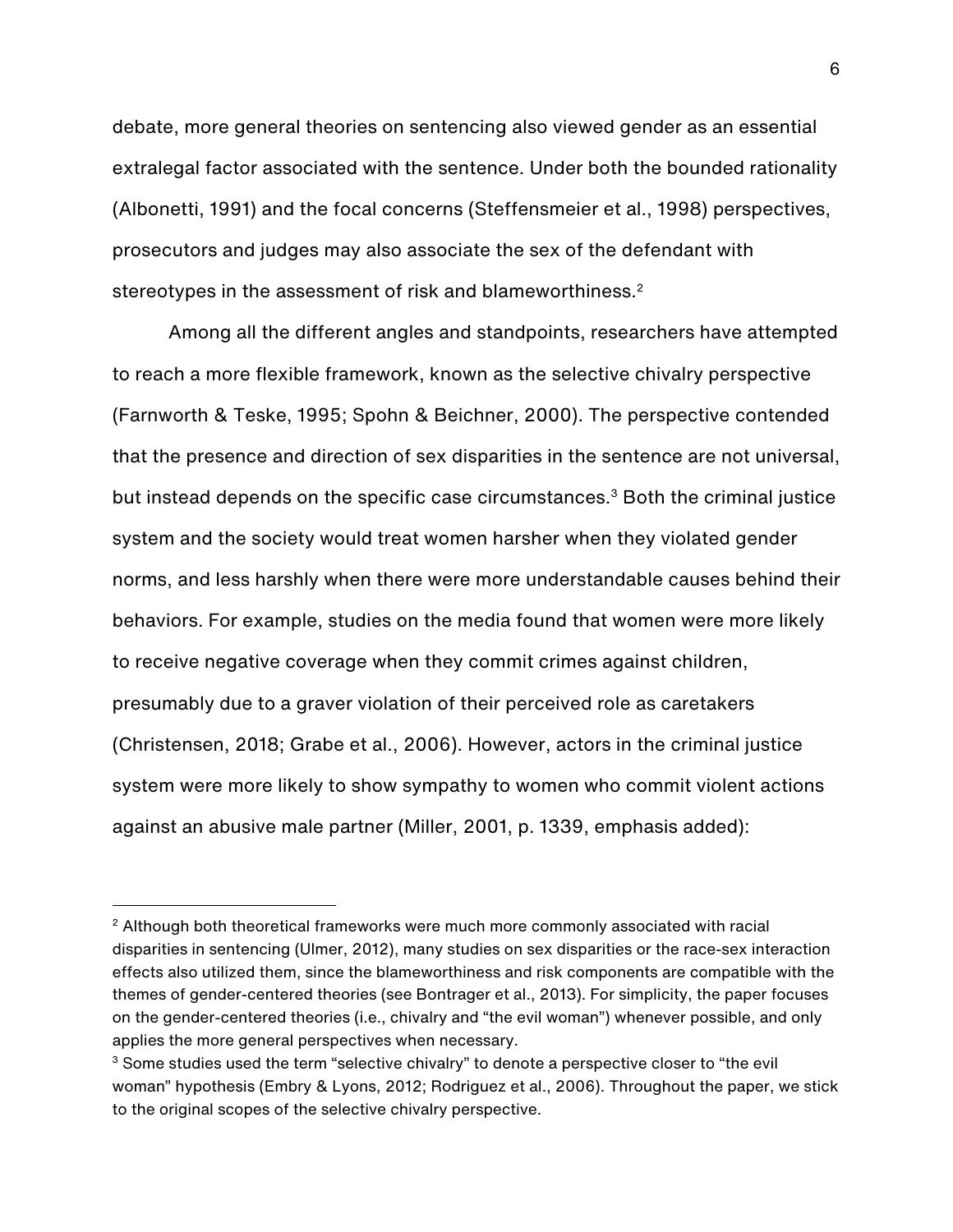Beth cut her husband's throat so badly… he almost died. He was constantly abusing her… and at the time of the stabbing, she said he was beating the crap out of her… *That's what she felt she had to do to get out of the situation*. –Probation Officer #1

Most theoretical accounts of gender in the Chinese context emerged from historical and comparative analyses, with a focus on the interplay between the social and cultural factors that moved gender dynamics in different directions (for comprehensive examinations, see Croll, 1978; Mann, 2011; Santos & Harrell, 2017). On the one hand, patriarchal ideology and social structure had been profoundly influential for centuries. On the other hand, the socialist movement's embrace of egalitarian ideals, the influence of the West accompanying the "reform and opening-up," and the dissolution of the traditional family structure have all contributed to higher levels of gender equality (Lu et al., 2013; Yan, 2006). The interaction clash between the traditional and recent forces is also highly visible in the realm of sex/gender and crimes (for a recent review, see Shen & Winlow, 2014). For example, researchers have long attributed sexual exploitation and domestic violence against women in China to the highly patriarchal traditional family values (Gil & Anderson, 1999; Ruskola, 1994). Yet recent studies on women's crime and victimization in China also had more contemporary scopes: urbanization, migration worker families, and so on (Liu, 2012; Niu & Laidler, 2015).

Theoretical development on sex disparities in today's Chinese courts is still mostly embryonic. Most, if not nearly all, empirical studies followed the themes of chivalry versus "the evil woman" (Liang et al., 2009; Lu et al., 2013; Wei & Xiong, 2020). Despite the overlap in the framework, researchers realized that gender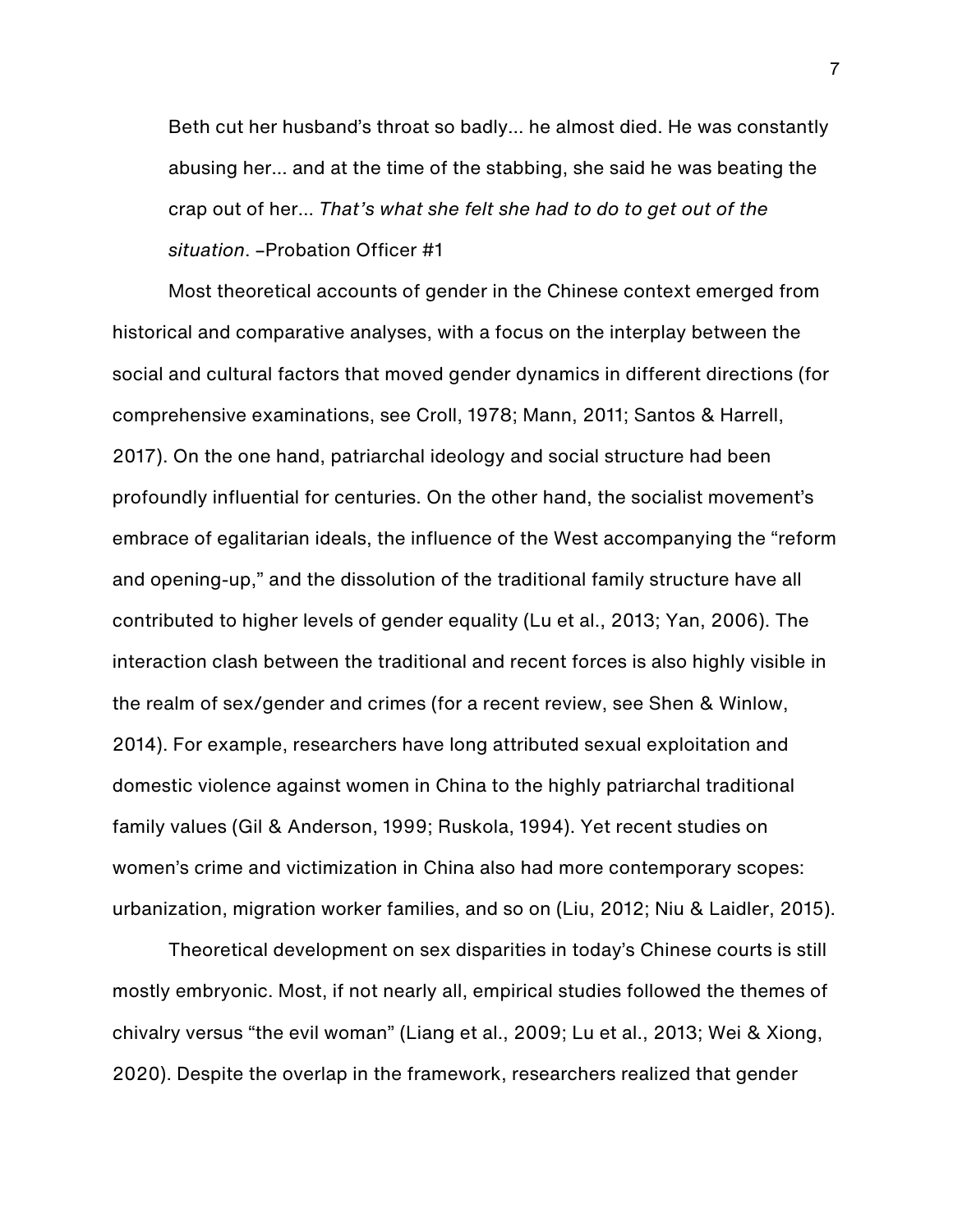norms in both the U.S. and Chinese contexts were dynamic and evolving. Therefore, the range and degree of chivalry (or the absence thereof) varied, sometimes dramatically. Early in the 20<sup>th</sup> century, Chinese statutes saw women who assaulted or murdered the husband or male family members as committed an aggravated crime (Ruskola, 1994). Even in the early 2000s, judges across China meted out was a wide range of sentences for women who killed their husbands after domestic violence victimization—*from three years on probation to death without suspension* (Xing, 2013). The nature of gender roles in shaping the sentence appears to be intricate.

#### *Empirical Supports of the Two Perspectives*

Despite the hopeful claims that "the differential treatment of women in sentencing… is a thing of the past" (Chesney-Lind & Pasko, 2013, p. 142) and "'chivalry' is alive and well" (Spohn, 1999, p. 392), the empirical literature suggested a more mixed pattern from large datasets on case processing. Indeed, literature reviews and meta-analyses across three decades found overall less harsh treatments of female defendants (Bontrager et al., 2013; Daly & Bordt, 1995; Gaub & Holtfreter, 2015; Zatz, 2000), and many recent studies continued to claim so (Cassidy & Rydberg, 2020; Fridel, 2019; Nowacki, 2019; Pina-Sánchez & Harris, 2020). However, the finding of a lower harshness level for women is not universal and monotonic across the board. Studies also found that the presence and direction of sex disparities depended on the race of the defendant (Goulette, 2021), the type of crime (Bond & Jeffries, 2014; Rodriguez et al., 2006), or criminal records (Tillyer et al., 2015). Overall, there appears to be a mix of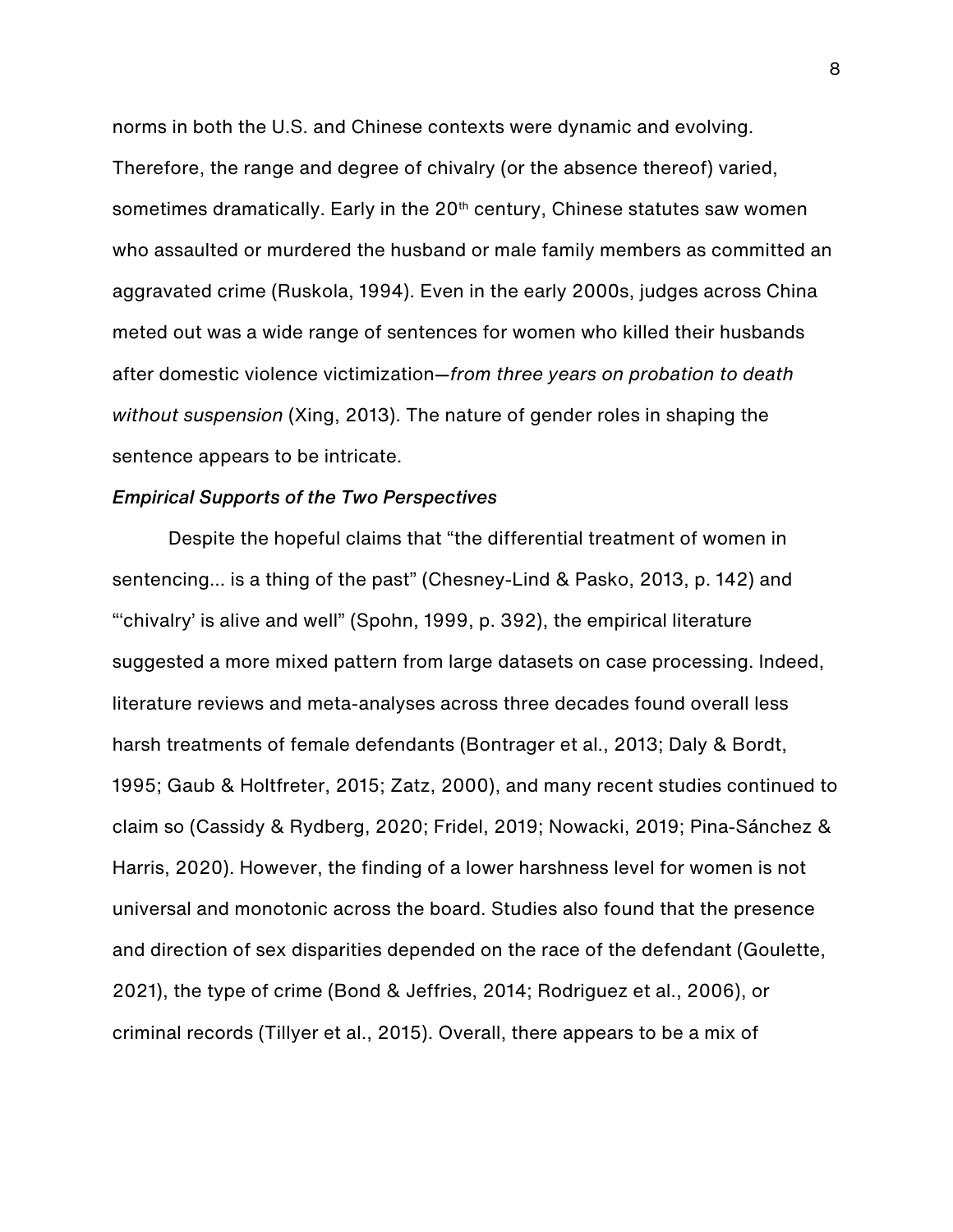evidence supporting not universal chivalry, but selective chivalry—that the presence and direction of sex disparities depend on other case-level factors.

The same dependency and inconsistency are also true among studies using Chinese case data. A series of studies by Liang and colleagues found that while female defendants generally received less harsh outcomes, the magnitude and statistical significance of the leniency depended on the type and seriousness of the crime (Liang et al., 2009; Lu et al., 2013; Xiong et al., 2018). More recently, studies using larger and more representative case samples from China found diminished to no disparities associated with the sex of either the defendant or the judge (Wei & Xiong, 2020; Xia et al., 2019). Similar to studies using U.S. data, the support of the theories in the Chinese context is also mixed. Less harsh punishment for female defendants was visible in some crime types and circumstances, but not others.

A more complicated issue is that the gender norms—the focal point to understand sex disparities in the sentence—are not always clearly visible and straightforward. In some cases like personal violence (especially when the victim is a family member or a child), the aggravating (such as predatory acts) and mitigating (such as domestic violence victimization) elements associated with the defendant's sex are relatively unambiguous. However, for many other types of crimes, such as theft, drug trafficking, and drunk driving, there is less societal agreement on what the gender norms are, or whether a widely accepted norm exists at all. Although the selective chivalry hypothesis is flexible, its explanative and predictive function still rests on gender norms. Given the lack of consensus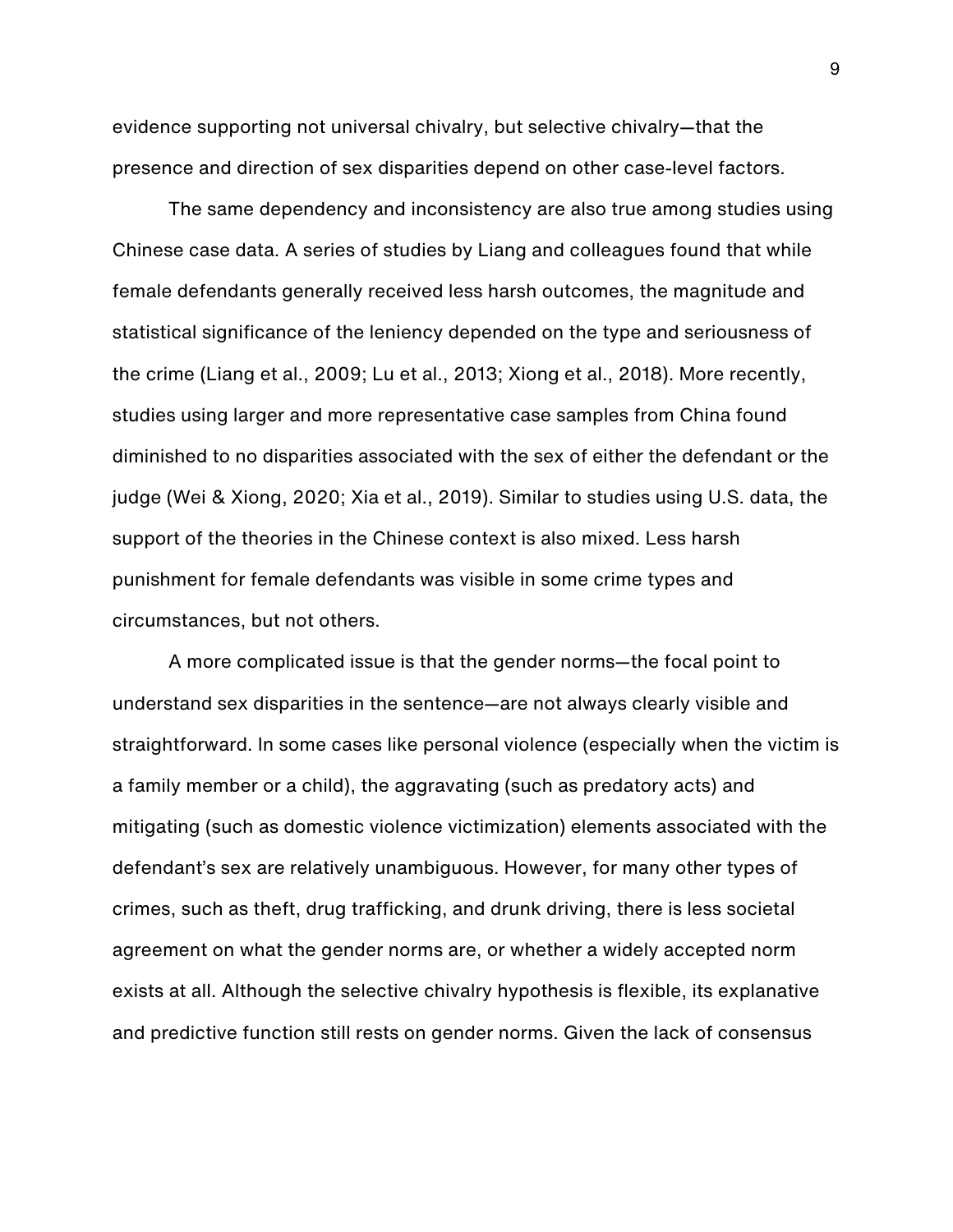for many crime types, the present study also serves as an exploratory effort to connect the selective chivalry framework with more crime types.

## The Role of Judicial Beliefs and Its Testing

The current literature has highlighted the role of gender norms and expectations, as we summarized above. Theories of punishment have also indicated that the belief in the root cause of crimes can affect the decision of individual cases or the general attitude penal policies. Specifically, individuals who emphasize free will would likely conclude that crimes are the voluntary choice of the offender, and the offender should be responsible for the losses and damages. Therefore, they are less likely to tolerate crimes and more likely to support decisions based on deterrence and retribution (Finckenauer, 1978; Frase, 1997). To the contrary, those who perceive social inequality and economic adversities as the root cause of crimes are more likely to support rehabilitation-based criminal justice policies (Carroll et al., 1987). Empirical work found that judges and mock judges were more likely to mete out lenient sentences when they believed that crimes were beyond the defendants' rationality, and harsher penalties when they thought that crimes were products of free will (Aspinwall et al., 2012; Bumby & Maddox, 1999; Hill, 1998; Martin et al., 2017; Shariff et al., 2014). In a recent vignette-based experimental study of real judges, Aspinwall et al. found that providing expert testimony detailing the defendant's biological development of psychopathy led to less harsh recommended sentences. The testimony suggested that the crime was the result of a disease rather than a mere voluntary act.

Despite the findings, two research gaps remain. First, most of the studies examined the direct relationship between those belief variables and the outcomes.

10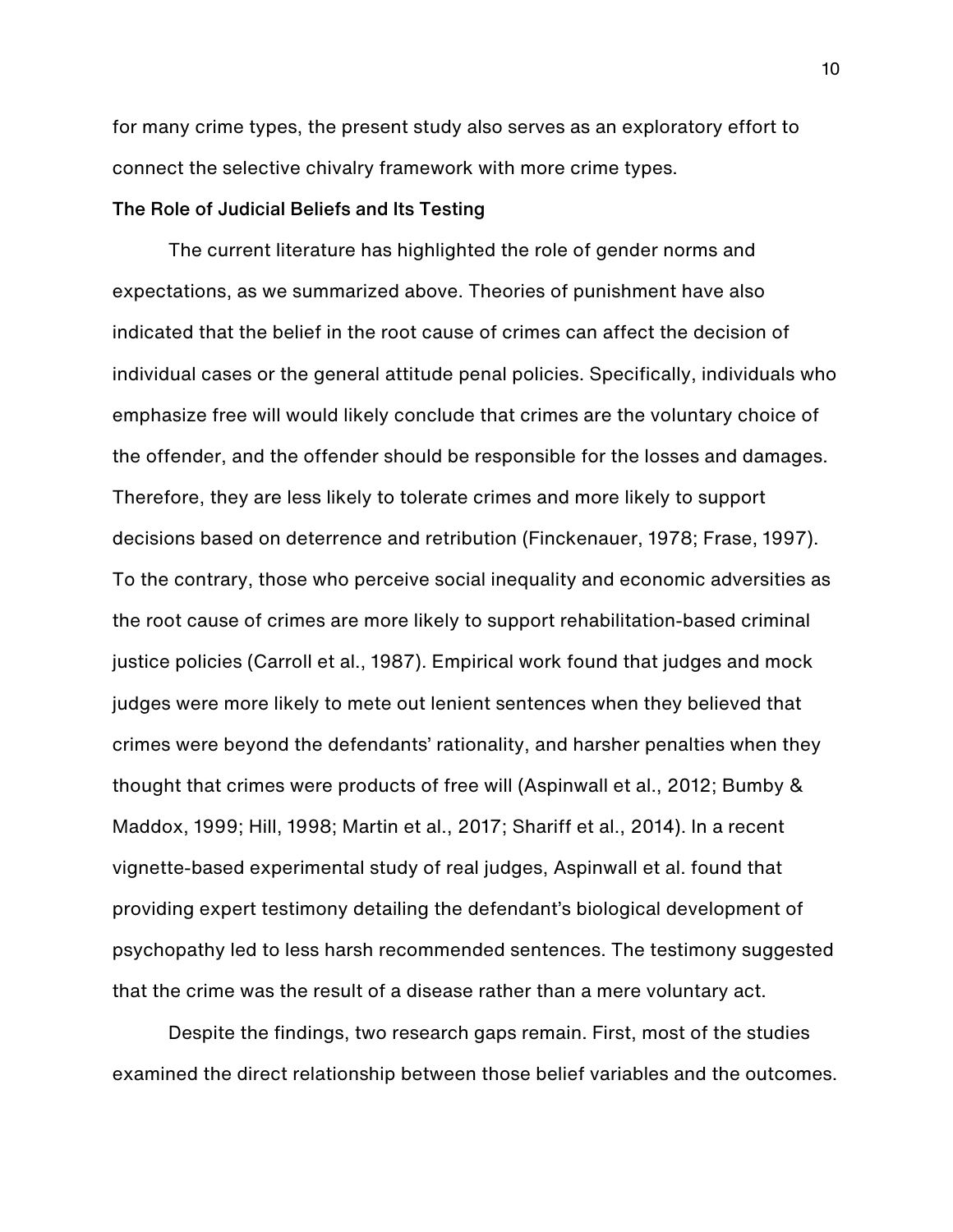Few have measured the beliefs under the context of extralegal disparities and explored whether judicial beliefs played a confounding role under the observed disparities between sexes. Second, unlike the research on extralegal disparities in case outcomes, the literature on Chinese judges' beliefs is especially barren. Most seminal research on sentencing disparities in China was based on analyses of case files—either datasets compiled by researchers (Bai, 2013; Liang et al., 2009; Lu et al., 2013) or the more recent data released by the Chinese Supreme People's Court on their affiliated website (Ahl & Sprick, 2018; Liebman, 2015; Wu, 2020a, 2020b). While those studies gave us a broad view of disparities in Chinese courts, administrative datasets are, by definition, incompatible with inquiries into the belief variables. Presumably due to accessibility issues, data collection from Chinese judges is rare, and most of such studies utilized qualitative techniques interviews and observations (Clarke, 2003; Kinkel & Hurst, 2015; Zheng et al., 2017). We are unaware of recently published studies that surveyed Chinese judges on their beliefs. More generally, relative to analyses of administrative court data, experimental studies on courts remains scarce even in the United States (Aspinwall et al., 2012; Bushway et al., 2014; Fishbane et al., 2020; Wilford et al., in press). The need for judges as experiment subjects is only stronger in the Chinese context.

Although there is evidence on the association between judges' beliefs and case outcomes, the relationship between the beliefs and extralegal disparities remains unclear both theoretically and empirically. Just like the pattern of gender norms in the less stereotypical crimes committed by women, the current status of literature remains largely exploratory. Based on the assumption of the theories on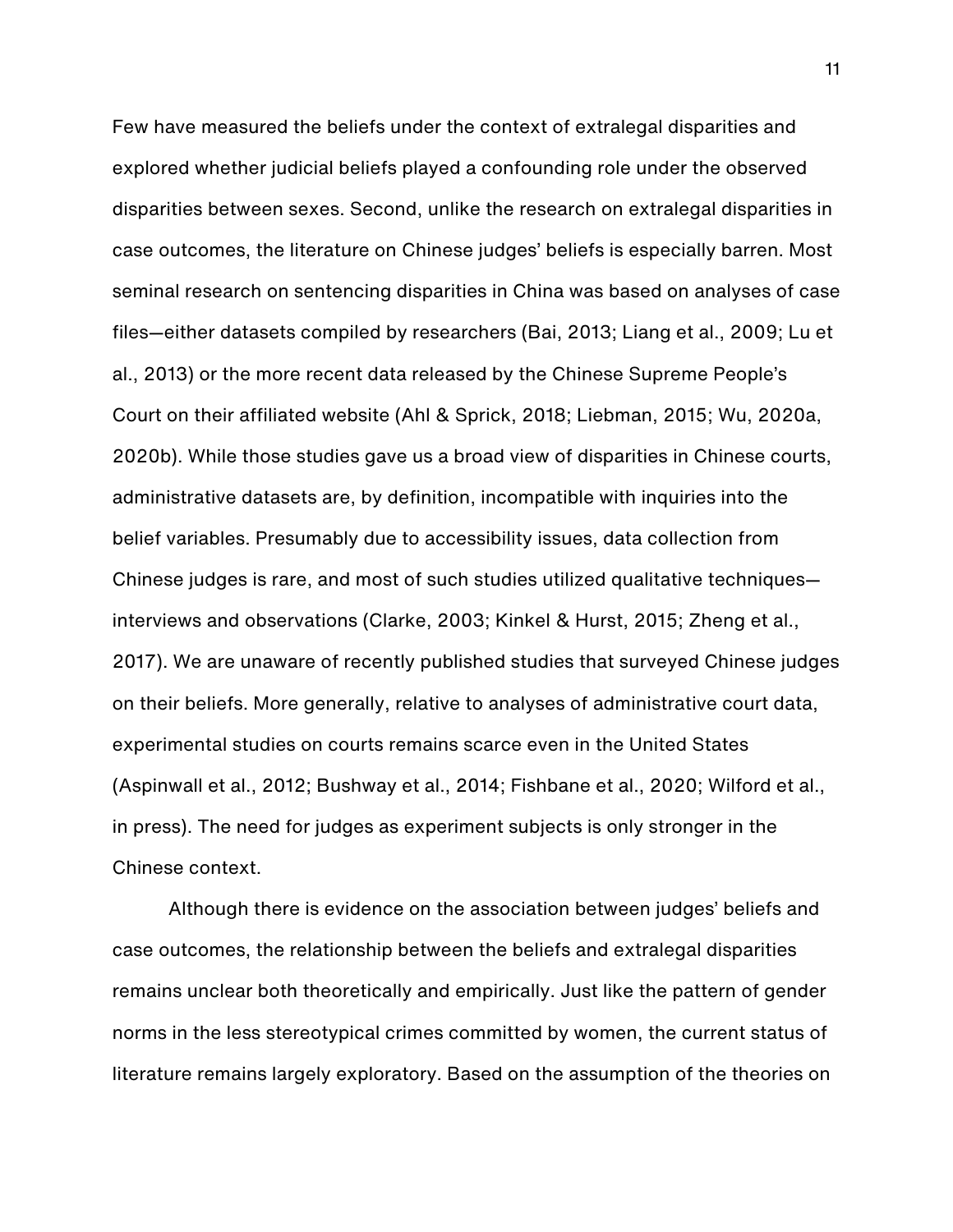sex disparities, one potential way to validate the theories is to measure judges' views on gender norms and stereotyping directly. However, a validity concern behind the measures is that views associated with gender stereotypes may be perceived as unpopular (Hayes et al., 2001; Ho & McLeod, 2008), and especially so among judges given their role in the society. As a result, our study employed a set of less direct measures of judges' perceptions and beliefs about crimes, offenders, and the criminal justice system (detailed in Method section below). While we are more confident in the truthfulness of the responses, a potential downside of our approach is the inability to establish a causal model explaining sex disparities directly.

#### Study Settings and Research Hypotheses

China is a valuable study site for our research question for both theoretical and practical reasons. While gender norms are everchanging around the world (Bustelo, 2009; Kaufman & Williams, 2013), their rapid changes in China have resulted in a unique set of dynamics (Liu, 2012; Niu & Laidler, 2015). In addition to their role as prosessionals, judges are also members of their communities, which may have equipped them with different views on gender norms and roles. More importantly, the Supreme People's Court has issued sets of binding regulations aiming at enhancing the consistency among decisions, reducing unwarranted disparities, and curbing case-level discretion (Ahl, 2014; Roberts & Pei, 2016). While researchers have studied the level of extralegal disparities extensively through case decision databases, one advantage of vignette studies is it allows for the manipulation of the focal variable (sex of the defendant in our study) while holding all other case characteristics constant, which reduces the noise level in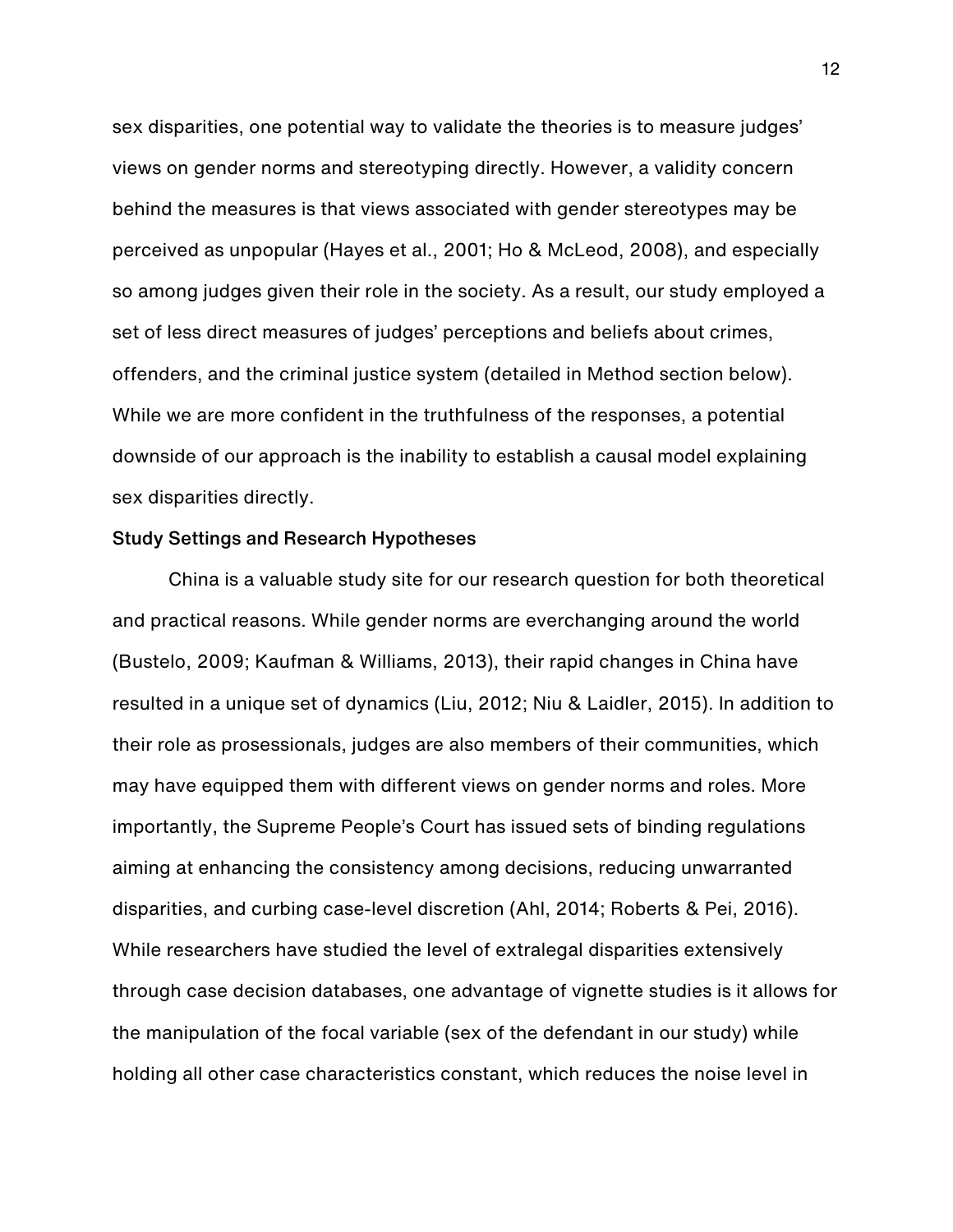theory testing. Practically, in most countries around the world (and especially in China, Ahl & Sprick, 2018; Clarke, 2003), primary data collection from real judges is much more costly and logistically challenging than from college students or nationally representative adult samples. While it inevitably limits our sample size, judge subjects do have the expertise in sentencing, making the findings having higher levels of both internal and external validity than those obtained from general public samples.

Given the theories on selective chivalry and the empirical findings summarized above, we hypothesize that our analysis of sex disparities will also reveal a mixed pattern. While there will be evidence of favorable treatment of female defendants (chivalry), there will also be evidence suggesting a null effect or unfavorable treatment of women. Instead of universal leniency on women, we expect the direction and significance of the disparities to depend on the nature of crimes. With respect to the perception and belief variables, we hypothesize that judges' beliefs of the criminal justice system and the nature of crimes will also play a role in shaping the sentence. Specifically, judges who attributed crimes to the free will of defendants were more likely to recommend harsher sentences than those who attributed crimes to factors outside of the defendants' control. We also hypothesize that these beliefs will help to explain the sex disparities we observe.

#### Method

#### Data Collection and Analytic Sample

We conducted data collection at the Chinese National Judges College, located in Beijing, China. The National Judge College offers both initial appointment training and continuing training for judges. We administered the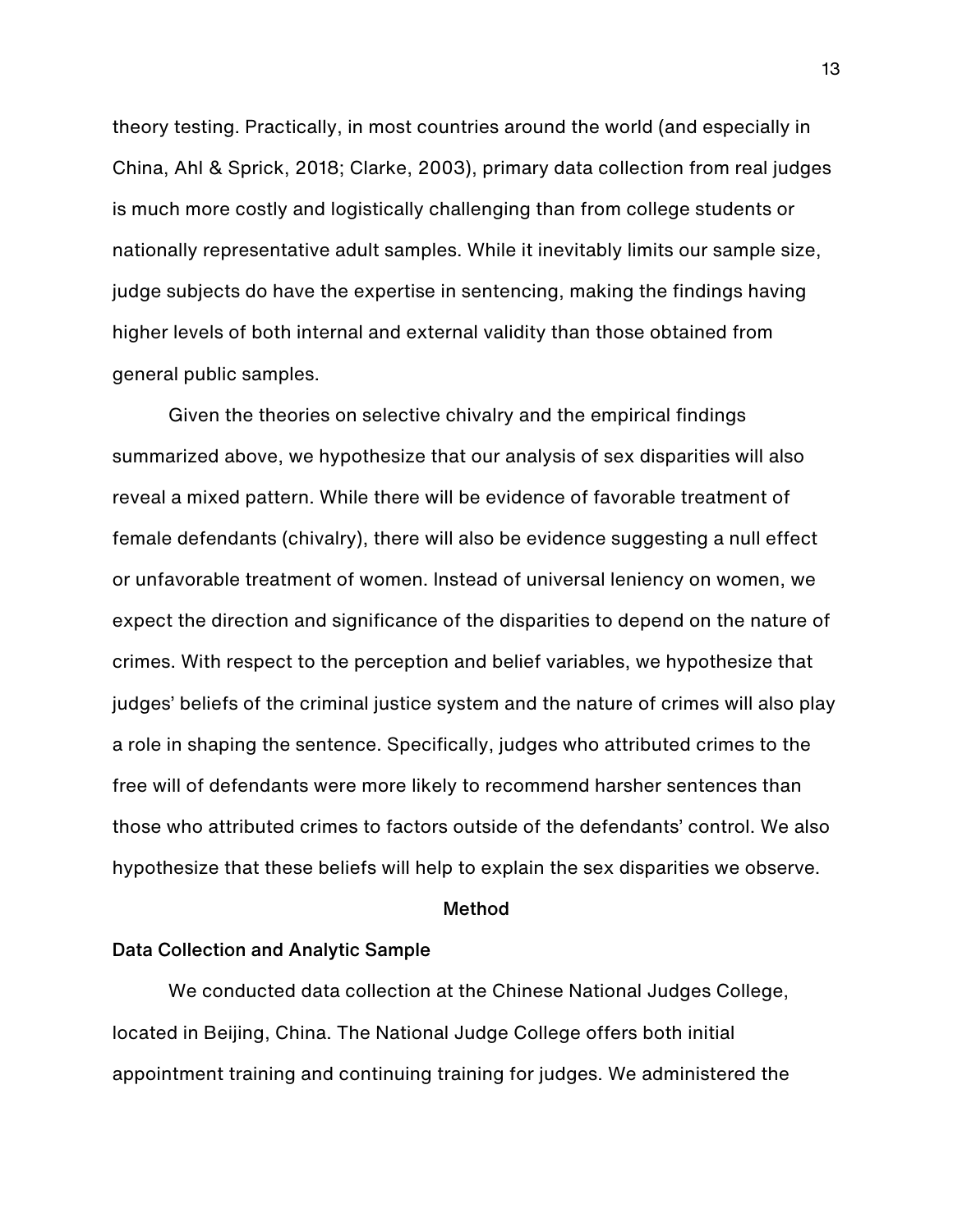study in paper-and-pen format and gave out informed consent before distributing the survey. We distributed the study to the entirety of judges in two different training sessions in late 2016 and early 2017 (170 judges each, 340 total), and received 272 completed and valid surveys (response rate = 80.0%). Among the completed surveys, there was no evidence of major missing data problems.4 Both our *N* and our response rate were comparable to recent vignette and experiment studies of judges conducted in the United States (Aspinwall et al., 2012; Spamann & Klöhn, 2016).

#### Instrument and Manipulation

The original study instrument was entirely written in Chinese. We have attached the full instrument in both Chinese and English (translated by ourselves) as Supplemental Files to the manuscript for peer review and archival purposes. 5 The first part, identical for all subjects, inquired about the judges' demographics and professional background. The second part, also identical for all subjects, measured the judges' perceptions and beliefs. We asked one question about their *belief on the responsible party of crimes* (the offender, the society, or half and

<sup>4</sup> Out of all independent variables used in the analysis, none was missing for more than 12 subjects (4.41% of completed surveys). Three of the questions on the comparison between offenders had a "not sure/does not know" option. Instead of dropping the subjects who selected those options (between 6.6% and 11.2% of completed surveys), we kept them as a separate category. Out of the 272 judges, 17 (6.25%) had a missing recommended sentence type or length for one or more vignettes. We imputed the missing values with the median length for each of the crime types (120 months for homicide, 72 months for robbery, 36 months for defrauding, and 84 months for drug trafficking). We also tried to leave the fields as missing and used listwise deletion, and the substantial findings were very similar.

<sup>&</sup>lt;sup>5</sup> The original instrument also contained a belief question about defendants' recidivism patterns, and sentence recommendations if the defendants had prior records. We did not utilize those questions in the current study because we believed they fall under a different scope, and the more appropriate way to explore these issues is in a different study.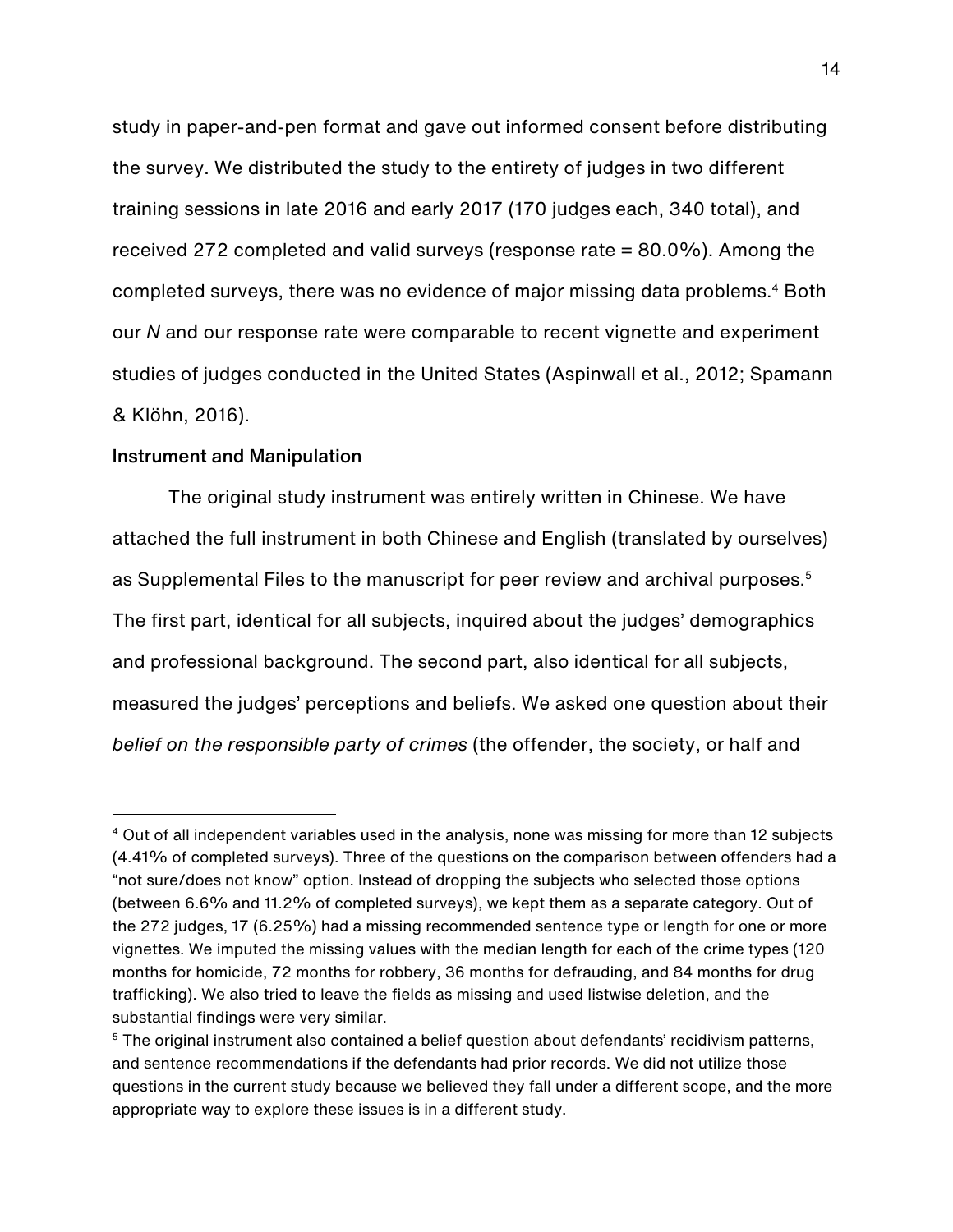half), which corresponds to the prior literature on individual free will versus societal causes of crimes. We asked three questions on the judges' *belief on the differences between people who committed crimes and law-abiding people*, *between people who committed different types of crimes*, and *between male and female offenders* (very different, somewhat different, almost the same, not sure/does not know). All those questions measured the use of perceptual shorthands or stereotypes. We also asked two questions on the judges' beliefs on the prison's effectiveness of the punishment and the prison's effectiveness of rehabilitation (4-point Likert scale,  $1 =$  very effective,  $4 =$  not effective at all).

The third and last part of the instrument contained four case vignettes: a homicide case, a robbery case, a defrauding case, and a drug trafficking case. Ideally, we would fully manipulate all possible defendant sex combinations across the vignettes and create 16 different versions (2 by 2 by 2 by 2). However, with that many different versions, we would have needed an unrealistically large sample size to maintain the necessary statistical power. Instead, we designed two versions of the instrument, Version M and Version F. All defendants in Version M vignettes were men, while all defendants in Version F vignettes were women. Except for the homicide victim (the opposite-sex spouse of the defendant), the sex of all victims and co-defendants were identical between the vignette versions (see Supplemental Files for full vignettes with case details). After each vignette, we asked the judges the type of sentence they would have meted out if they heard the case (fixed-term imprisonment, life imprisonment, death with a suspension, and death without a suspension), as well as the length for fixed-term imprisonment (in months). We did not provide judges with the option of a probation-only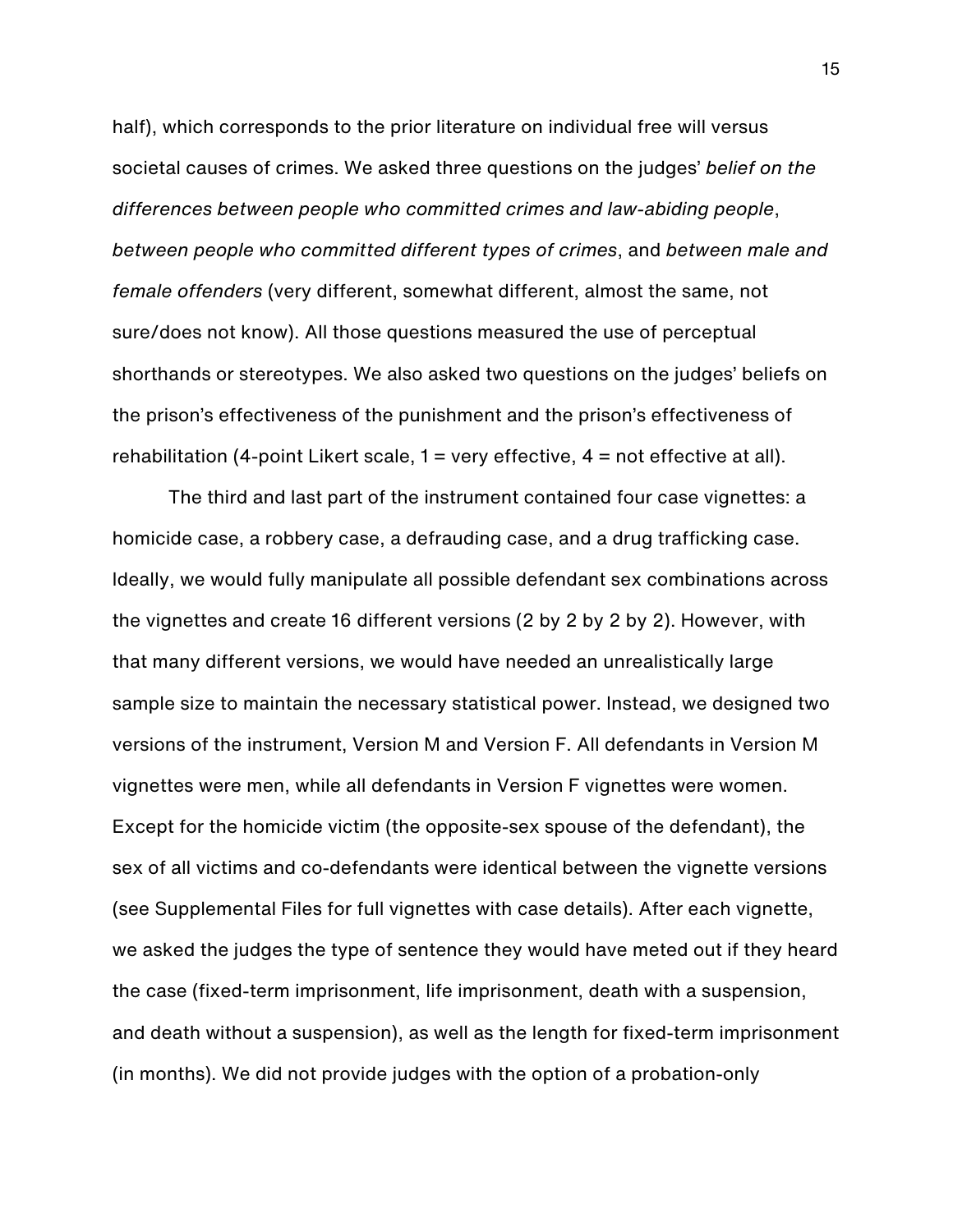sentence, because real-life defendants charged with any of the crimes depicted would only have a minimal chance to receive probation.

For reasons we were unable to capture in the survey process, the response rate was much higher for Version F (*n* = 155, 91.2% response rate) than for Version M (*n* = 117, 68.9% response rate). A balance test found that the observed characteristics of judges differed between the two conditions, suggesting nonrandom assignment. Therefore, we controlled for all observed judge characteristics in our analyses, and caution our readers to be aware of potential omitted variable bias in our findings.

#### List of Variables and Analytic Strategy

The dependent variable in the study was the sentence length, measured in months. We coded life imprisonment as 240 months, the death penalty with a suspension as 360 months, and the death penalty without a suspension as 600 months, in light of the common practice in China. <sup>6</sup> In addition to the main analysis using this coding scheme, we also conducted two sensitivity checks regarding the dependent variables. For the robbery, drug trafficking, and defrauding scenarios, at least 96% of judges recommended fixed-term imprisonment, and the coding scheme of life and death sentences would only have a minimal impact on the

 $6$  The vast majority of defendants receiving life imprisonment do get released after serving approximately 20 years through commutation. Most defendants receiving a suspended death sentence will first have their sentence reduced to life imprisonment, then eventually get released in a similar fashion. While China did enact a life without parole article in 2015 (before our survey), it is unlikely to be applicable to any of the defendants depicted in the vignettes. For additional information on life sentences in China, see Smith and Jiang (2019); for additional information on the suspended death penalty, see Trevaskes (2013). Throughout the nearly 1100 judge-vignette combinations (272 judges \* 4 vignettes), the death penalty without a suspension was only recommended twice, both for the drug trafficking scenario, which suggests its coding should have no impact on three of the four vignettes, and only a minimal impact for drug trafficking.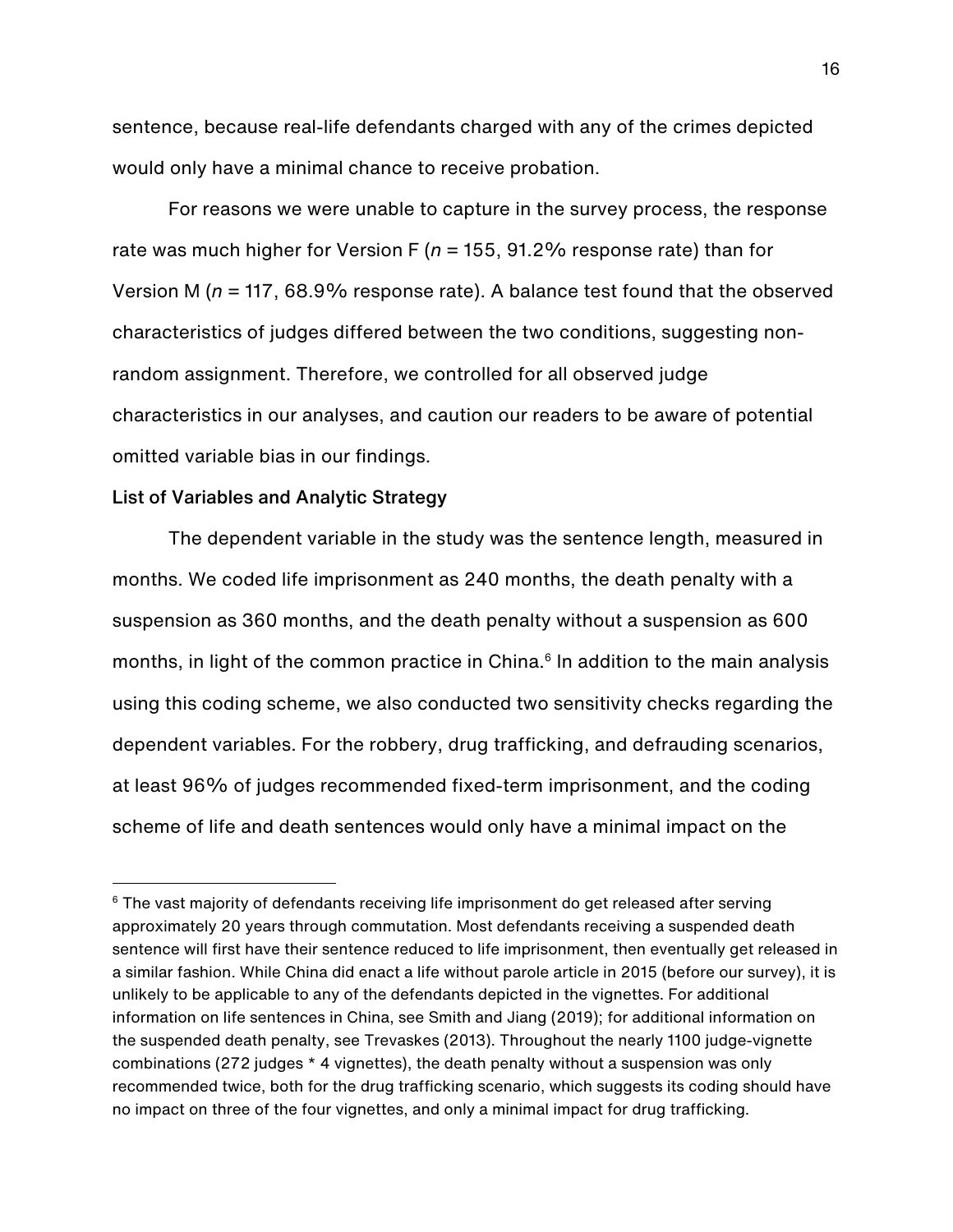findings. However, the distributions of the sentence length for all three vignettes were positively skewed (raw skewness between 2.66 and 5.73). We estimated the models using log-transformed dependent variables (skewness between -0.20 and 0.63 after transformation) to address the skewness issue. Although there was no major dependent variable skewness issue with the homicide vignette (raw skewness = 0.48), over a third of judges recommended either life imprisonment or the suspended death penalty, making the findings potentially more sensitive to the modeling choices. We conducted a Heckman two-step correction analysis to account for the potential selection effect into fixed-term imprisonment.

Our primary independent variable was the sex of the defendant. The list of independent variables also includes the judges' age, sex, educational level (1 = postgraduate degree, 0 = bachelor's degree), the level of the court they worked for at the time of survey (1 = primary, 2 = intermediate, 3 = higher), and the set of belief and perception variables detailed above. We included all these variables in the main analysis to maximize the amount of information. However, given our small sample size, we are also aware of the necessity of model parsimony—that having too many independent variables might have taken away the degrees of freedom. In the last sensitivity test, we collapsed the court level and perception of responsibility variables into dummies, as well as combined the three perceived difference variables and two perceived effectiveness variables into two composite scores by taking the respective average values. We present all sensitivity tests in the Results section after the main analysis.

Results

#### Descriptive Statistics

17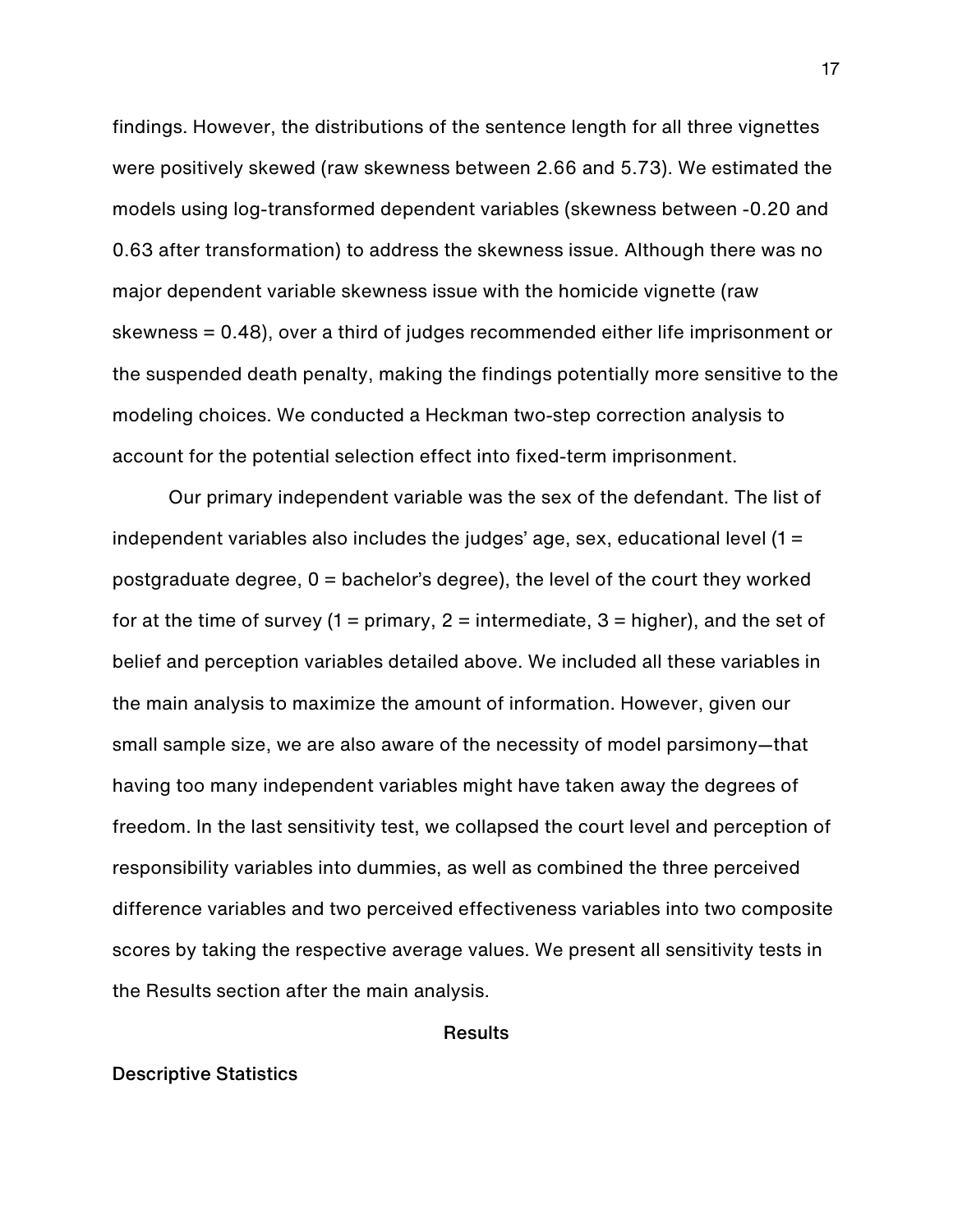In Table 1, we present the descriptive statistics for the sample. Over twothirds of the judges were male, and a third of them had a graduate degree. On average, the judges were 40.0 years old. Judges from primary and intermediate courts each constituted about 40% of the sample, and slightly over 20% of our sample came from a higher court.

Nearly all judges (98.9%) believed that the offender was at least somewhat responsible for crimes. Specifically, 56.9% of judges believed that both the offender and the society were equally responsible for crimes, and 42.0% believed that the offender was entirely responsible. The perception questions had a very different response pattern. Only 8.9% of the judges considered people who committed crimes to be very different from law-abiding people. However, 27.7% of the judges considered people who committed different types of crimes to be very different, and 33.2% considered male and female offenders to be very different.<sup>7</sup> Overall, judges had a moderate view on the effectiveness of prisons. However, the average score for punishment effectiveness was slightly below the midpoint (*M* = 2.3), and the average score for rehabilitation effectiveness was slightly above the midpoint (*M* = 2.7). Given our coding scheme, the scores suggest that judges slightly agreed with the notion that prisons could punish, but slightly disagreed with the notion that prisons could rehabilitate.

For all four vignettes, the modal recommended sentence type was fixedterm imprisonment. For the robbery, defrauding, and drug trafficking vignettes, over 96% of judges recommended fixed-term imprisonment. There was a larger

 $7$  A pairwise correlation analysis found a low-to-modest level of correlation among the perception and belief variables ( $|r| \leq .45$  for all pairs), suggesting that the variables were capturing different dimensions of judges' beliefs.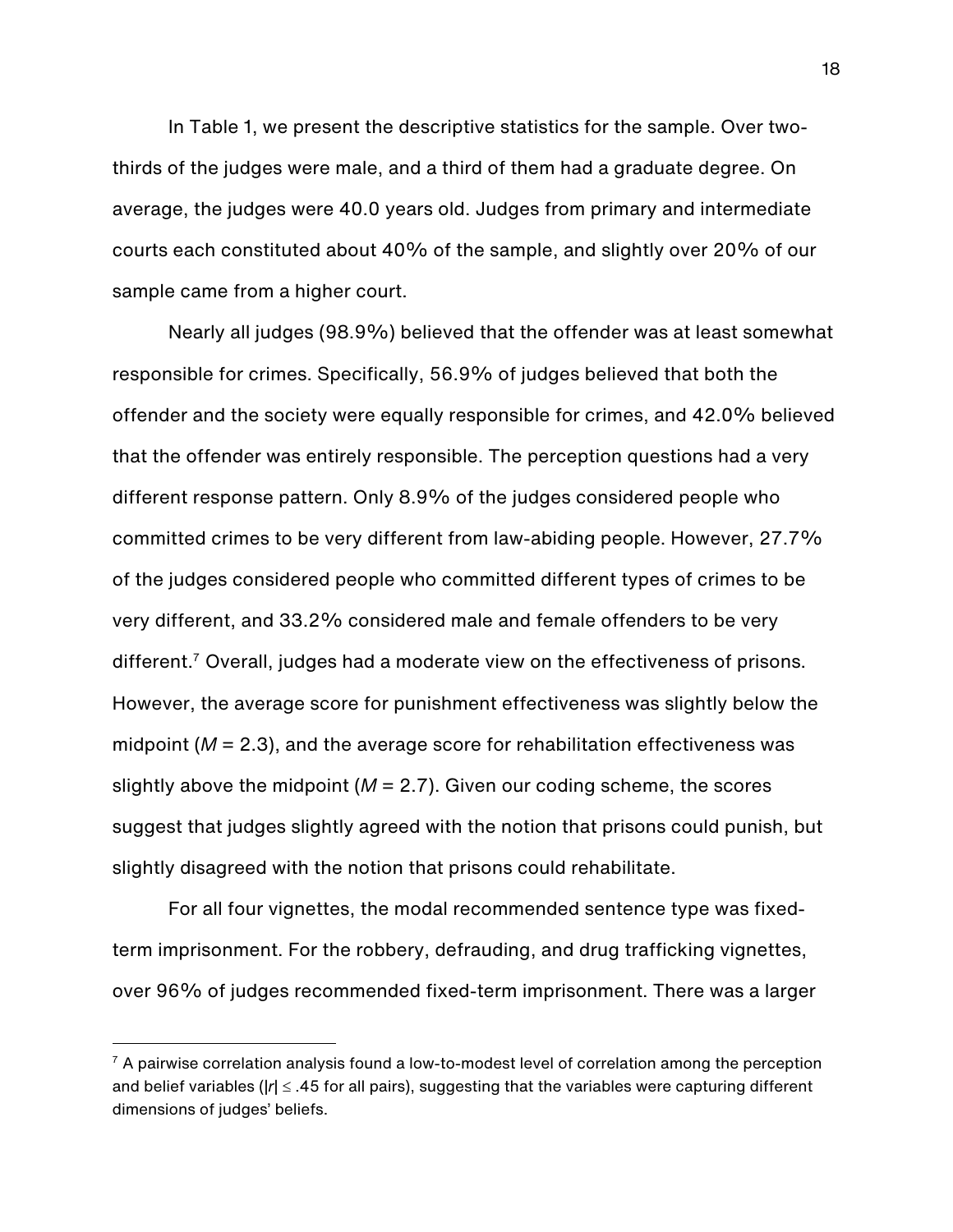disagreement on the sentence for the homicide vignette. Over 60% of judges recommended fixed-term imprisonment, while 28.0% and 7.4% of judges recommended life imprisonment and the death penalty respectively. It is also noteworthy that among judges who recommended the death penalty for the homicide defendant, all recommended a suspension. There was some considerable variation in the recommended length of imprisonment, both among vignettes and among judges within a given vignette. Among the fixed-term imprisonment terms (i.e., converted life/death sentences and imputed sentences not included), the homicide defendants received the longest average sentence recommendation ( $M = 114.1$ ,  $SD = 45.8$ ), followed by the robbery ( $M = 83.7$ ,  $SD =$ 38.2) and drug trafficking defendants (*M* = 81.7, *SD* = 31.3). The defrauding defendant received the shortest average recommended sentence (*M* = 44.5, *SD* = 21.9). It is noteworthy that for all four vignettes, the range of recommended sentence lengths was ten years or longer, thus suggesting a visible level of disagreement among the judges.

#### Regression Analysis

#### *Main Findings*

Table 2 presents the findings of the regression analysis, with the length of the sentence as the dependent variable (this time including the converted length for life/death sentences and imputed length for missing cases). In three out of the four vignettes, there was a statistically significant sex disparity in the judges' recommended sentence. However, the direction of the disparities was not consistent across the models. For the homicide vignette, the male defendant received an average recommended sentence 43.8 months *longer* than the female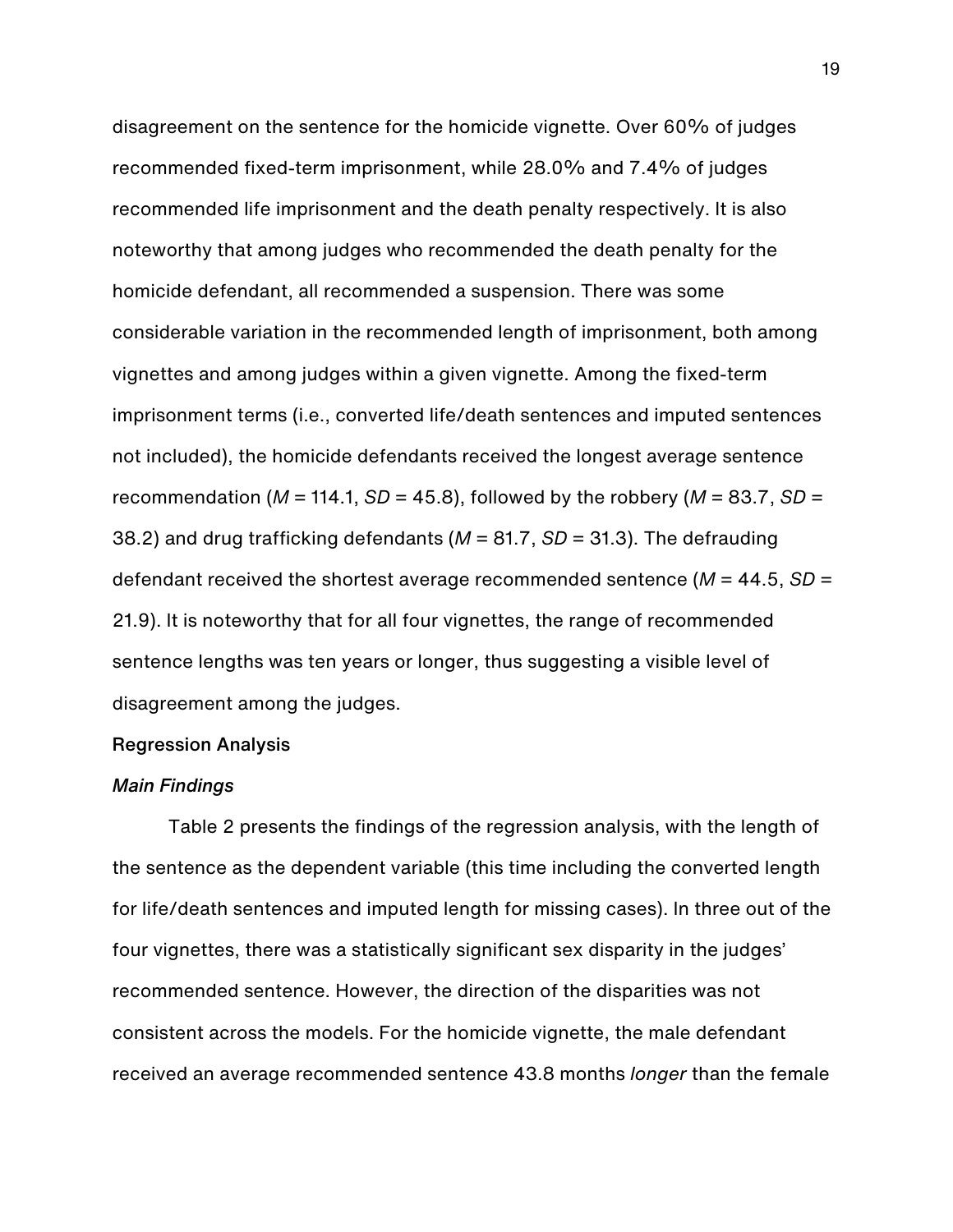defendant did. For the defrauding and drug trafficking vignettes, the male defendants received an average recommended sentence 10.8 months and 20.9 months *shorter* than the female defendants did, respectively.

Although we included a set of judge characteristics for our models, these variables generally did not appear to be confounding the sex disparities we found. In three out of the four vignettes (except for drug trafficking), male judges gave out harsher sentences than female judges did (*b*s between 11.3 and 28.5). Most variables measuring the judges' perceptions and beliefs did not appear to be statistically significant predictors of the sentence. This was mostly due to the standard errors, as some of the coefficients were visibly larger than others. Overall, judges who believed the offender would bear the main responsibility for crimes meted out virtually the same sentences as those who believed that the offender and the society would each bear half of the responsibility. For the offenders versus law-abiding people question, the sentence gaps between judges who selected "very different" and "somewhat different" (*b*s between -32.3 and 17.1) were larger than those between judges who selected "somewhat different" and "basically the same" (*b*s between -8.8 and 11.2). For the two other comparison questions, the sentence gaps between judges who selected "somewhat different" and "basically the same" were larger than those between judges who selected "very different" and "somewhat different." Judges with a firmer belief in prisons' punitive effectiveness tended to mete out *longer* sentences (*b*s between -10.1 and 3.1), whereas judges with a firmer belief in prisons' rehabilitative effectiveness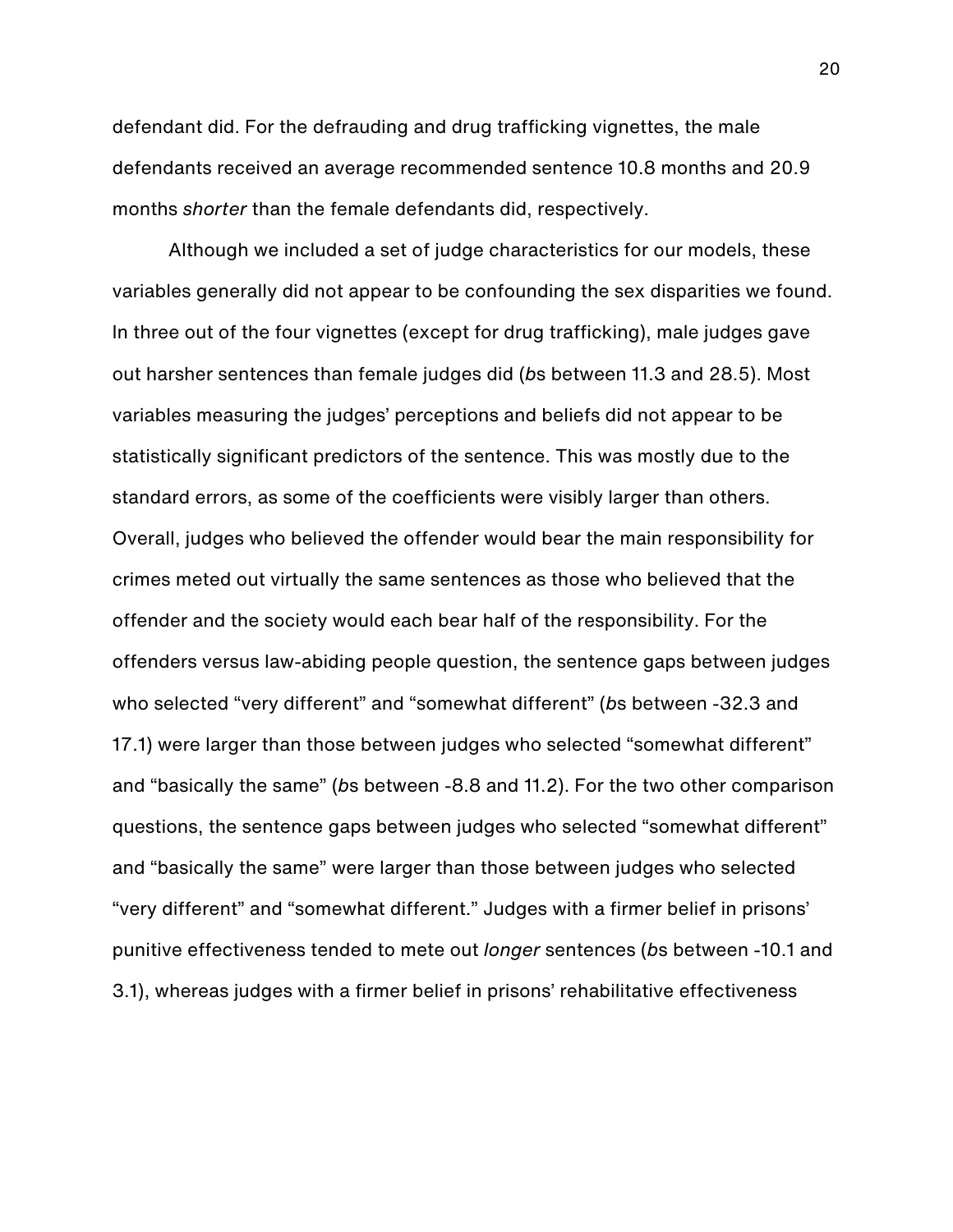tended to mete out *shorter* sentences (*b*s between -8.7 and 12.7), although these relationships were non-significant as well due to the large standard errors.<sup>8</sup>

#### *Comparison of the Perception and Belief Variables' Effects*

We next ran sex-specific models (i.e., limiting the subsample to one sex at a time) to examine if the effect of the perception and belief variables varied between sexes, and present the results in Table 3. Every two columns in Table 3 present a pair—the coefficients for the perception/belief variables for a male defendant and the corresponding female defendant. Similar to what we found in the main models, most of the coefficients were non-significant in their respective models, and had wide standard errors. Although many of the coefficient pairs were visibly different between the two vignette versions, a series of more formal interaction effect tests failed to find significant differences in these coefficients between sexes.<sup>9</sup> As a result, we are unable to conclude that the perception and belief variables had much unique effect on one defendant sex over the other.

#### *Sensitivity Checks*

Log-transformed dependent variables. In three out of the four vignettes (except for the homicide scenario), the distribution of the sentence length variable was skewed. We re-estimated our main models with a log-transformed sentence length variable, and present the findings in Table 4. <sup>10</sup> Similar to our main analysis,

<sup>&</sup>lt;sup>8</sup> Our coding scheme for both variables here were  $1 =$  strongly agree and  $4 =$  strongly disagree, so each additional point on the scale was one point *away* from the belief in prisons' functions. <sup>9</sup> We first added each and only one sex\*perception (responsible party, the three perceived differences, the two beliefs in prisons' functions) interaction term to our main model at a time, then also estimated one overall model with all interaction effects included, neither found noticeable interaction effects.

 $10$  For the first two sensitivity tests, we only present the coefficient for the male defendant since the key purpose was to examine if the sex disparities remained. We present the full parsimonious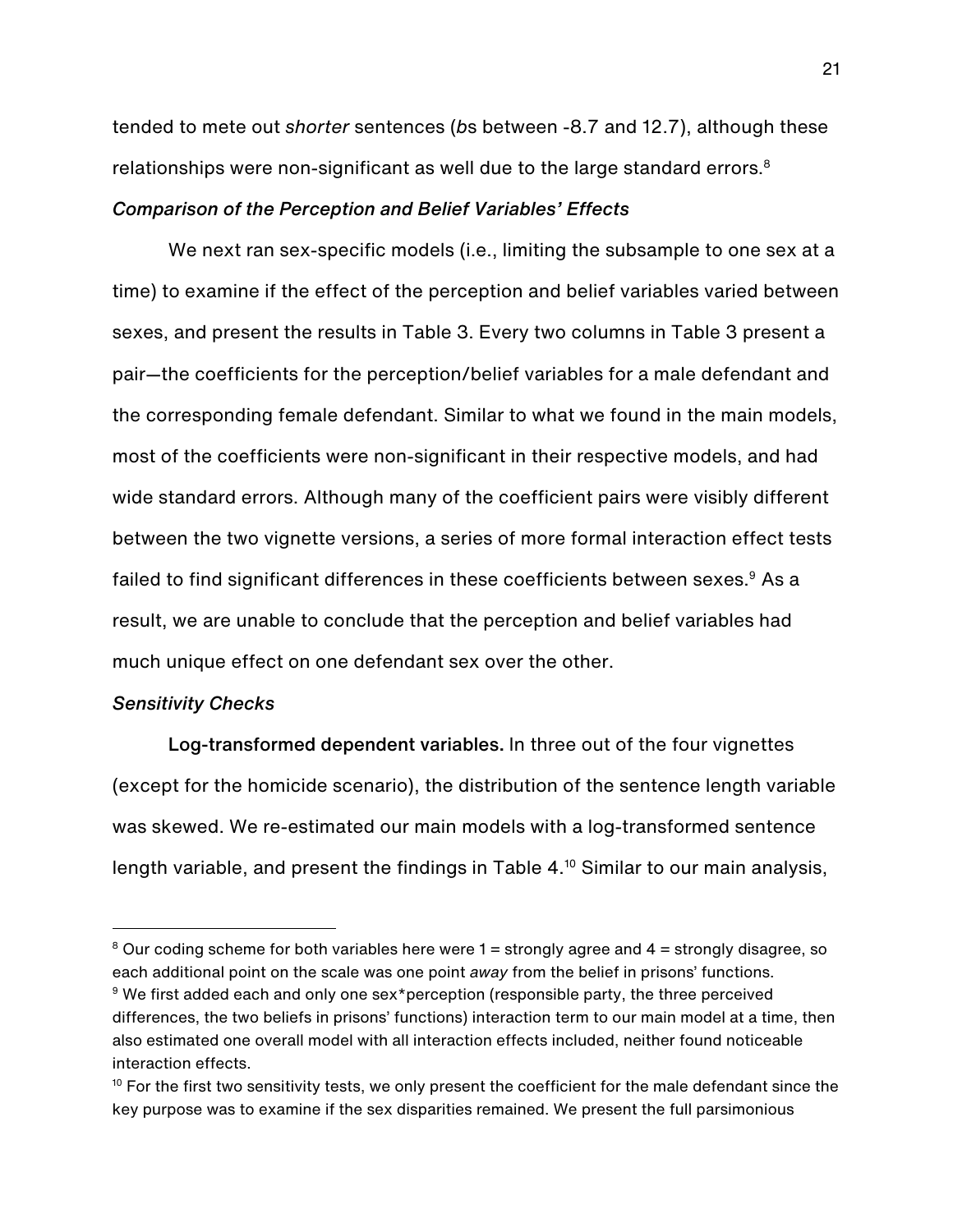we found a sex disparity favoring men for all three crime types, and the statistical significance remained the same for both robbery (non-significant) and defrauding vignettes (*b* = -0.15, suggesting the average sentence for the female defendant was about 14% shorter than that for the male defendant). However, the disparity for the drug vignette became non-significant. Nevertheless, our key finding—the magnitude and direction of sex disparities depending on the crime type—was still present.

Heckman correction for the homicide vignette. While we did not observe a major skewness issue with the sentence for the homicide vignette, over a third of judges recommended life imprisonment or the suspended death penalty, therefore having a potential selection issue. We conducted a Heckman two-step correction to address this issue, and found a post-correction coefficient for the male defendant at 71.80 (i.e., after correcting for selection bias, the male defendant received an average sentence 72 months longer than the female defendant did). Although the size of the estimated disparity was large, it was again not statistically significant due to a large standard error. Bushway et al. (2007) and Leung and Yu (1996) both cautioned against the use of Heckman correction without an exclusion restriction (i.e., the same set of independent variables predicting both selection and the ultimate outcome, which is our situation) because such practice can lead to multicollinearity issues. Although we did not see direct evidence of multicollinearity through a variance inflation factor (VIF, lower than 5.27 for all

models, because the purpose was to examine whether the reduction of parameters affected all coefficients.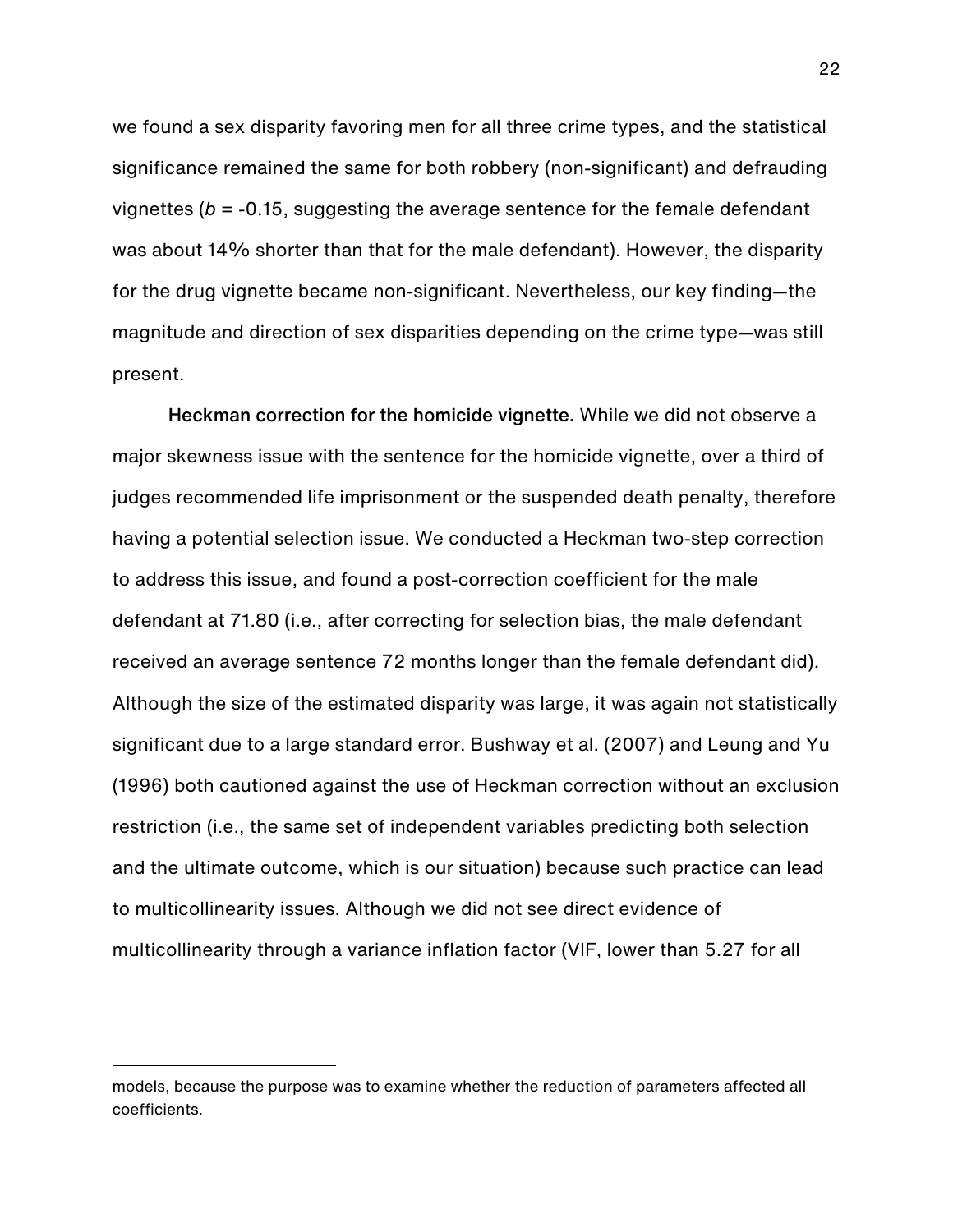regressors in the main model) analysis, the standard error does appear to be consistent with the main symptom of collinearity.

Parsimonious models. Our last sensitivity check addressed the concern that the main analysis contained too many parameters. Given our small *n*, each additional independent variable takes away a larger proportion of degrees of freedom than in models with a large *n*. We recoded both court level (1 = intermediate or higher court,  $0 =$  primary court) and crime responsibility (1 = the offender bears the primary responsibility,  $0 =$  otherwise) variables into dummies. We also combined the other perception and belief variables into two new variables: overall perceived difference (average score of three perceived difference variables,  $1 = \text{very different}, 3 = \text{almost the same}, \text{overall belief in}$ prisons' effectiveness (average score of belief in punishment effectiveness and belief in rehabilitation effectiveness,  $1 =$  strongly agree,  $4 =$  strongly disagree).<sup>11</sup> We present the results in Table 4 as well. The sex disparity estimates—direction, magnitude, and statistical significance—were very similar to our main models. Although this approach reduced the number of parameters considerably, nearly all perception variables remained non-significant, which suggests that reducing the number of parameters alone did not appear to solve the model fitting issues.

*Sensitivity Power Analysis*

<sup>11</sup> If a judge selected "does not know/not sure" for one or more of the perceived difference questions (17 total), we dropped the judge's response to that question, and used their response to the other perceived difference questions with a valid value to calculate the average score. For example, if a judge answered "very different" (1) to one question, "almost the same" (3) to another question, and "not sure" (4) to a third question, the average score would be 2 rather than 2.67. We also estimated the models using only judges who gave a response other than "not sure" for all questions and did not find meaningful differences in the results.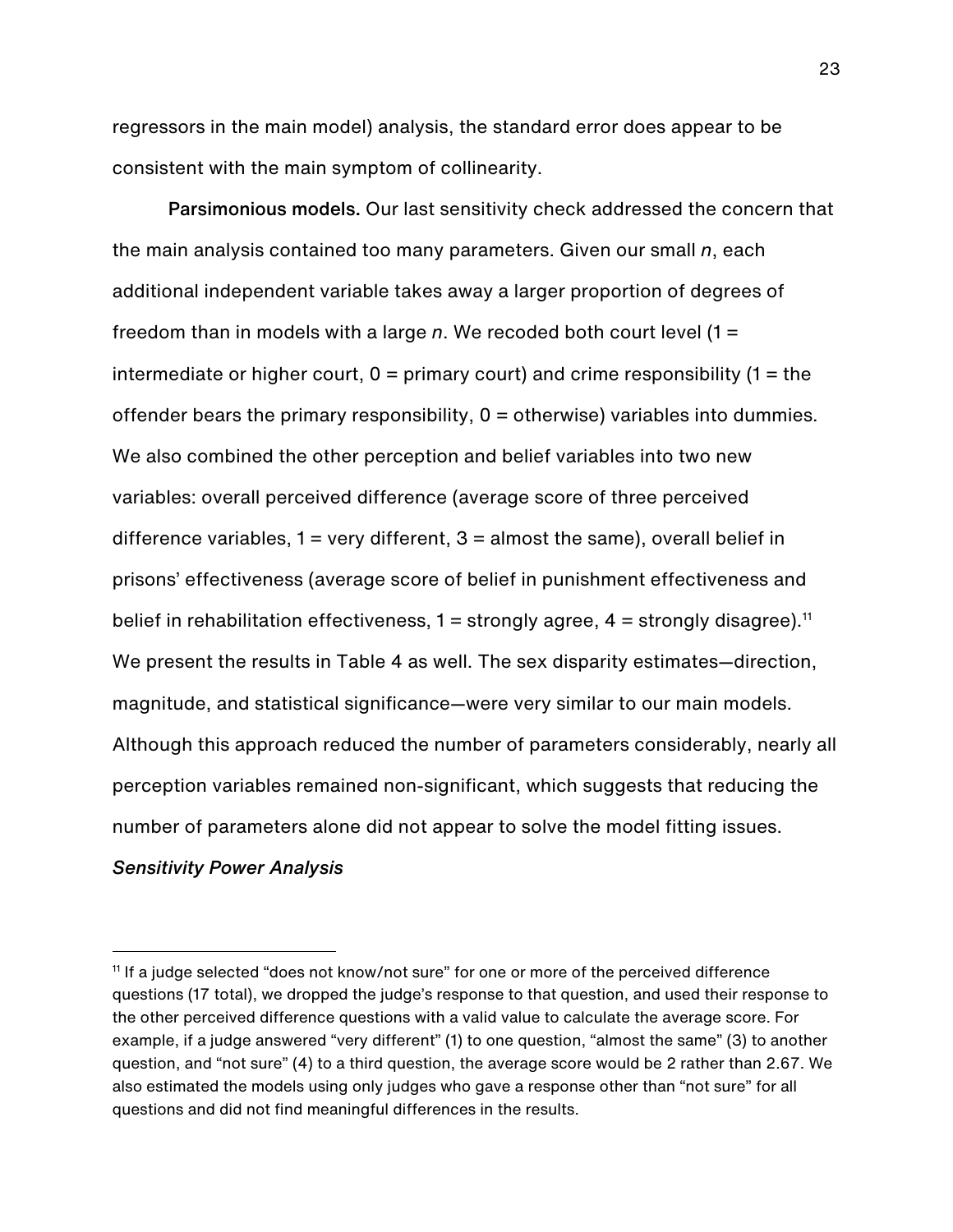One possible reason why we saw very few statistically significant coefficients was insufficient statistical power. The concern is valid given our small *n* and our small-to-moderate effect sizes. To investigate the extent of the power issue, we conducted a sensitivity power analysis for regression coefficients (calculation of critical effect size with given power, alpha-level, *n*, and the number of regressors), using the software G\*Power 3.1 (Faul et al., 2009). For two-tailed tests at a power of .8, alpha-level of .05, and our main model's *n* (243) and number of parameters (17), the critical *f*<sup>2</sup> value is 0.0326. Our main models' *R*<sup>2</sup> values ranged between .17 (homicide) and .08 (defrauding), which converts to critical additional *R*<sup>2</sup> values at around .032 (Cohen, 1988, p. 410). All of our perception and belief variables only had an additional *R*<sup>2</sup> value around .01, suggesting that we may not have had the sufficient effect size to achieve a desired power level.

#### Summary of Findings

Our findings supported the hypotheses on sex disparities. In three of our four vignettes, we found a significant disparity in the judges' recommended sentences. Judges recommended a harsher average sentence for the male homicide defendant, and recommended a harsher average sentence for the female defrauding and drug trafficking defendants. There was no significant sex disparity in the sentencing of the robbery defendant. However, there was barely any support of our hypotheses on the belief variables—either their own effect or their role as a confounder behind the sex disparities. Sensitivity checks suggest that the findings above were generally stable across different model specifications. A power analysis found that the effect sizes of the perception and

24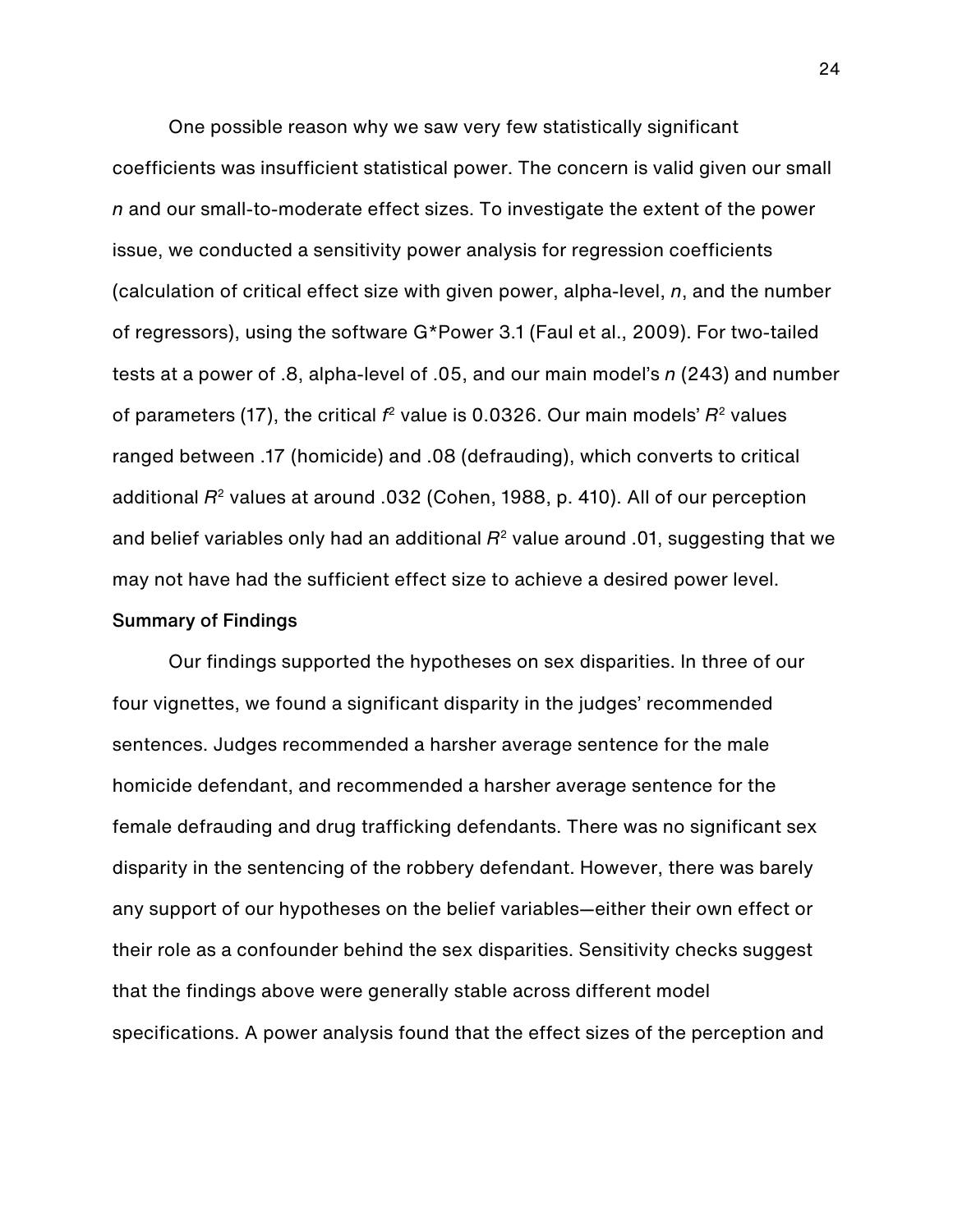belief variables were lower than what is needed to achieve a satisfactory power level.

#### **Discussion**

Following his critique of the "modal approach" of sentencing research in the United States, Baumer (2013) called for the next generation of research as follows,

What types of research along these lines might be pursued? One possibility… was to conduct field experiments of various sorts…. Closer to home, Paternoster and Brame suggest [that]… "it is not inconceivable to conduct an actual experiment in which prosecutors would be asked to decide whether they would seek a death sentence after reading a hypothetical case record of the homicide with the perceived race of the defendant and victim experimentally manipulated." (p. 252, all citations omitted)

Although the focus of the present study is neither racial disparities nor the United States, we heed the call nevertheless. We brought together the feminist theories and the theories of case processing in the Chinese context, featuring a unique and innovative research design. To the best of our knowledge, the recent literature has featured no quantitative research on sentencing in China that did not rely on official data or the coding of official case verdicts. Inspired by a recent wave of experiments in the court context (Aspinwall et al., 2012; Bushway et al., 2014; Wilford et al., in press), we manipulated the sex of defendants across four vignettes, and found strong main effects and promises for future studies down this line. Of course, we have no intention to nullify the progress made by studies using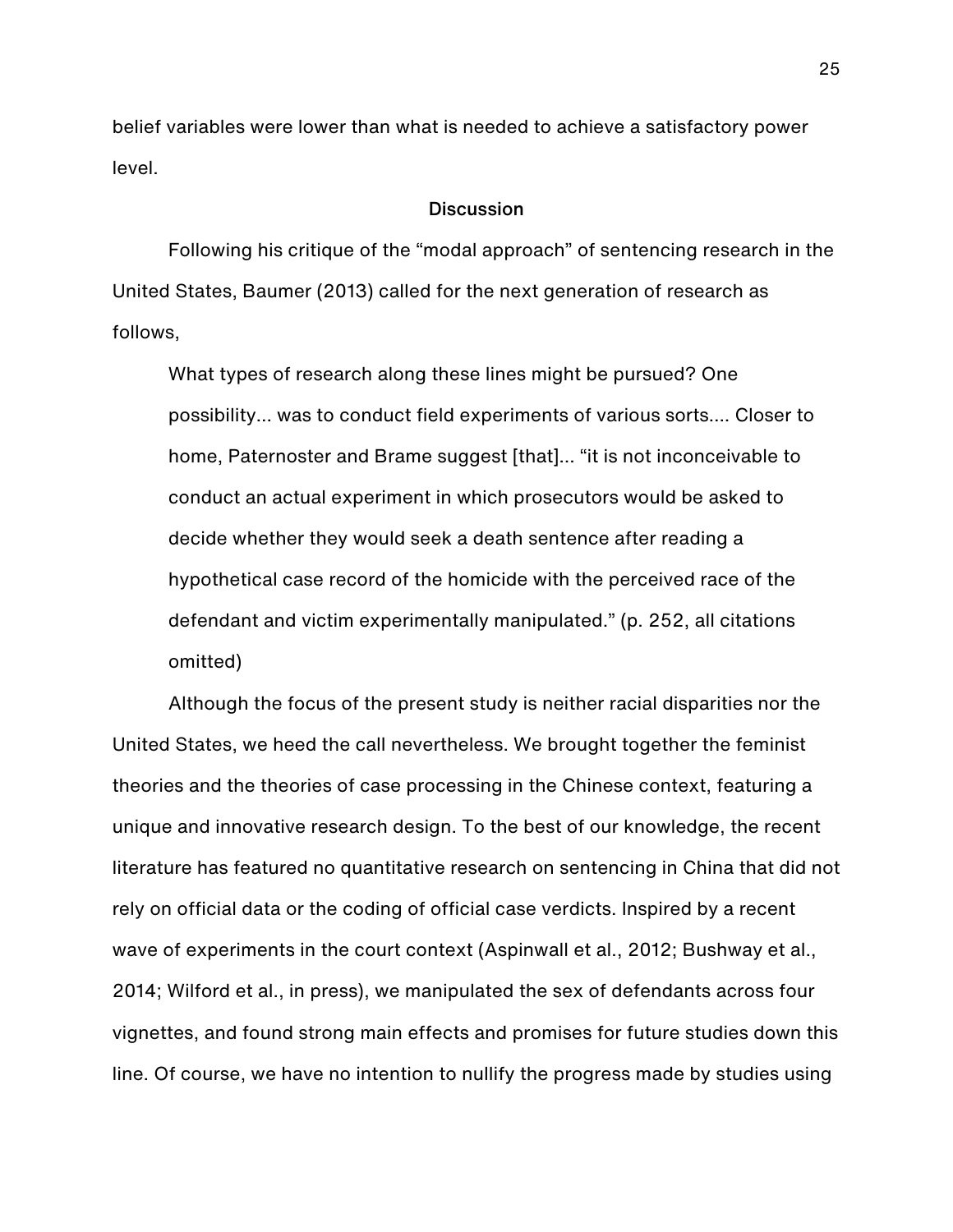official case data—given the overall scarcity of attention to Chinese courts, every reasonable endeavor deserves its credit. That said, we hope our study reveals the possibility for future scholars to blaze a different trail.

The main finding of our study was that both the presence and the direction of sex disparity highly depended on the crime type. There was neither full support of the original chivalry hypothesis nor full support of the "evil woman" hypothesis. Instead, the results gave us a mixed message leaning towards a selective chivalry story (Farnworth & Teske, 1995; Spohn & Beichner, 2000). In the homicide vignette, judges recommended harsher sentences for the male defendant. In the other three vignettes, judges recommended harsher sentences for the female defendant, with two of the three disparities (for defrauding and drug trafficking vignettes) being relatively large and statistically significant. We depicted the homicide vignette under a domestic violence context—the offender received prolonged abuse from the victim. It is not surprising that judges, in general, considered the male defendant who killed his wife to be more blameworthy than the female defendant who killed her husband. Arguably, few scenarios could have highlighted the "less culpable, less likely to recidivate, and more amenable to rehabilitation" stereotype (Spohn & Beichner, 2000, p. 175) associated with female defendants better than a battered wife (also Daly & Tonry, 1997; Gaub & Holtfreter, 2015). In both American and Chinese contexts, it is not rare for criminal justice system actors to view women who injured or even killed their abusive partner as half an offender and half a victim (Miller, 2001; Xing, 2013; Zhao et al., 2018). Our findings echo both theories and empirical findings on similarly-situated cases (Bond & Jeffries, 2014; Lu et al., 2013; Niu & Laidler, 2015; Xing, 2013).

26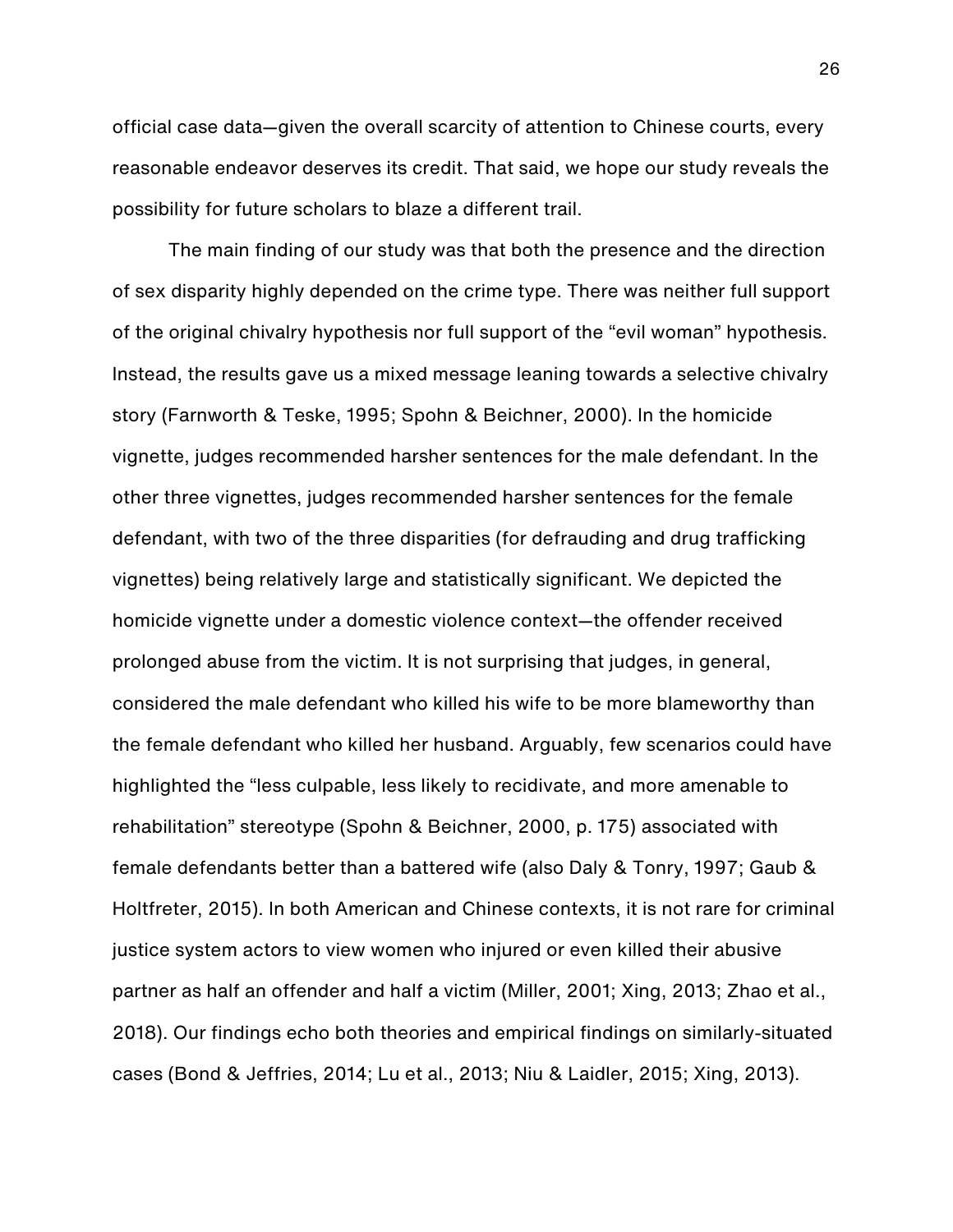As we mentioned earlier in the paper, domestic violence is probably one of the crime types with the clearest gender norms and expectations. For other crime types, the norms can be fluid, and we did see different patterns empirically. For the robbery vignette, the sentence disparity between sexes was non-significant and small in absolute terms. One possible explanation is that the serious nature of robbery took away the judges' room for discretion. Previous studies found that extralegal disparities were more likely to appear in low-seriousness crimes (Spohn & Cederblom, 1991). Not only is robbery serious, robbery committed by women in reality is so rare that empirical studies found little stereotyping associated with the sex of the defendant (McKimmie et al., 2013; Spohn & Spears, 1997). We found harsher average recommended sentences for women in the other two vignettes, which contradicts the findings of studies on the sentencing of fraud (Gaub & Holtfreter, 2015; Holtfreter, 2013) and drug defendants (Liang et al., 2009; Lu & Liang, 2008). The gender norms on these issues are also less clear than those in the family context—there has been little scholarly discussion on whether women are more likely to get away from these crimes. The best evidence we have is peripheral—it is possible that the Chinese society still views women as overall more approachable, trustworthy, and cautious of the health of others, and women who defraud others or sell drugs are committing a more reprehensible violation of the gender norms relative to men who engage in the same acts. Yet before we can reach any conclusion in an academically rigorous manner, it is necessary for researchers to expand the study of gender norms and expectations onto a wider range of behaviors.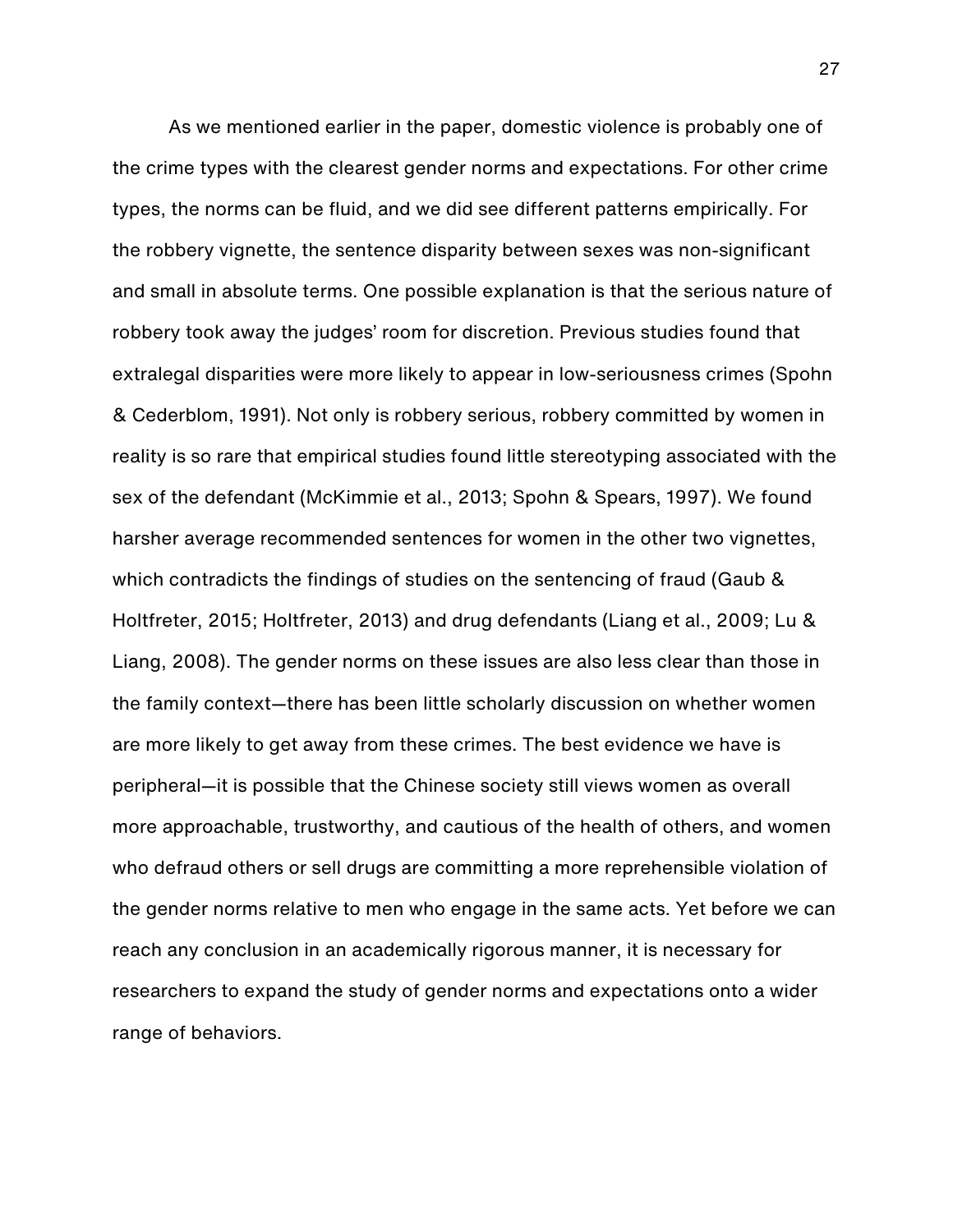Although theories have highlighted the role of judicial beliefs and perceptions (Carroll et al., 1987; Redding & Hensl, 2011), we did not find the variables we used playing a major role in explaining the disparities found from our vignettes. The sensitivity power analysis we conducted revealed that our measures of perceptions and beliefs did not achieve the necessary effect size threshold, suggesting that these variables did not matter as much as we originally expected. Previous studies on Chinese courts have highlighted the unique form of courtroom culture and norms. In explaining their null findings on the sex of judges in China, Wei and Xiong (2020) attributed the uniformity of sentence decisions to the formal (sentencing guidelines and adjudication committees) and informal (the courtroom workgroup consisting of the police, prosecutors, and judges, known as "the iron triangle" in China) check and balance mechanisms (see also Ahl, 2014; Roberts & Pei, 2016). The same could be happening here—although judges had their own beliefs on the cause of crimes and the efficacy of the court system (and felt comfortable expressing them in the survey), the decision of the sentences relied on a different (and probably *orthogonal*) set of variables. A theme in the Chinese court literature is that individual judges' discretion and preference can be at odds with the professional training and the structural restrictions (Liebman, 2015; Zheng et al., 2017). When local courtroom norms require handling of cases in a non-sex-neutral manner (to cope with matters such as the increase in women's involvement in drug crimes), we can expect two outcomes to happen at the same time: sex disparities in the case outcomes, and judges' beliefs as irrelevant.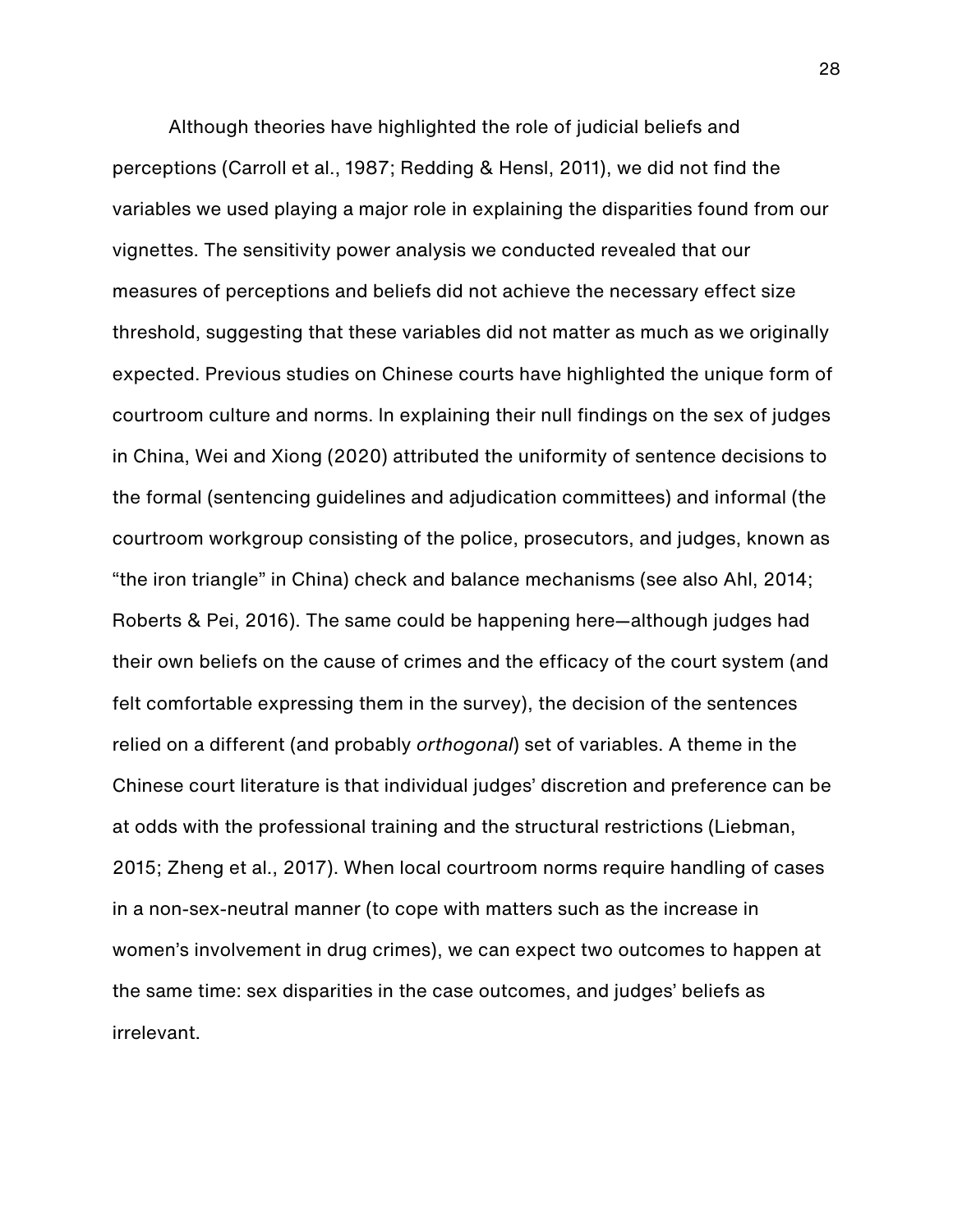The primary implication of the study is that extralegal disparities exist, and given the sheer amount of diffenrences among the judges' responses to nearly all questions, the decision-making process of judges is anything but uniform. In the history of both the United States and China, there has been wide disagreements on the optimal amount of discretion at individual judges' hands, and laws and policies often swing between the ends (Ahl, 2014; Baumer, 2013). The sentence disparity for two vignettes were close to two years (drug trafficking) and four years (homicide) respectively, which deserves attention. Although our findings per se do not answer the question of how much judge-level discretion *should* be there, our findings can serve as a conversation starter for policymakers. The study also demonstrates the value of judges as research participants, and their involvement is crucial in evidence-based policies.

Overall, our study served as a bridge between apparently distant realms of empirical research: the legal and social contexts between the United States and China, and the intellectual frameworks between the criminological (sex disparities) and social psychological (perceptions and beliefs) literature. Some of our findings are consistent with the literature, while others are unique: we found evidence for selective chivalry or the dependence of leniency towards women on the crime type. However, the specific types of cases that received chivalry were different from the literature. To our awareness, the present study is among the first attempts to study Chinese judges' behaviors under the experimental framework. We hope the study paved the way for future research on courtroom decisionmaking in China.

29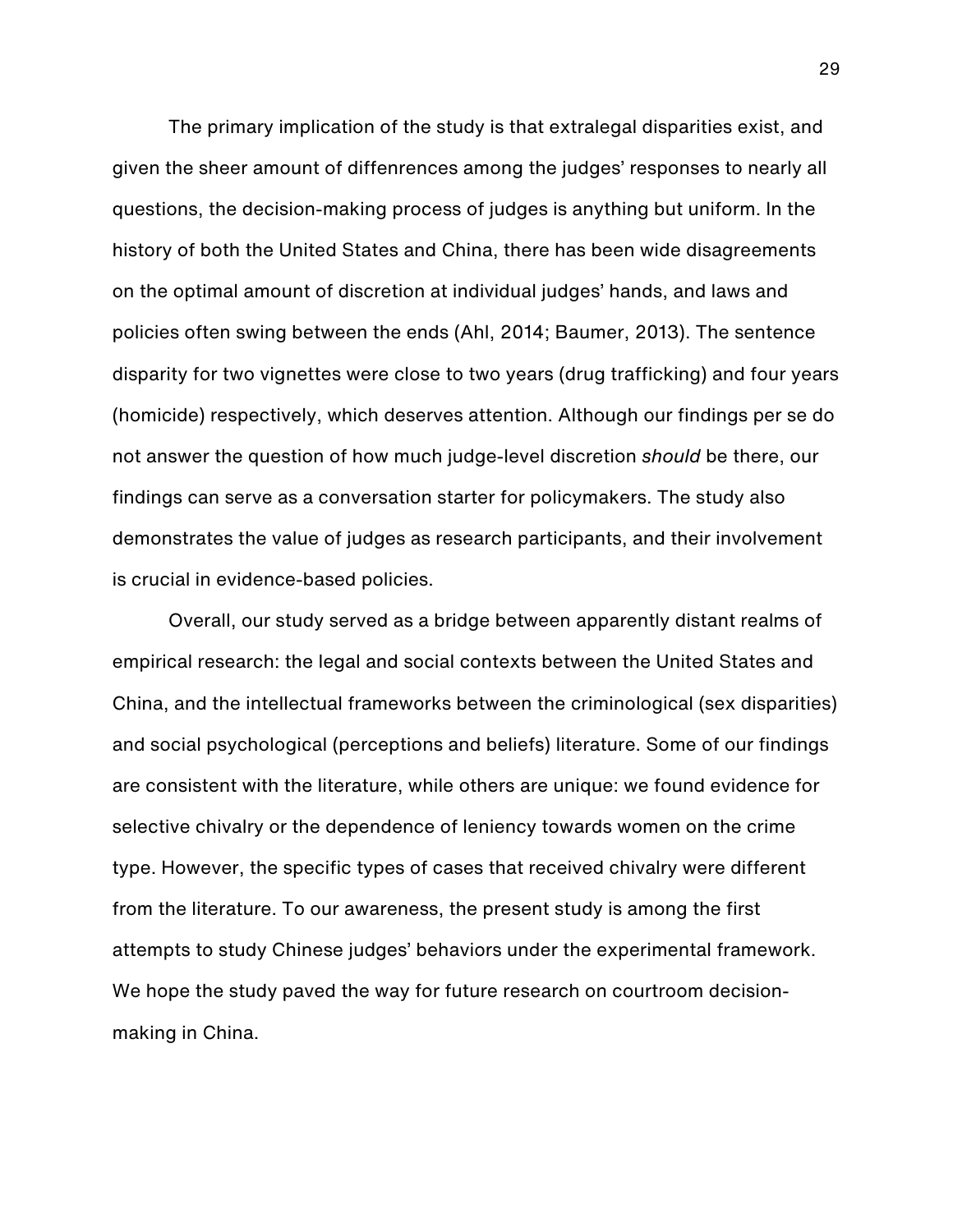In addition to the issues already discussed in the paper (such as the response rate or the effect size and statistical power), our studies have some other limitations. First, we did not manipulate the nature and specifics of the crimes. Therefore, it is difficult to decipher whether the sex disparities were due to the judges' perception of overall gender roles and risk, or specific aspects of the crimes. For example, we do not know whether the sex disparity favoring the female homicide defendant will stand if she killed a stranger as a hired hitter rather than an abusive husband, or whether the female drug defendant will face a more favorable treatment than the male if both engaged in drug trafficking to cover the medical cost of an ill family member. Second, we did not include a benchmark measure of the judges' overall punitiveness. For example, some judges may prefer to mete out harsh sentences for all violent crime defendants and less harsh sentences for all property and drug crime defendants, regardless of their sex. If these judges were overrepresented in our male defendants vignette group, then our main findings would have been an artifact due to non-random judge assignment. Some overall questions measuring the judges' punitive attitude towards different crime types would help addressing the issue. Third, although we attempted several ways to analyze the sentence for the homicide defendant, we were unable to further take advantage of the recent advances in penal metrics theory and model properties such as the diminishing return of punishment (i.e., the first year in prison being harsher than the seventh year, cf. Pina-Sánchez & Gosling, 2020; Yan, 2020). Most studies in this area focused on the conversion among sanctions on the lenient end (e.g., between prison and probation) rather than the harsh end (e.g., between fixed-term imprisonment and life imprisonment),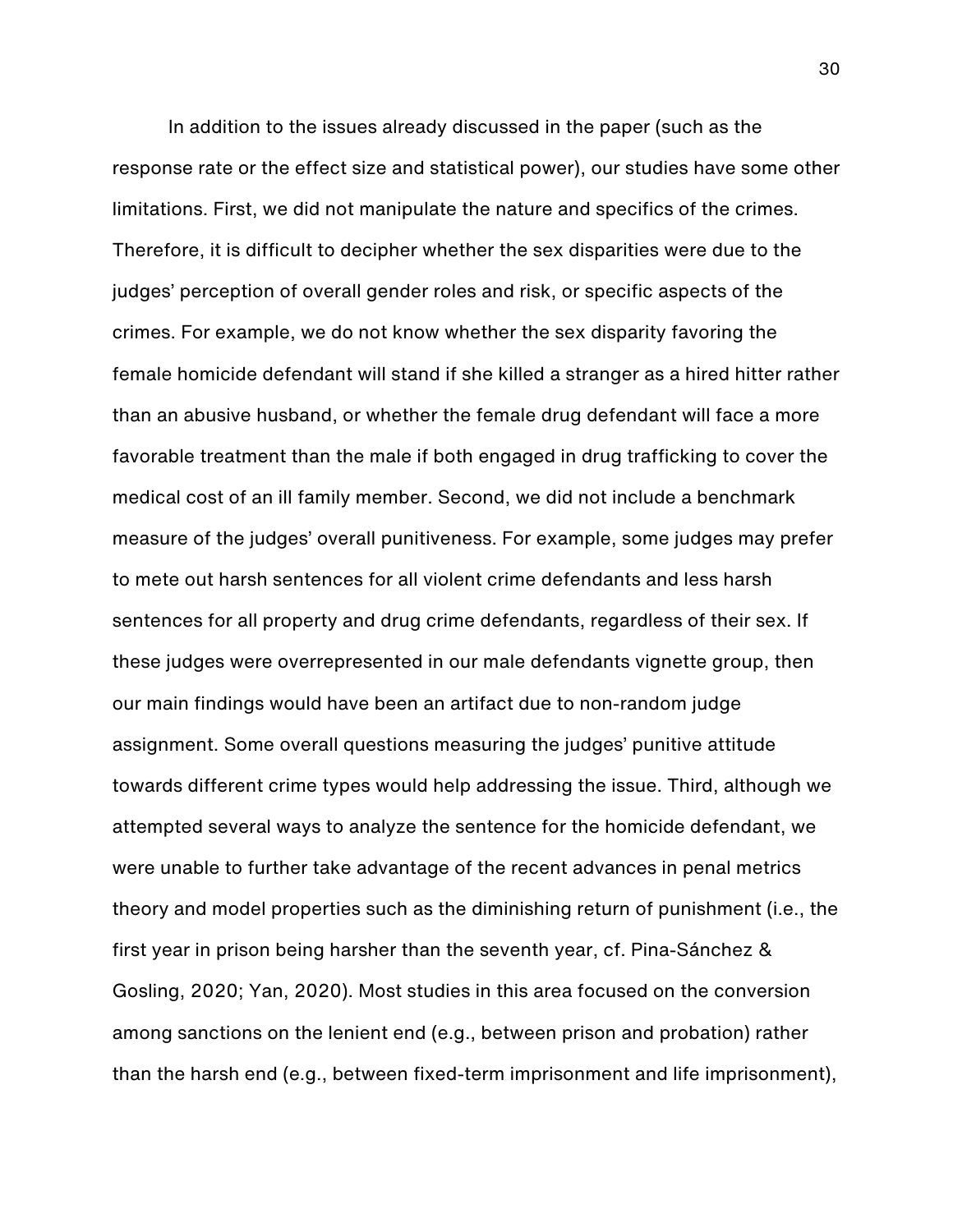the latter of which can be further explored by future research. Fourth, we used a clear-cut man-woman binary for our sex variables, which was not the most inclusive measurement. Although the binary was common in sentencing research, extant literature suggests that gender identity can develop along one or multiple dimensions. Future studies will also benefit from including additional options for the gender variable.

At the conclusion of their pioneering study on sex disparity in sentencing in China, Lu et al. (2013, p. 175) left a hopeful remark that "[g]iven the professionalization and legalization movement in the legal system… and also the increasingly equal roles played by women in the Chinese society, the reactions of the criminal justice system to female offenders and their offenses will continue to evolve." Despite the limitations, we hope that our study can serve as a proof of concept of this evolution—one that demonstrates the utility and potential of primary data collection. At its nascency, the People's Republic brought up the idea that "women hold up half of the sky." Both its history and the ongoing, worldwide calls for women's rights make the issue of sex disparity in courts too big to neglect.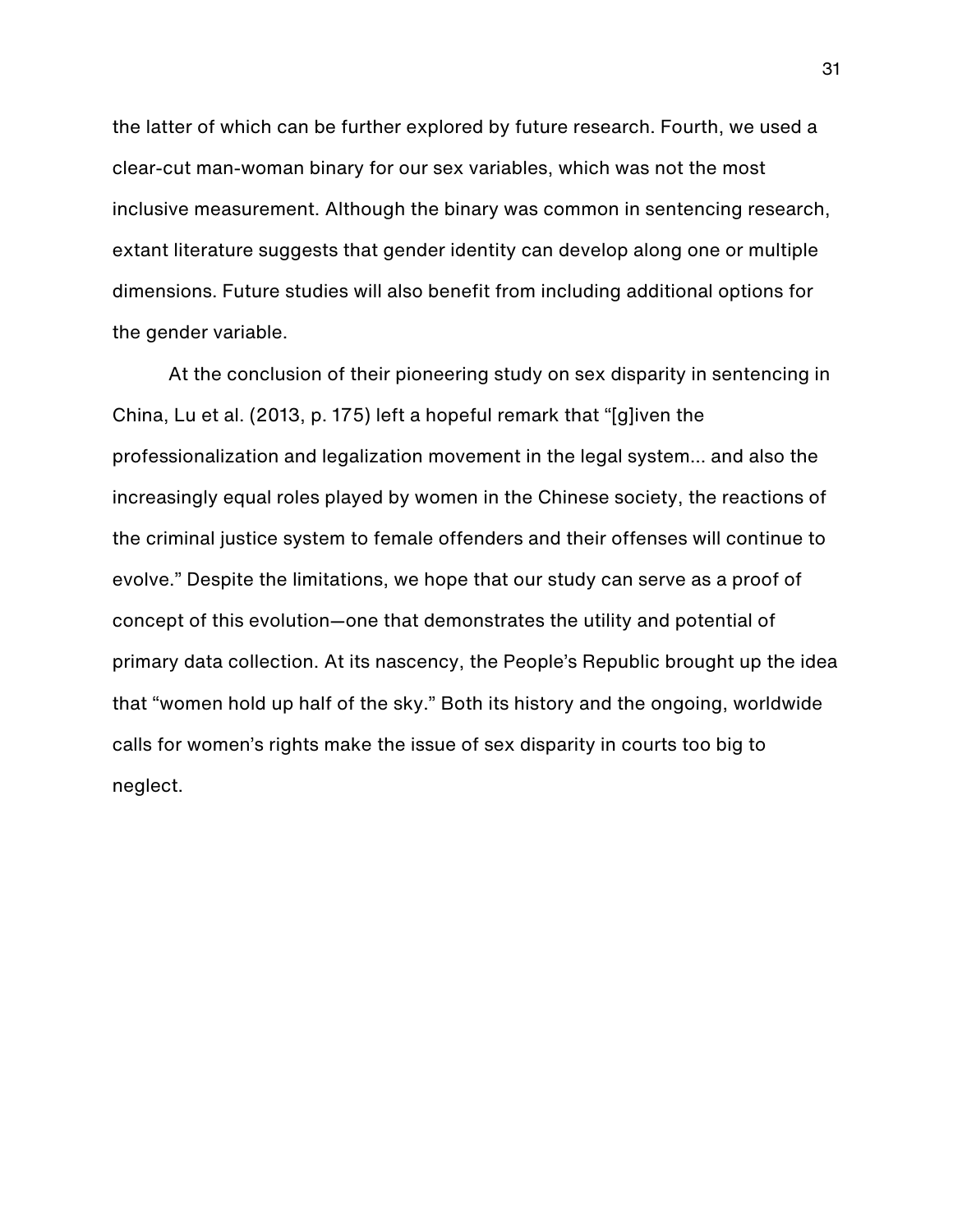## References

- Ahl, B. (2014). Retaining judicial professionalism: The new guiding cases mechanism of the Supreme People's Court. *The China Quarterly*, *217*, 121- 139. https://doi.org/10.1017/s0305741013001471
- Ahl, B., & Sprick, D. (2018). Towards judicial transparency in China: The new public access database for court decisions. *China Information*, *32*(1), 3-22. https://doi.org/10.1177/0920203x17744544
- Albonetti, C. A. (1991). An integration of theories to explain judicial discretion. *Social Problems*, *38*(2), 247-266. https://doi.org/10.2307/800532
- Armstrong, G. (1977). Females under the law—"protected" but unequal. *Crime & Delinquency*, *23*(2), 109-120. https://doi.org/10.1177/001112877702300202
- Aspinwall, L. G., Brown, T. R., & Tabery, J. (2012). The double-edged sword: Does biomechanism increase or decrease judges' sentencing of psychopaths? *Science*, *337*(6096), 846-849. https://doi.org/10.1126/science.1219569
- Bai, J. (2013). 司法潜见对定罪过程的影响 [Effects of Judicial Pre-judgment on Conviction]. 中国社会科学 *[Social Sciences in China]*, *2013*(1), 167-185.
- Baumer, E. P. (2013). Reassessing and redirecting research on race and sentencing. *Justice Quarterly*, *30*(2), 231-261. https://doi.org/10.1080/07418825.2012.682602
- Bond, C. E. W., & Jeffries, S. (2014). Similar punishment? Comparing sentencing outcomes in domestic and non-domestic violence cases. *The British Journal of Criminology*, *54*(5), 849-872. https://doi.org/10.1093/bjc/azu034
- Bontrager, S., Barrick, K., & Stupi, E. (2013). Gender and sentencing: A metaanalysis of contemporary research. *Journal of Gender, Race, & Justice*, *16*(2), 349-372.
- Bumby, K. M., & Maddox, M. C. (1999). Judges' knowledge about sexual offenders, difficulties presiding over sexual offense cases, and opinions on sentencing, treatment, and legislation. *Sexual Abuse: A Journal of Research and Treatment*, *11*(4), 305-315. https://doi.org/10.1023/A:1021367015037
- Bushway, S. D., Johnson, B. D., & Slocum, L. A. (2007). Is the magic still there? The use of the Heckman two-step correction for selection bias in criminology. *Journal of Quantitative Criminology*, *23*(2), 151-178. https://doi.org/10.1007/s10940-007-9024-4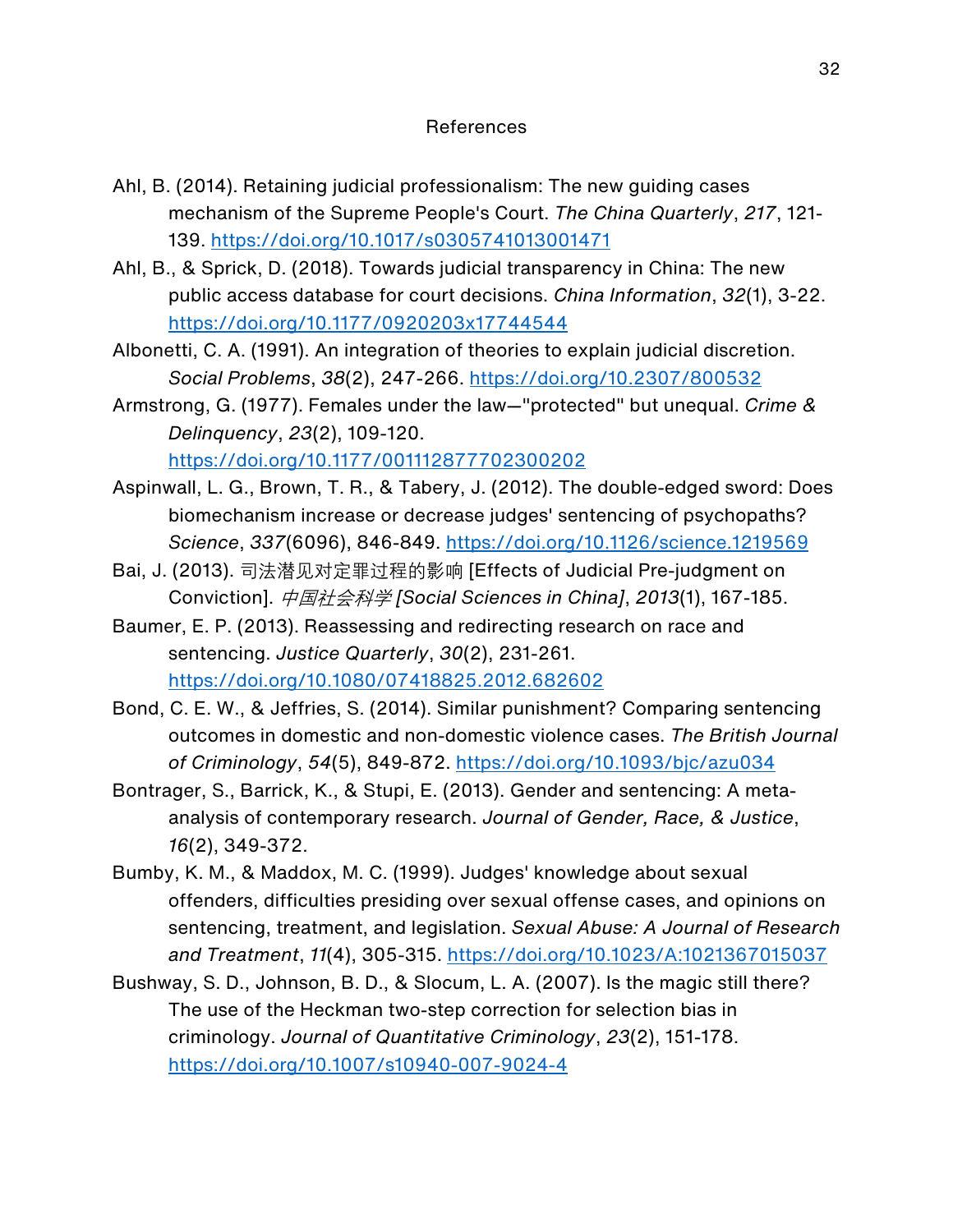- Bushway, S. D., Redlich, A. D., & Norris, R. J. (2014). An explicit test of plea bargaining in the "shadow of the trial". *Criminology*, *52*(4), 723-754. https://doi.org/10.1111/1745-9125.12054
- Bustelo, M. (2009). Spain: Intersectionality faces the strong gender norm. *International Feminist Journal of Politics*, *11*(4), 530-546. https://doi.org/10.1080/14616740903237491
- Carroll, J. S., Perkowitz, W. T., Lurigio, A. J., & Weaver, F. M. (1987). Sentencing goals, causal attributions, ideology, and personality. *Journal of Personality and Social Psychology*, *52*(1), 107-118. https://doi.org/10.1037/0022- 3514.52.1.107
- Cassidy, M., & Rydberg, J. (2020). Does sentence type and length matter? Interactions of age, race, ethnicity, and gender on jail and prison sentences. *Criminal Justice and Behavior*, *47*(1), 61-79. https://doi.org/10.1177/0093854819874090
- Chesney-Lind, M. (2006). Patriarchy, crime, and justice: Feminist criminology in an era of backlash. *Feminist Criminology*, *1*(1), 6-26. https://doi.org/10.1177/1557085105282893
- Chesney-Lind, M. (2020). Feminist criminology in an era of misogyny. *Criminology*, *Advance Online Publication*. https://doi.org/10.1111/1745-9125.12247
- Chesney-Lind, M., & Pasko, L. (2013). *The female offender: Girls, women, and crime* (3rd ed.). SAGE.
- Christensen, L. S. (2018). The New Portrayal of Female Child Sexual Offenders in the Print Media: A Qualitative Content Analysis. *Sexuality & Culture*, *22*(1), 176-189. https://doi.org/10.1007/s12119-017-9459-1
- Clarke, D. (2003). Empirical research into the Chinese judicial system. In E. G. Jensen & T. C. Heller (Eds.), *Beyond common knowledge: Empirical approaches to the rule of law* (pp. 164-192). Stanford University Press.
- Cohen, J. (1988). *Statistical power analysis for the behavioral sciences* (2nd ed.). Lawrence Erlbaum Associates.
- Croll, E. (1978). *Feminism and socialism in China*. Routledge & Kegan Paul Ltd.
- Daly, K., & Bordt, R. L. (1995). Sex effects and sentencing: An analysis of the statistical literature. *Justice Quarterly*, *12*(1), 141-175. https://doi.org/10.1080/07418829500092601
- Daly, K., & Chesney-Lind, M. (1988). Feminism and criminology. *Justice Quarterly*, *5*(4), 497-538. https://doi.org/10.1080/07418828800089871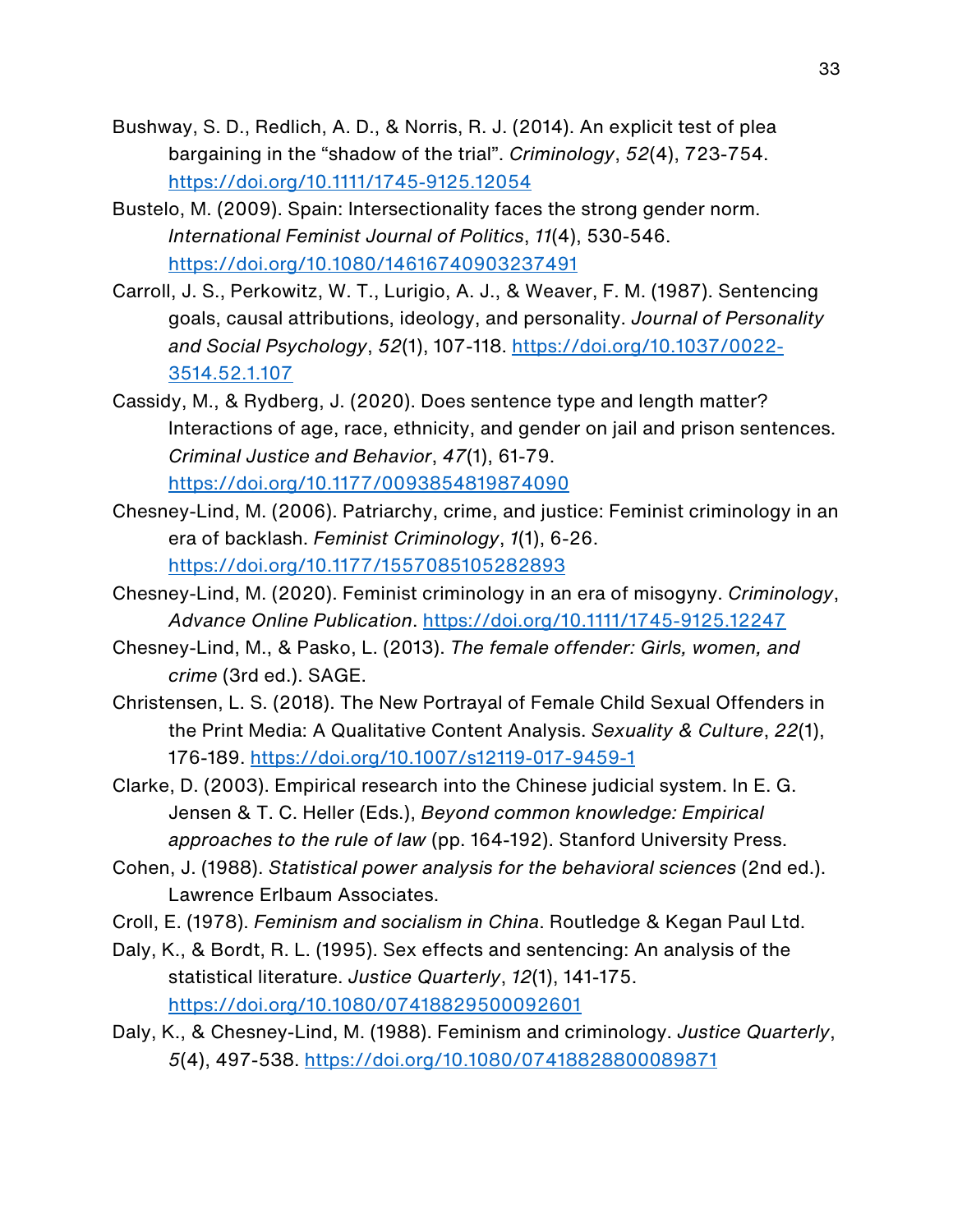- Daly, K., & Tonry, M. (1997). Gender, race, and sentencing. *Crime and Justice*, *22*, 201-252. https://doi.org/10.1086/449263
- Drápal, J. (2020). Sentencing disparities in the Czech Republic: Empirical evidence from post-communist Europe. *European Journal of Criminology*, *17*(2), 151-174. https://doi.org/10.1177/1477370818773612
- Embry, R., & Lyons, P. M. (2012). Sex-based sentencing: Sentencing discrepancies between male and female sex offenders. *Feminist Criminology*, *7*(2), 146-162. https://doi.org/10.1177/1557085111430214
- Etienne, M. (2010). Sentencing women: Reassessing the claims of disparity. *Journal of Gender, Race, & Justice*, *14*(1), 73-84.
- Farnworth, M., & Teske, R. H. C., Jr. (1995). Gender differences in felony court processing. *Women & Criminal Justice*, *6*(2), 23-44. https://doi.org/10.1300/J012v06n02\_02
- Faul, F., Erdfelder, E., Buchner, A., & Lang, A.-G. (2009). Statistical power analyses using G\*Power 3.1: Tests for correlation and regression analyses. *Behavior Research Methods*, *41*(4), 1149-1160. https://doi.org/10.3758/BRM.41.4.1149
- Finckenauer, J. O. (1978). Crime as a national political issue: 1964-76. *Crime & Delinquency*, *24*(1), 13-27. https://doi.org/10.1177/001112877802400102
- Fishbane, A., Ouss, A., & Shah, A. K. (2020). Behavioral nudges reduce failure to appear for court. *Science*, *370*(6517). https://doi.org/10.1126/science.abb6591
- Frase, R. S. (1997). Sentencing principles in theory and practice. *Crime and Justice*, *22*, 363-433. https://doi.org/10.1086/449266
- Fridel, E. E. (2019). Leniency for lethal ladies: Using the actor-partner interdependence model to examine gender-based sentencing disparities. *Homicide Studies*, *23*(4), 319-343. https://doi.org/10.1177/1088767919867420
- Gaub, J. E., & Holtfreter, K. (2015). New directions in intersections, inequality, and sentencing. *Women & Criminal Justice*, *25*(5), 298-312. https://doi.org/10.1080/08974454.2014.989299
- Gil, V. E., & Anderson, A. F. (1999). Case study of rape in contemporary China. *Journal of Interpersonal Violence*, *14*(11), 1151-1171. https://doi.org/10.1177/088626099014011003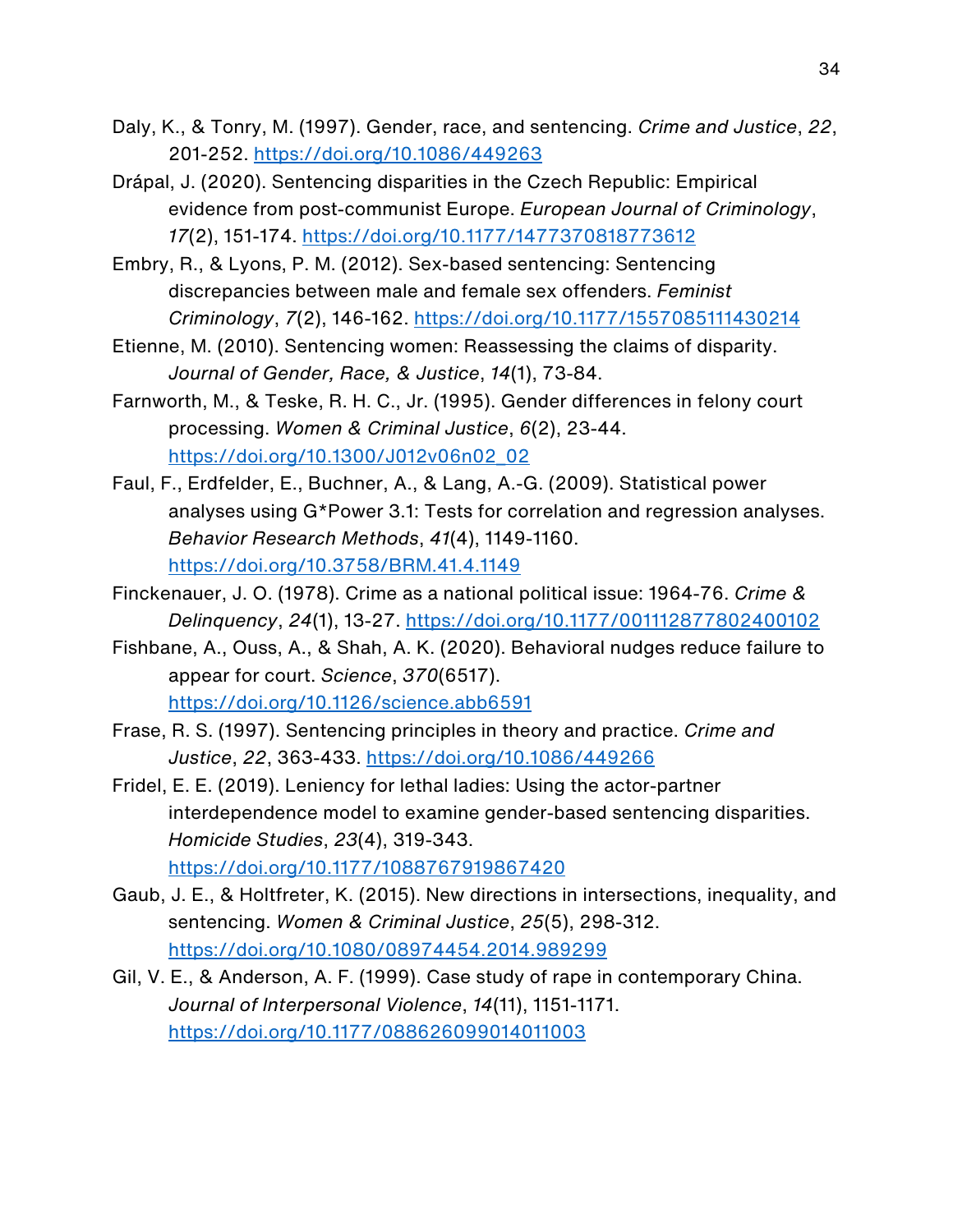- Goulette, N. (2021). Is chivalry dead? An examination of charge reductions in one Ohio jurisdiction. *Women & Criminal Justice*, *31*(2), 142-158. https://doi.org/10.1080/08974454.2020.1753141
- Grabe, M. E., Trager, K. D., Lear, M., & Rauch, J. (2006). Gender in crime news: A case study test of the chivalry hypothesis. *Mass Communication and Society*, *9*(2), 137-163. https://doi.org/10.1207/s15327825mcs0902\_2
- Hayes, A. F., Shanahan, J., & Glynn, C. J. (2001). Willingness to express one's opinion in a realistic situation as a function of perceived support for that opinion. *International Journal of Public Opinion Research*, *13*(1), 45-58. https://doi.org/10.1093/ijpor/13.1.45
- Hill, R. A. (1998). Character, choice, and "aberrant behavior:" Aligning criminal sentencing with concepts of moral blame. *The University of Chicago Law Review*, *65*(3), 975-999. https://doi.org/10.2307/1600304
- Ho, S. S., & McLeod, D. M. (2008). Social-Psychological Influences on Opinion Expression in Face-to-Face and Computer-Mediated Communication. *Communication Research*, *35*(2), 190-207. https://doi.org/10.1177/0093650207313159
- Holtfreter, K. (2013). Gender and "other people's money": An analysis of whitecollar offender sentencing. *Women & Criminal Justice*, *23*(4), 326-344. https://doi.org/10.1080/08974454.2013.821015
- Kaufman, J. P., & Williams, K. P. (2013). *Women at war, women building peace: Challenging gender norms*. Kumarian Press.
- Kinkel, J. J., & Hurst, W. J. (2015). The judicial cadre evaluation system in China: From quantification to intra-state legibility. *The China Quarterly*, *224*, 933- 954. https://doi.org/10.1017/s0305741015001290
- Leung, S. F., & Yu, S. (1996). On the choice between sample selection and twopart models. *Journal of Econometrics*, *72*(1-2), 197-229. https://doi.org/10.1016/0304-4076(94)01720-4
- Liang, B., Lu, H., & Taylor, M. (2009). Female drug abusers, narcotics offenders, and legal punishment in China. *Journal of Criminal Justice*, *37*(2), 133-141. https://doi.org/10.1016/j.jcrimjus.2009.02.007
- Liebman, B. L. (2015). Leniency in chinese criminal law? Everyday justice in Henan. *Berkeley Journal of International Law*, *33*(1), 153-222. https://doi.org/10.15779/Z38NP20
- Liu, M. (2012). Chinese migrant women in the sex industry. *Feminist Criminology*, *7*(4), 327-349. https://doi.org/10.1177/1557085112436836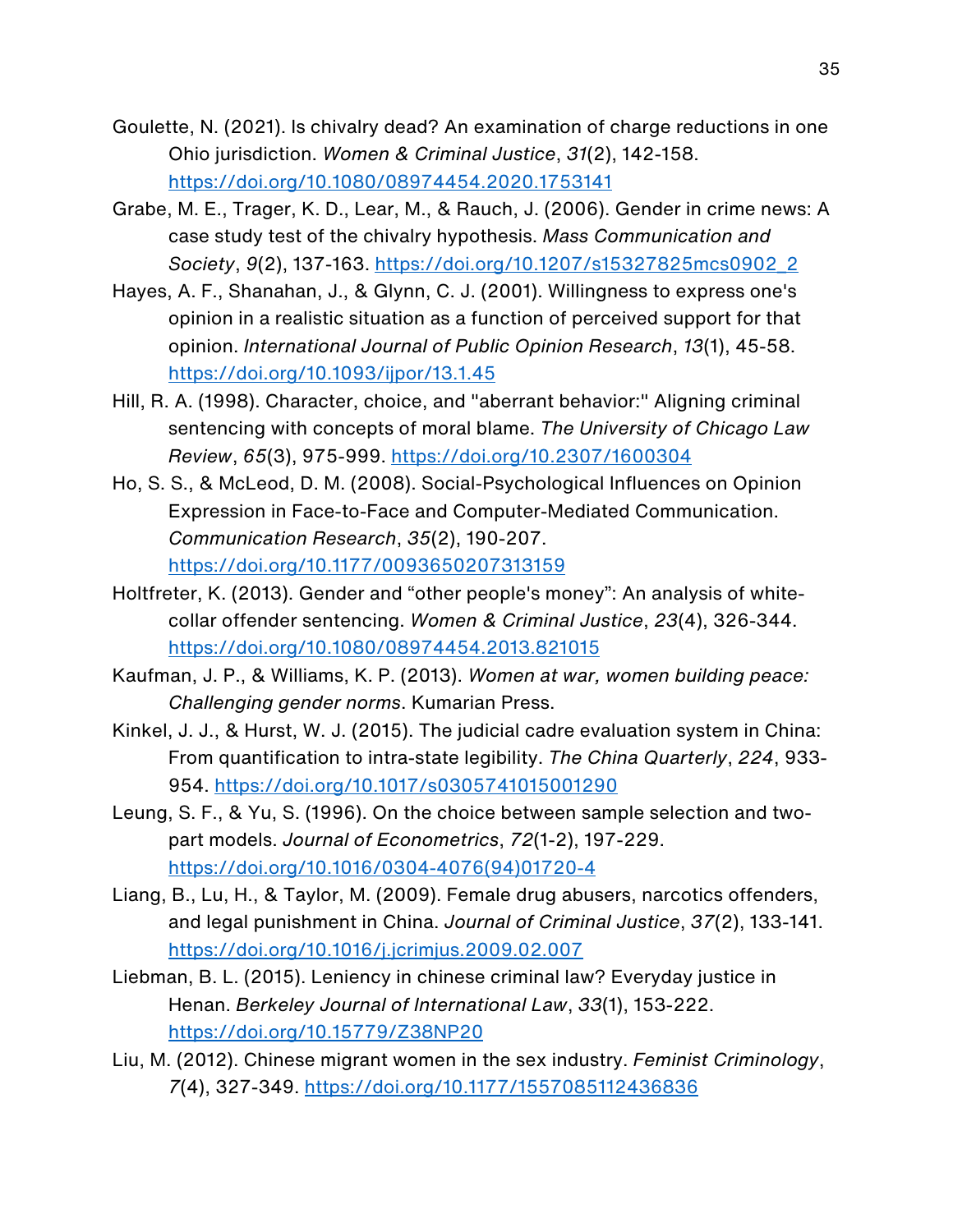- Liu, S., Xiong, M., & Liang, B. (2018). The death penalty for foreign drug offenders in China: Legal protection and equal treatment. *European Journal on Criminal Policy and Research*, *25*(4), 427-448. https://doi.org/10.1007/s10610-018-9377-2
- Lu, H., & Liang, B. (2008). Legal responses to trafficking in narcotics and other narcotic offenses in China. *International Criminal Justice Review*, *18*(2), 212-228. https://doi.org/10.1177/1057567708318480
- Lu, H., Liang, B., & Liu, S. (2013). Serious violent offenses and sentencing decisions in China-Are there any gender disparities? *Asian Journal of Criminology*, *8*(3), 159-177. https://doi.org/10.1007/s11417-012-9155-x
- MacKinnon, C. A. (1983). Feminism, Marxism, method, and the state: Toward feminist jurisprudence. *Signs: Journal of Women in Culture and Society*, *8*(4), 635-658. https://doi.org/10.1086/494000
- Mann, S. L. (2011). *Gender and sexuality in modern Chinese history*. Cambridge University Press.
- Martin, N. D., Rigoni, D., & Vohs, K. D. (2017). Free will beliefs predict attitudes toward unethical behavior and criminal punishment. *Proceedings of the National Academy of Sciences of the United States of America*, *114*(28), 7325-7330. https://doi.org/10.1073/pnas.1702119114
- McKimmie, B. M., Masters, J. M., Masser, B. M., Schuller, R. A., & Terry, D. J. (2013). Stereotypical and counterstereotypical defendants: Who is he and what was the case against her? *Psychology, Public Policy, and Law*, *19*(3), 343-354. https://doi.org/10.1037/a0030505
- Miller, S. L. (2001). The paradox of women arrested for domestic violence. *Violence Against Women*, *7*(12), 1339-1376. https://doi.org/10.1177/10778010122183900
- Niu, X., & Laidler, K. A. J. (2015). Understanding domestic violence against muslim women in China. *Feminist Criminology*, *10*(1), 92-112. https://doi.org/10.1177/1557085114536766
- Nowacki, J. S. (2019). Gender equality and sentencing outcomes: An examination of state courts. *Criminal Justice Policy Review*, *Advance online publication*. https://doi.org/10.1177/0887403419840804
- Pina-Sánchez, J., & Gosling, J. P. (2020). Tackling selection bias in sentencing data analysis: a new approach based on a scale of severity. *Quality & Quantity*, *54*(3), 1047-1073. https://doi.org/10.1007/s11135-020-00973-z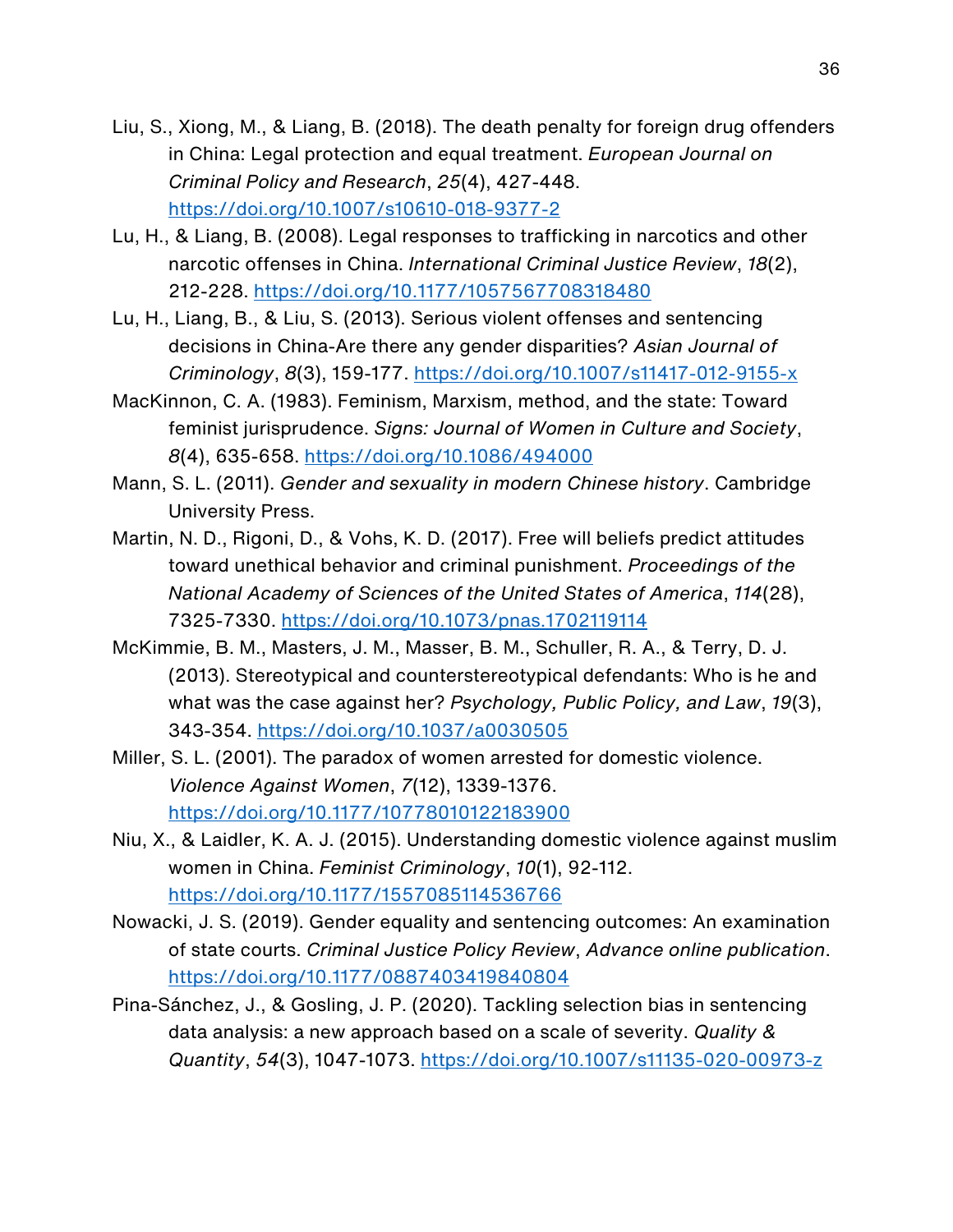- Pina-Sánchez, J., & Harris, L. (2020). Sentencing gender? Investigating the presence of gender disparities in Crown Court sentences. *Criminal Law Review*, *2020*(1), 3-28.
- Pittaway, E., & Bartolomei, L. (2001). Refugees, race, and gender: The multiple discrimination against refugee women. *Refuge: Canada's Journal on Refugees*, *19*(6), 21-32.
- Rapaport, E. (1991). The death penalty and gender discrimination. *Law & Society Review*, *25*(2), 367-383. https://doi.org/10.2307/3053803
- Redding, R. E., & Hensl, K. B. (2011). Knowledgeable judges make a difference: Judicial beliefs affect juvenile court transfer decisions. *Juvenile and Family Court Journal*, *62*(3), 15-24. https://doi.org/10.1111/j.1755- 6988.2011.01063.x
- Roberts, J. V., & Pei, W. (2016). Structuring judicial discretion in china: Exploring the 2014 sentencing guidelines. *Criminal Law Forum*, *27*(1), 3-33. https://doi.org/10.1007/s10609-015-9270-3
- Rodriguez, S. F., Curry, T. R., & Lee, G. (2006). Gender differences in criminal sentencing: Do effects vary across violent, property, and drug offenses? *Social Science Quarterly*, *87*(2), 318-339. https://doi.org/10.1111/j.1540- 6237.2006.00383.x
- Ruskola, T. (1994). Law, sexual morality, and gender equality in Qing and communist China. *The Yale Law Journal*, *103*(8), 2531-2565. https://doi.org/10.2307/797055
- Santos, G., & Harrell, S. (Eds.). (2017). *Transforming patriarchy: Chinese families in the twenty-first century*. University of Washington Press.
- Shariff, A. F., Greene, J. D., Karremans, J. C., Luguri, J. B., Clark, C. J., Schooler, J. W., Baumeister, R. F., & Vohs, K. D. (2014). Free will and punishment: A mechanistic view of human nature reduces retribution. *Psychological Science*, *25*(8), 1563-1570. https://doi.org/10.1177/0956797614534693
- Shen, A., & Winlow, S. (2014). Women and crime in contemporary China: A review essay. *International Journal of Comparative and Applied Criminal Justice*, *38*(4), 327-342. https://doi.org/10.1080/01924036.2013.861354
- Smith, T., & Jiang, S. (2019). Making sense of life without parole in China. *Punishment & Society*, *21*(1), 70-88. https://doi.org/10.1177/1462474517739848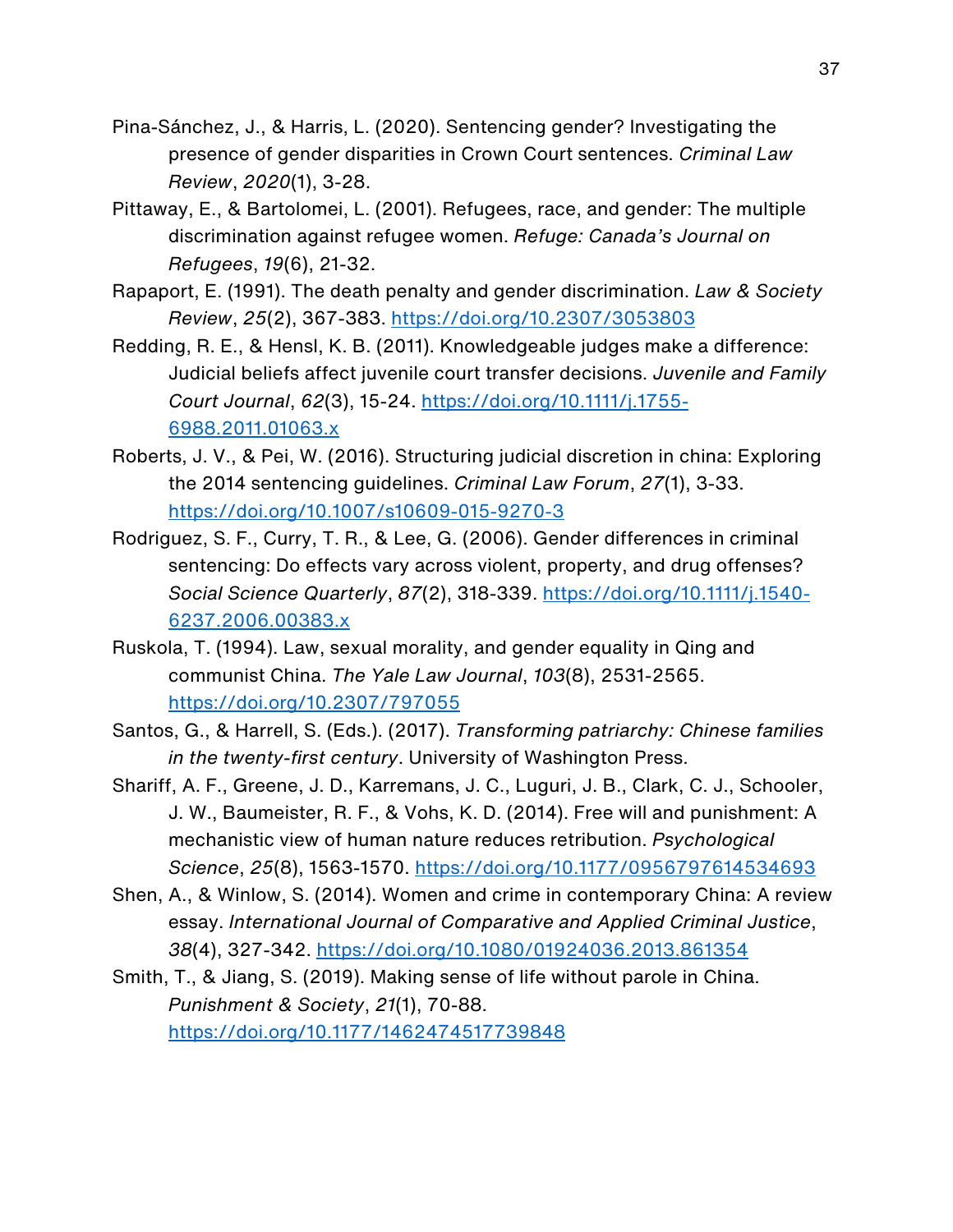- Spamann, H., & Klöhn, L. (2016). Justice is less blind, and less legalistic, than we thought: Evidence from an experiment with real judges. *Journal of Legal Studies*, *45*(2), 255-280. https://doi.org/10.1086/688861
- Spohn, C. (1999). Gender and sentencing of drug offenders: Is chivalry dead? *Criminal Justice Policy Review*, *9*(3-4), 365-399. https://doi.org/10.1177/088740349900900305
- Spohn, C., & Beichner, D. (2000). Is preferential treatment of female offenders a thing of the past? A multisite study of gender, race, and imprisonment. *Criminal Justice Policy Review*, *11*(2), 149-184. https://doi.org/10.1177/0887403400011002004
- Spohn, C., & Cederblom, J. (1991). Race and disparities in sentencing: A test of the liberation hypothesis. *Justice Quarterly*, *8*(3), 305-327. https://doi.org/10.1080/07418829100091071
- Spohn, C., Welch, S., & Gruhl, J. (1985). Women defendants in court: The interaction between sex and race in convicting and sentencing. *Social Science Quarterly*, *66*(1), 178-185.
- Spohn, C. C., & Spears, J. W. (1997). Gender and case processing decisions. *Women & Criminal Justice*, *8*(3), 29-59. https://doi.org/10.1300/J012v08n03\_02
- Steffensmeier, D., Ulmer, J. T., & Kramer, J. H. (1998). The interaction of race, gender, and age in criminal sentencing: The punishment cost of being young, black, and male. *Criminology*, *36*(4), 763–798 https://doi.org/10.1111/j.1745-9125.1998.tb01265.x
- Steffensmeier, D. J. (1980). Assessing the impact of the women's movement on sex-based differences in the handling of adult criminal defendants. *Crime & Delinquency*, *26*(3), 344-357.

https://doi.org/10.1177/001112878002600305

- Tillyer, R., Hartley, R. D., & Ward, J. T. (2015). Differential treatment of female defendants: Does criminal history moderate the effect of gender on sentence length in federal narcotics cases? *Criminal Justice and Behavior*, *42*(7), 703-721. https://doi.org/10.1177/0093854814560624
- Trevaskes, S. (2013). China's death penalty: The Supreme People's Court, the suspended death sentence and the politics of penal reform. *The British Journal of Criminology*, *53*(3), 482-499.

https://doi.org/10.1093/bjc/azt002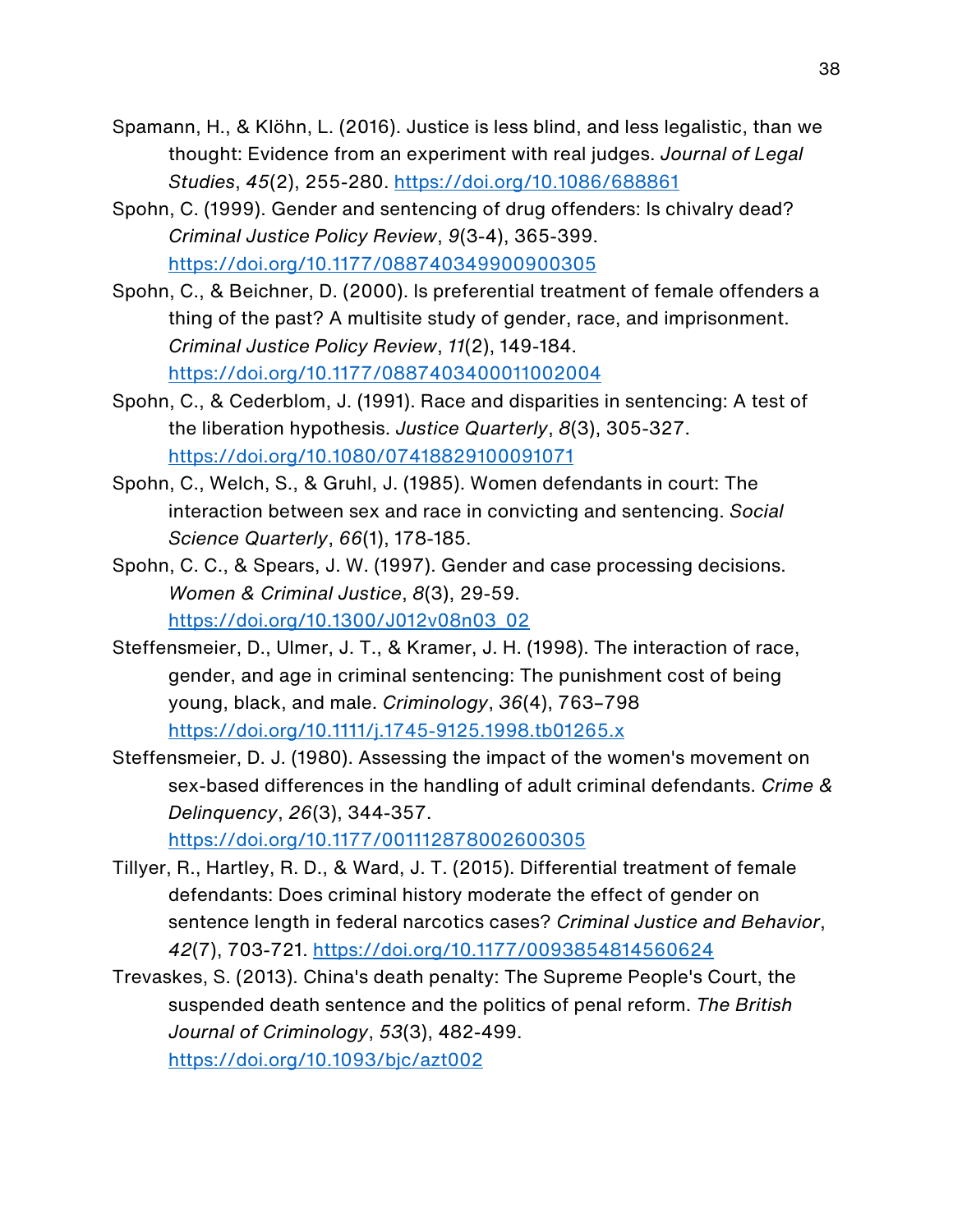- Ulmer, J. T. (2012). Recent developments and new directions in sentencing research. *Justice Quarterly*, *29*(1), 1-40. https://doi.org/10.1080/07418825.2011.624115
- Wei, S., & Xiong, M. (2020). Judges' gender and sentencing in China: An empirical inquiry. *Feminist Criminology*, *15*(2), 217-250. https://doi.org/10.1177/1557085119842660
- Wilford, M. M., Zimmerman, D. M., Yan, S., & Sutherland, K. T. (in press). Innocence in the shadow of COVID-19: Plea decision making during a pandemic. *Journal of Experimental Psychology: Applied*. https://doi.org/10.1037/xap0000367
- Wu, Y. (2020a). Is a plea really a bargain? An empirical study of six cities in China. *Asian Journal of Criminology*, *15*(3), 237-258. https://doi.org/10.1007/s11417-020-09322-3
- Wu, Y. (2020b). On the effect of the Chinese version of speedy trial and Plea bargaining pilot programs: Observation from DUI cases in Fujian Province. *Crime, Law and Social Change*, *74*(4), 457-484. https://doi.org/10.1007/s10611-020-09904-3
- Xia, Y., Cai, T., & Zhong, H. (2019). Effect of judges' gender on rape sentencing: A data mining approach to analyze judgment documents. *The China Review*, *19*(2), 125-149.
- Xing, H. (2013). 论配偶暴力中受虐妇女杀夫案的量刑 [Rethinking punishment for women who are driven by domestic violence to kill]. *中华女子学院学报 [Journal of China Women's University]*, *2013*(1), 24-28. https://doi.org/10.3969/j.issn.1007-3698.2013.01.004
- Xiong, M., Liu, S., & Liang, B. (2018). Criminal defense and judicial sentencing in China's death penalty cases. *Psychology, Crime & Law*, *24*(4), 414-432. https://doi.org/10.1080/1068316x.2017.1390114
- Yan, S. (2020). What exactly is the bargain? The sensitivity of plea discount estimates. *Justice Quarterly*, *Advance online publication*. https://doi.org/10.1080/07418825.2019.1707856
- Yan, Y. (2006). Girl power: Young women and the waning of patriarchy in rural north China. *Ethnology*, *45*(2). https://doi.org/10.2307/4617569
- Zatz, M. S. (2000). The convergence of race, ethnicity, gender, and class on court decisionmaking: Looking toward the 21st century. In J. Horney (Ed.), *Criminal justice 2000: Policies, processes, and decisions of the criminal justice system* (Vol. 3). National Institute of Justice.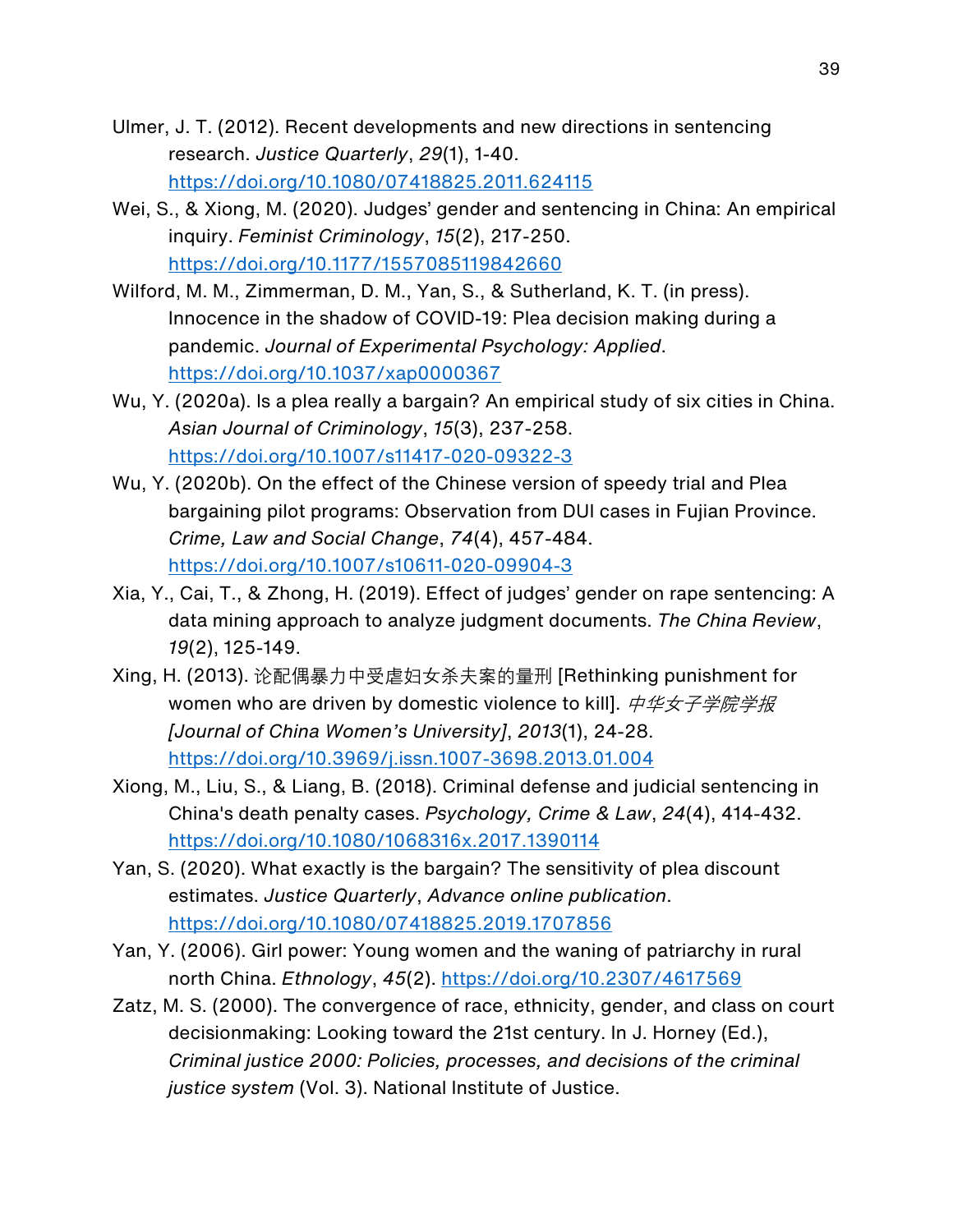- Zhao, R., Zhang, H., Jiang, Y., & Yao, X. (2018). The tendency to make arrests in domestic violence: Perceptions from police officers in China. *International Journal of Offender Therapy and Comparative Criminology*, *62*(16), 4923- 4941. https://doi.org/10.1177/0306624X18801653
- Zheng, C., Ai, J., & Liu, S. (2017). The elastic ceiling: Gender and professional career in Chinese courts. *Law & Society Review*, *51*(1), 168-199. https://doi.org/10.1111/lasr.12249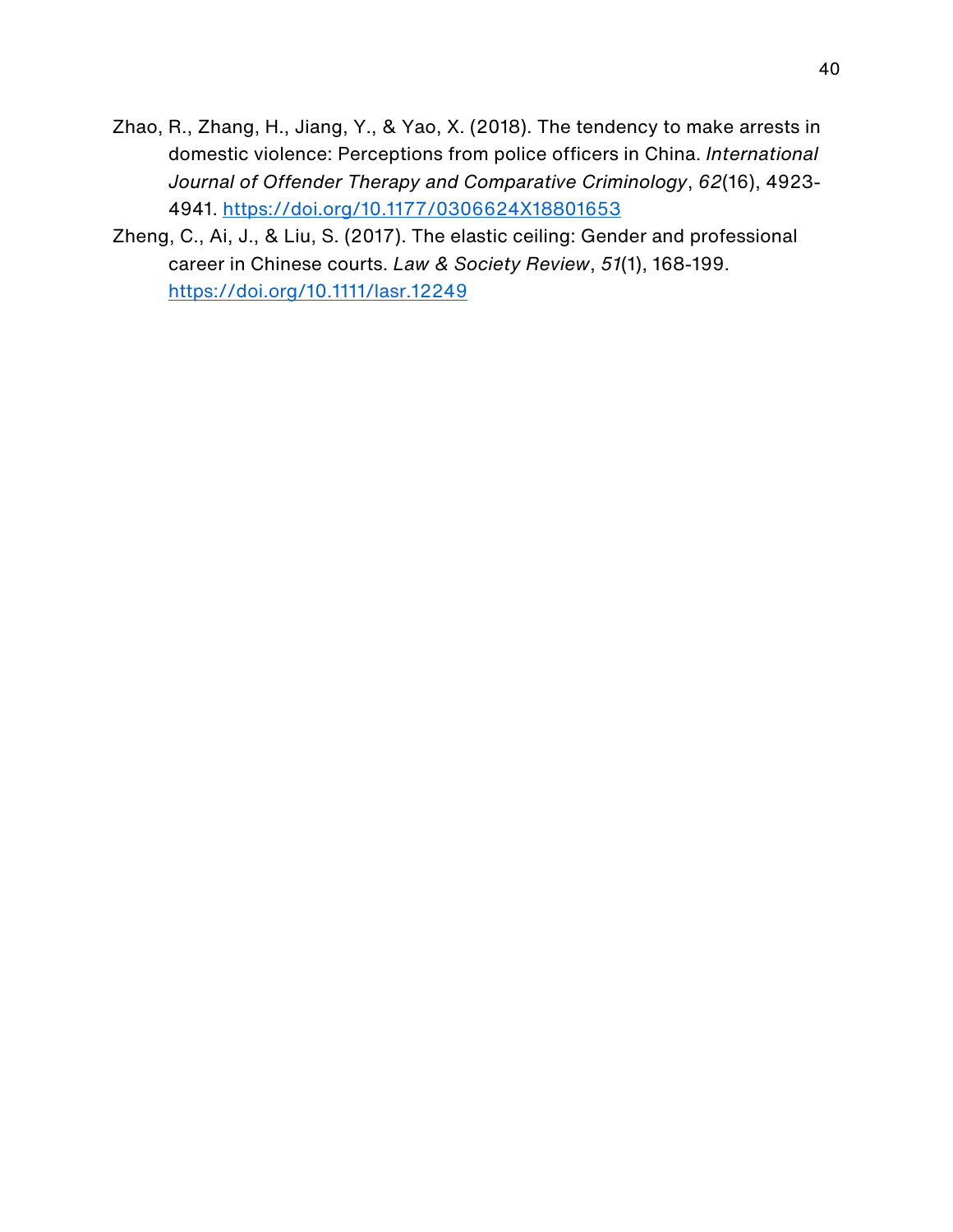Table 1. Descriptive Statistics

|                                                    | $\boldsymbol{n}$ | M     | SD    | Min | Max |
|----------------------------------------------------|------------------|-------|-------|-----|-----|
| Judge characteristics                              |                  |       |       |     |     |
| Male                                               | 272              | 0.68  | 0.47  |     |     |
| Graduate degree                                    | 272              | 0.34  | 0.48  |     |     |
| Age                                                | 260              | 39.97 | 10.41 | 20  | 60  |
| Primary court                                      | 271              | 0.39  | 0.49  |     |     |
| Intermediate court                                 | 271              | 0.37  | 0.48  |     |     |
| Higher court                                       | 271              | 0.23  | 0.42  |     |     |
| Perceived responsible party of crimes              |                  |       |       |     |     |
| Offenders primarily responsible                    | 269              | 0.42  | 0.49  |     |     |
| Offenders and society equally responsible          | 269              | 0.57  | 0.50  |     |     |
| Society primarily responsible                      | 269              | 0.01  | 0.11  |     |     |
| Perception of offenders and law-abiding people     |                  |       |       |     |     |
| Very different                                     | 269              | 0.09  | 0.29  |     |     |
| Somewhat different                                 | 269              | 0.50  | 0.50  |     |     |
| Not different                                      | 269              | 0.30  | 0.46  |     |     |
| Does not know                                      | 269              | 0.11  | 0.32  |     |     |
| Perception of offenders committing different types |                  |       |       |     |     |
| of crime                                           |                  |       |       |     |     |
| Very different                                     | 267              | 0.28  | 0.45  |     |     |
| Somewhat different                                 | 267              | 0.51  | 0.50  |     |     |
| Not different                                      | 267              | 0.13  | 0.34  |     |     |
| Does not know                                      | 267              | 0.08  | 0.27  |     |     |
| Perception of male and female offenders            |                  |       |       |     |     |
| Very different                                     | 271              | 0.33  | 0.47  |     |     |
| Somewhat different                                 | 271              | 0.45  | 0.50  |     |     |
| Not different                                      | 271              | 0.15  | 0.36  |     |     |
| Does not know                                      | 271              | 0.07  | 0.25  |     |     |
| Belief that prisons can punish                     | 269              | 2.32  | 0.58  | 1   | 4   |
| Belief that prisons can rehabilitate               | 271              | 2.65  | 0.676 | 1   | 4   |
| Male defendant vignettes                           | 272              | 0.43  | 0.50  |     |     |
| Sentence for homicide                              |                  |       |       |     |     |
| Fixed-term imprisonment                            | 271              | 0.65  | 0.48  |     |     |
| Life imprisonment                                  | 271              | 0.28  | 0.45  |     |     |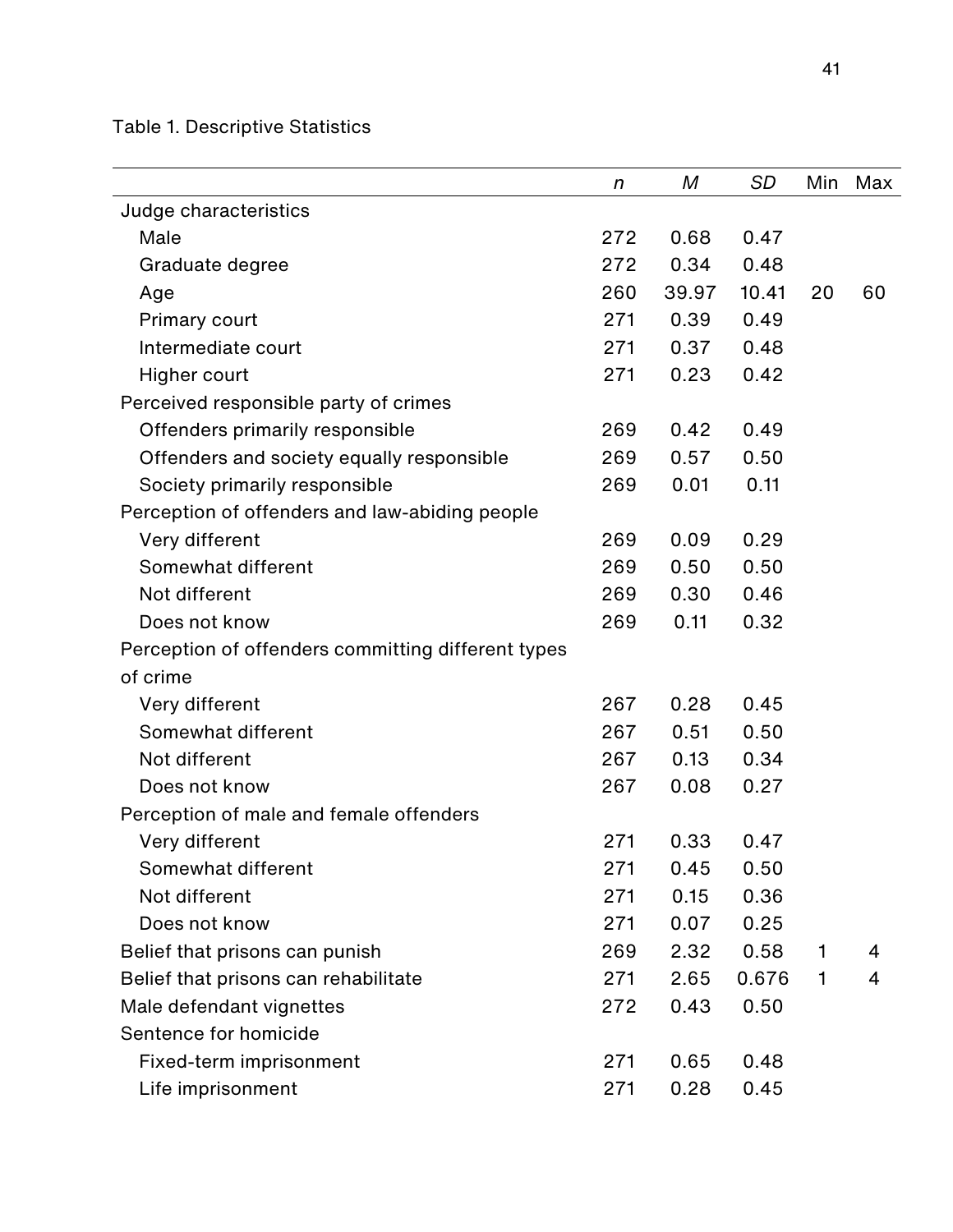| Death with suspension              | 271 | 0.07   | 0.26  |    |     |
|------------------------------------|-----|--------|-------|----|-----|
| Length for fixed-term imprisonment | 170 | 114.08 | 45.77 | 24 | 180 |
| Sentence for robbery               |     |        |       |    |     |
| Fixed-term imprisonment            | 268 | 0.97   | 0.18  |    |     |
| Life imprisonment                  | 268 | 0.03   | 0.18  |    |     |
| Length for fixed-term imprisonment | 251 | 83.67  | 38.19 | 18 | 180 |
| Sentence for defrauding            |     |        |       |    |     |
| Fixed-term imprisonment            | 261 | 0.99   | 0.09  |    |     |
| Life imprisonment                  | 261 | 0.01   | 0.09  |    |     |
| Length for fixed-term imprisonment | 248 | 44.45  | 21.87 | 6  | 126 |
| Sentence for drug trafficking      |     |        |       |    |     |
| Fixed-term imprisonment            | 258 | 0.96   | 0.19  |    |     |
| Life imprisonment                  | 258 | 0.02   | 0.14  |    |     |
| Death with suspension              | 258 | 0.01   | 0.11  |    |     |
| Death without suspension           | 258 | 0.01   | 0.09  |    |     |
| Length for fixed-term imprisonment | 240 | 81.65  | 31.29 | 12 | 180 |

Note: Minimum and maximum values for dummy variables omitted. Statistics for all sentence length variables are for judges who recommended fixed-term imprisonment only, before conversion (for judges who recommended life imprisonment or death) and imputation (for judges who did not give out any recommended sentence or recommended fixed-term imprisonment but did not give out a length).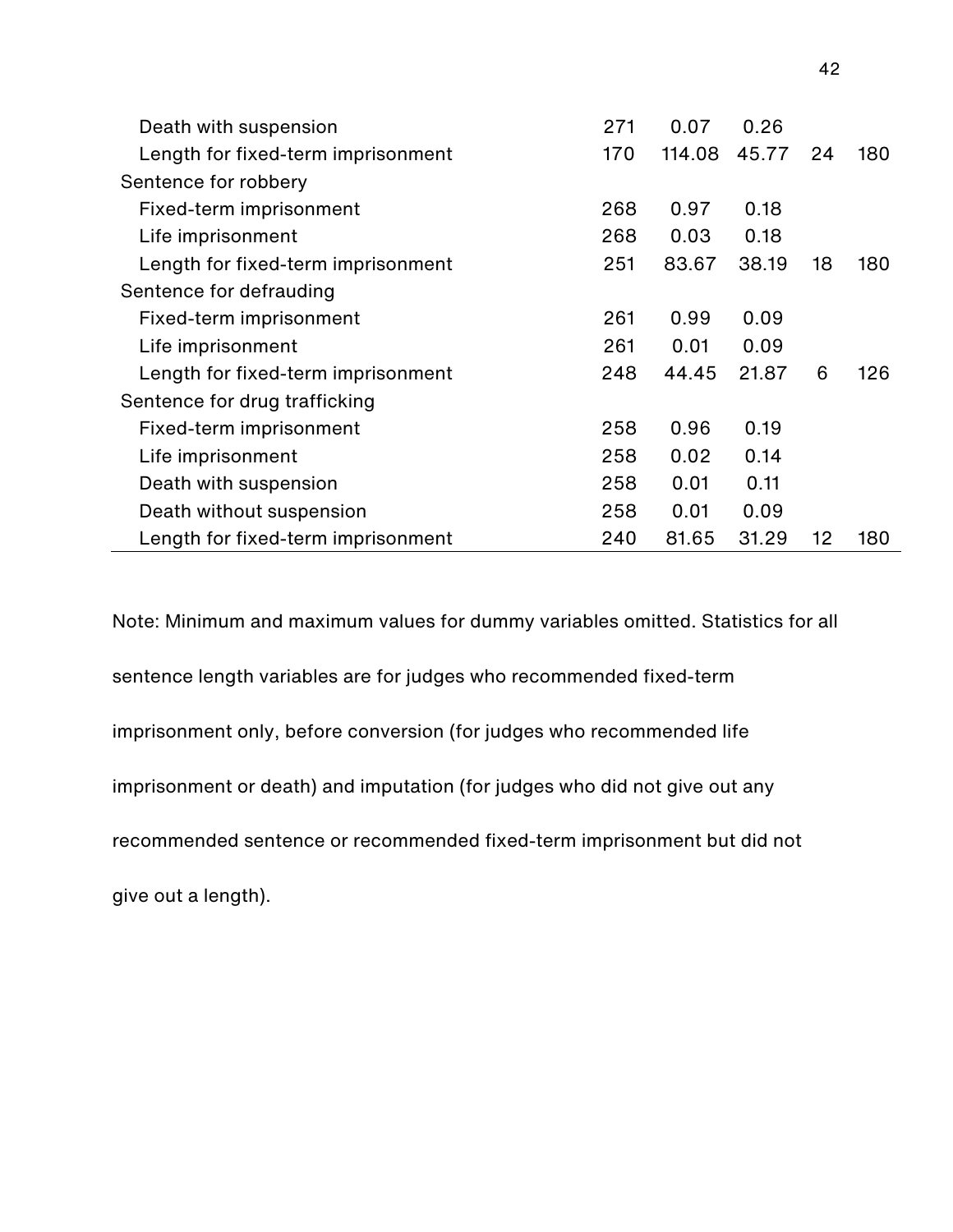|                                                       | (1)      | (2)      | (3)        | (4)         |
|-------------------------------------------------------|----------|----------|------------|-------------|
|                                                       |          |          |            | Drug        |
|                                                       | Homicide | Robbery  | Defrauding | trafficking |
| Male defendant vignettes                              | 43.80*** | $-4.90$  | $-10.76*$  | $-20.93*$   |
|                                                       | (12.24)  | (8.92)   | (5.25)     | (9.59)      |
| Judge characteristics                                 |          |          |            |             |
| Male                                                  | 28.53*   | $22.36*$ | $11.28*$   | 11.64       |
|                                                       | (12.96)  | (9.45)   | (5.56)     | (10.16)     |
| Graduate degree                                       | $-2.02$  | 13.61    | $-5.48$    | 22.79*      |
|                                                       | (12.23)  | (8.91)   | (5.24)     | (9.58)      |
| Age                                                   | $-0.80$  | 0.58     | $-0.34$    | $-0.26$     |
|                                                       | (0.67)   | (0.49)   | (0.29)     | (0.52)      |
| <b>Primary court</b>                                  | $-10.32$ | $21.93*$ | 5.27       | $-2.72$     |
|                                                       | (13.12)  | (9.57)   | (5.63)     | (10.28)     |
| Intermediate court                                    | 17.95    | 13.97    | 0.18       | $-10.73$    |
|                                                       | (15.51)  | (11.31)  | (6.65)     | (12.15)     |
| Perceived responsible party of crimes (ref:           |          |          |            |             |
| offender and society equally responsible)             |          |          |            |             |
| Offender primarily responsible                        | 3.64     | 3.74     | $-0.95$    | $-3.17$     |
|                                                       | (11.34)  | (8.27)   | (4.86)     | (8.89)      |
| Society primarily responsible                         | 25.09    | $-63.86$ | 1.10       | $-40.70$    |
|                                                       | (62.26)  | (45.39)  | (26.69)    | (48.79)     |
| Perception of offenders and law-abiding               |          |          |            |             |
| people (ref: somewhat different)                      |          |          |            |             |
| Very different                                        | $-32.32$ | $-16.84$ | $-14.30$   | 17.11       |
|                                                       | (20.19)  | (14.72)  | (8.66)     | (15.82)     |
| Not different                                         | $-3.06$  | $-4.19$  | $-8.80$    | 11.18       |
|                                                       | (13.78)  | (10.04)  | (5.91)     | (10.80)     |
| Not sure/doesn't know                                 | $-9.59$  | 5.30     | $-4.10$    | 16.28       |
|                                                       | (19.86)  | (14.48)  | (8.51)     | (15.56)     |
| Perception of offenders committing different types of |          |          |            |             |
| crimes                                                |          |          |            |             |
| (ref: somewhat different)                             |          |          |            |             |
| Very different                                        | 3.27     | 2.95     | $-2.49$    | 7.81        |

## Table 2. Main Regression Model Explaining Sentence Length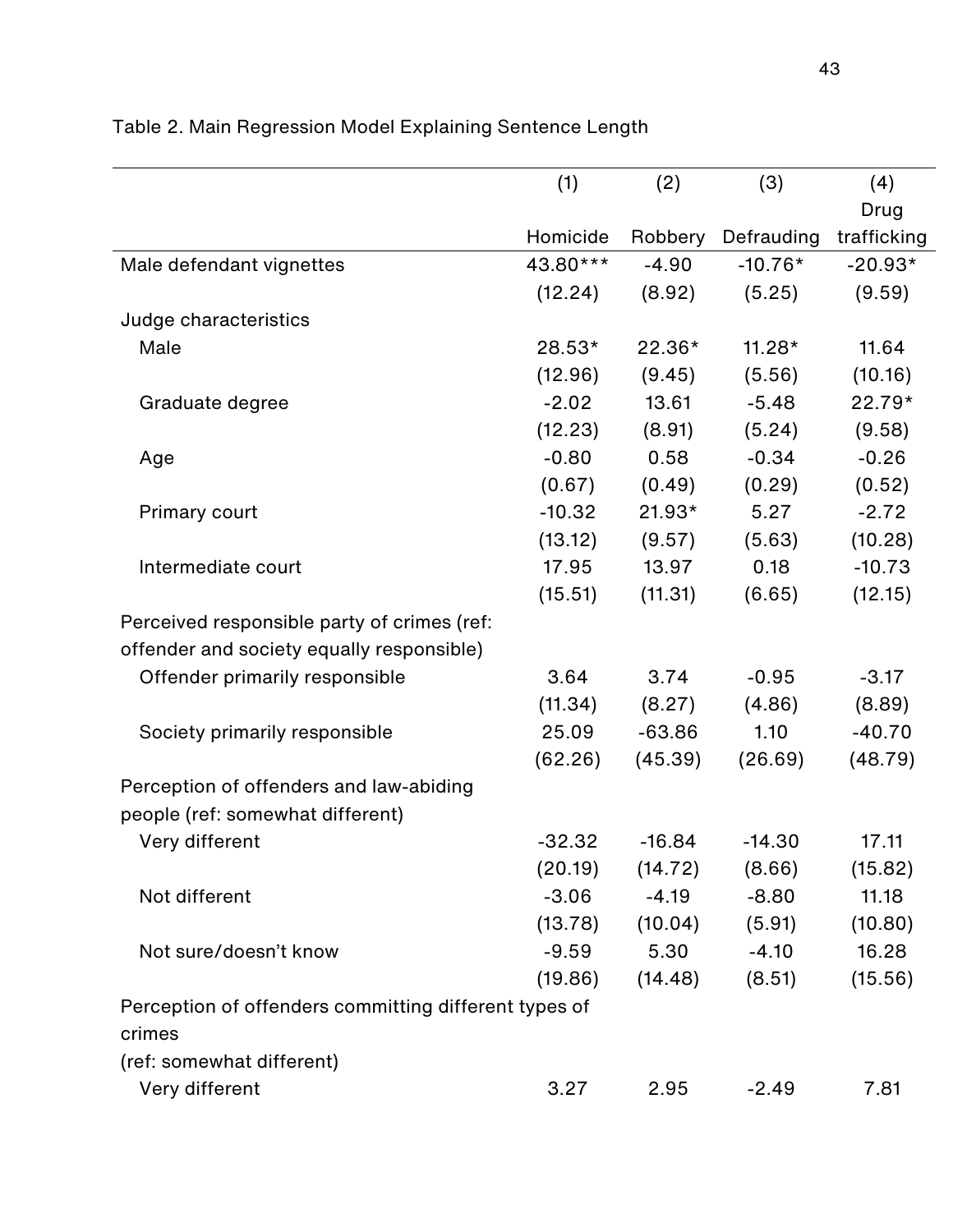|                                         | (14.22)   | (10.36) | (6.09)  | (11.14)  |
|-----------------------------------------|-----------|---------|---------|----------|
| Not different                           | 25.23     | 8.52    | $-3.17$ | $-14.58$ |
|                                         | (17.57)   | (12.81) | (7.53)  | (13.77)  |
| Not sure/doesn't know                   | 3.94      | 2.91    | $-0.55$ | 6.00     |
|                                         | (22.10)   | (16.11) | (9.47)  | (17.32)  |
| Perception of male and female offenders |           |         |         |          |
| (ref: somewhat different)               |           |         |         |          |
| Very different                          | 0.70      | 3.73    | 3.47    | $-3.49$  |
|                                         | (12.83)   | (9.36)  | (5.50)  | (10.06)  |
| Not different                           | $-14.21$  | $-8.02$ | 0.43    | $-0.40$  |
|                                         | (17.47)   | (12.73) | (7.49)  | (13.69)  |
| Not sure/doesn't know                   | $-44.62$  | $-2.36$ | $-4.00$ | $-1.07$  |
|                                         | (24.59)   | (17.93) | (10.54) | (19.27)  |
| Belief that prisons can punish          | $-10.14$  | $-8.00$ | 3.14    | $-7.09$  |
|                                         | (11.18)   | (8.15)  | (4.79)  | (8.76)   |
| Belief that prisons can rehabilitate    | $-8.74$   | 10.98   | 2.10    | 12.70    |
|                                         | (9.64)    | (7.03)  | (4.13)  | (7.56)   |
| Constant                                | 213.73*** | 27.40   | 48.88** | 77.19*   |
|                                         | (39.43)   | (28.75) | (16.90) | (30.90)  |
| $\boldsymbol{n}$                        | 243       | 243     | 243     | 243      |
| $R^2$                                   | 0.17      | 0.11    | 0.08    | 0.11     |

Note: \*\*\* *p* < 0.001, \*\* *p* < 0.01, \* *p* < 0.05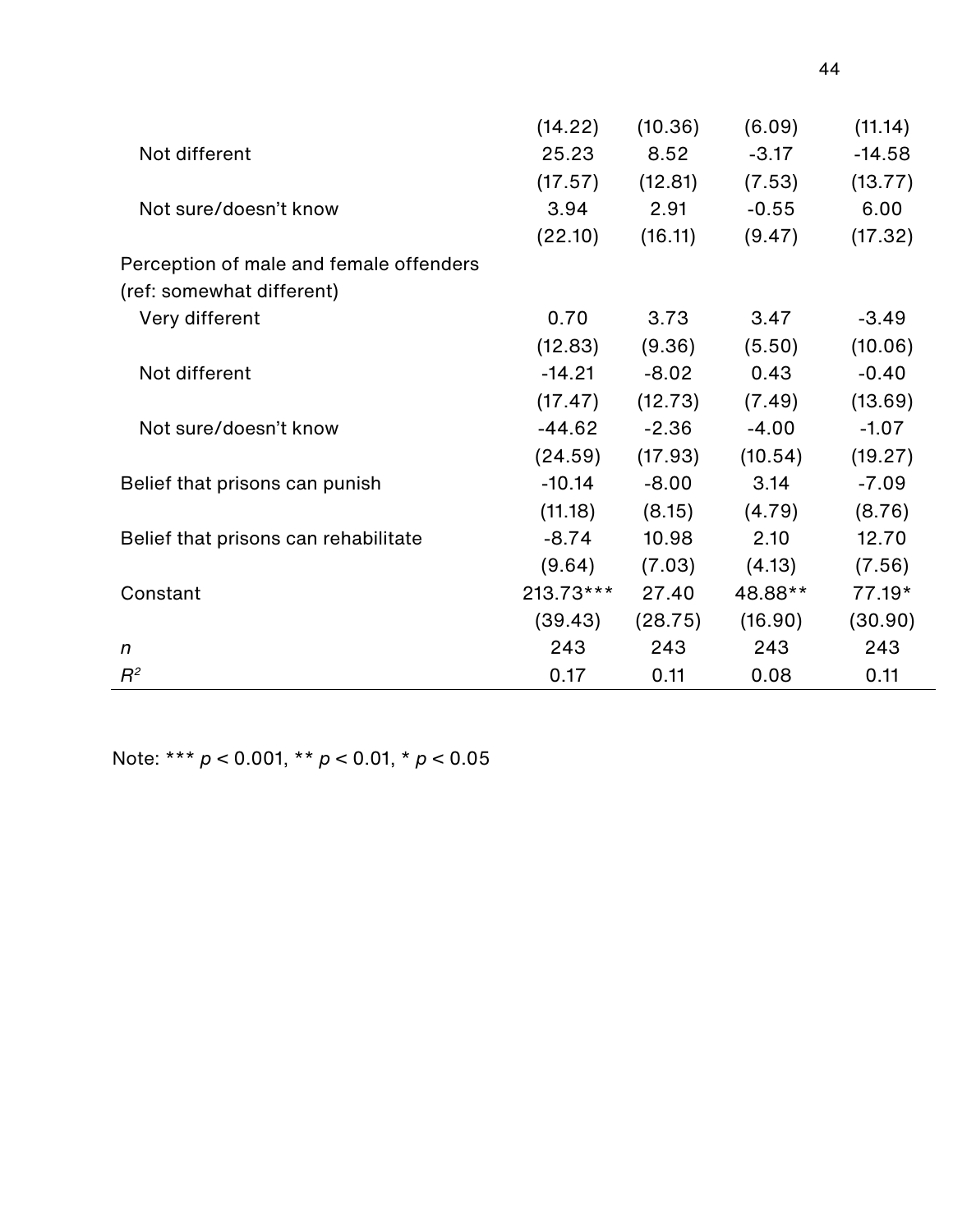|                                                                                         | Homicide |          | Robbery |          | Defrauding |          | <b>Drug Trafficking</b> |         |
|-----------------------------------------------------------------------------------------|----------|----------|---------|----------|------------|----------|-------------------------|---------|
|                                                                                         | Female   | Male     | Female  | Male     | Female     | Male     | Female                  | Male    |
| Perceived                                                                               |          |          |         |          |            |          |                         |         |
| responsible party                                                                       |          |          |         |          |            |          |                         |         |
| of crimes (ref:                                                                         |          |          |         |          |            |          |                         |         |
| equally                                                                                 |          |          |         |          |            |          |                         |         |
| responsible/                                                                            |          |          |         |          |            |          |                         |         |
| society primarily                                                                       |          |          |         |          |            |          |                         |         |
| responsible)                                                                            |          |          |         |          |            |          |                         |         |
| Offender                                                                                |          |          |         |          |            |          |                         |         |
| primarily                                                                               |          |          |         |          |            |          |                         |         |
| responsible                                                                             | $-4.31$  | 14.95    | $-3.50$ | 6.79     | $-2.28$    | 0.75     | $-5.02$                 | 1.87    |
|                                                                                         | (15.80)  | (16.70)  | (10.89) | (13.11)  | (8.44)     | (4.32)   | (15.97)                 | (5.66)  |
| Perception of<br>offenders and<br>law-abiding<br>people (ref:<br>somewhat<br>different) |          |          |         |          |            |          |                         |         |
| Very different                                                                          | $-37.57$ | $-15.35$ | $-4.54$ | $-30.50$ | $-12.96$   | $-11.22$ | 19.84                   | 4.86    |
|                                                                                         | (27.49)  | (31.42)  | (18.95) | (24.66)  | (14.67)    | (8.14)   | (27.78)                 | (10.65) |
| Not different                                                                           | 10.93    | $-9.09$  | $-2.77$ | $-7.92$  | $-10.55$   | $-2.99$  | 20.82                   | $-0.57$ |
|                                                                                         | (17.97)  | (22.36)  | (12.39) | (17.55)  | (9.59)     | (5.79)   | (18.16)                 | (7.58)  |

Table 3. Comparison of Sex-specific Coefficients for Perception and Belief Variables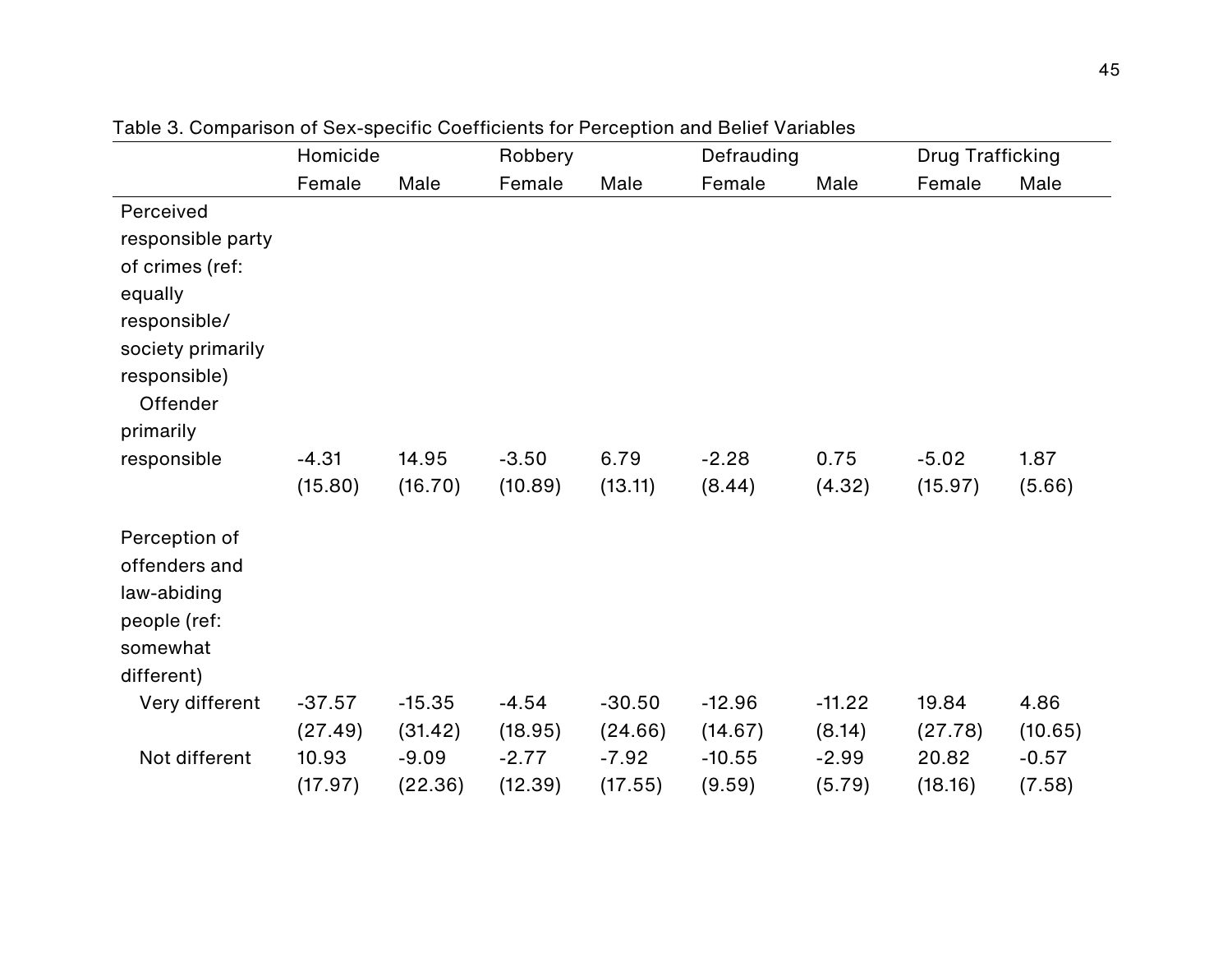| <b>Not</b>                                                                                               |                     |                     |                  |                     |                     |                   |                     |                    |
|----------------------------------------------------------------------------------------------------------|---------------------|---------------------|------------------|---------------------|---------------------|-------------------|---------------------|--------------------|
| sure/doesn't                                                                                             |                     |                     |                  |                     |                     |                   |                     |                    |
| know                                                                                                     | $-24.14$<br>(29.00) | $-14.15$<br>(31.11) | 0.50<br>(19.99)  | 27.42<br>(24.41)    | $-11.16$<br>(15.48) | $-0.79$<br>(8.06) | 25.58<br>(29.30)    | $-3.35$<br>(10.54) |
| Perception of<br>offenders<br>committing<br>different types of<br>crimes (ref:<br>somewhat<br>different) |                     |                     |                  |                     |                     |                   |                     |                    |
| Very different                                                                                           | 31.33<br>(19.99)    | $-38.27$<br>(21.29) | 7.94<br>(13.78)  | $-9.70$<br>(16.71)  | $-6.69$<br>(10.67)  | 2.89<br>(5.51)    | 13.42<br>(20.20)    | 2.22<br>(7.21)     |
| Not different                                                                                            | 53.33*<br>(25.44)   | $-9.00$<br>(25.16)  | 19.78<br>(17.54) | 4.38<br>(19.75)     | $-11.55$<br>(13.58) | 2.74<br>(6.52)    | $-11.36$<br>(25.71) | $-13.39$<br>(8.53) |
| <b>Not</b><br>sure/doesn't                                                                               |                     |                     |                  |                     |                     |                   |                     |                    |
| know                                                                                                     | 8.21<br>(27.09)     | $-14.05$<br>(41.41) | 12.93<br>(18.67) | $-22.26$<br>(32.50) | $-4.10$<br>(14.46)  | 4.72<br>(10.72)   | 13.23<br>(27.37)    | $-6.72$<br>(14.03) |
| Perception of<br>male and female<br>offenders (ref:<br>somewhat<br>different)                            |                     |                     |                  |                     |                     |                   |                     |                    |
| Very different                                                                                           | 20.17               | $-18.21$            | $-0.28$          | 22.07               | 9.01                | $-2.25$           | $-13.23$            | $-3.78$            |
|                                                                                                          | (18.59)             | (19.60)             | (12.81)          | (15.38)             | (9.92)              | (5.08)            | (18.78)             | (6.64)             |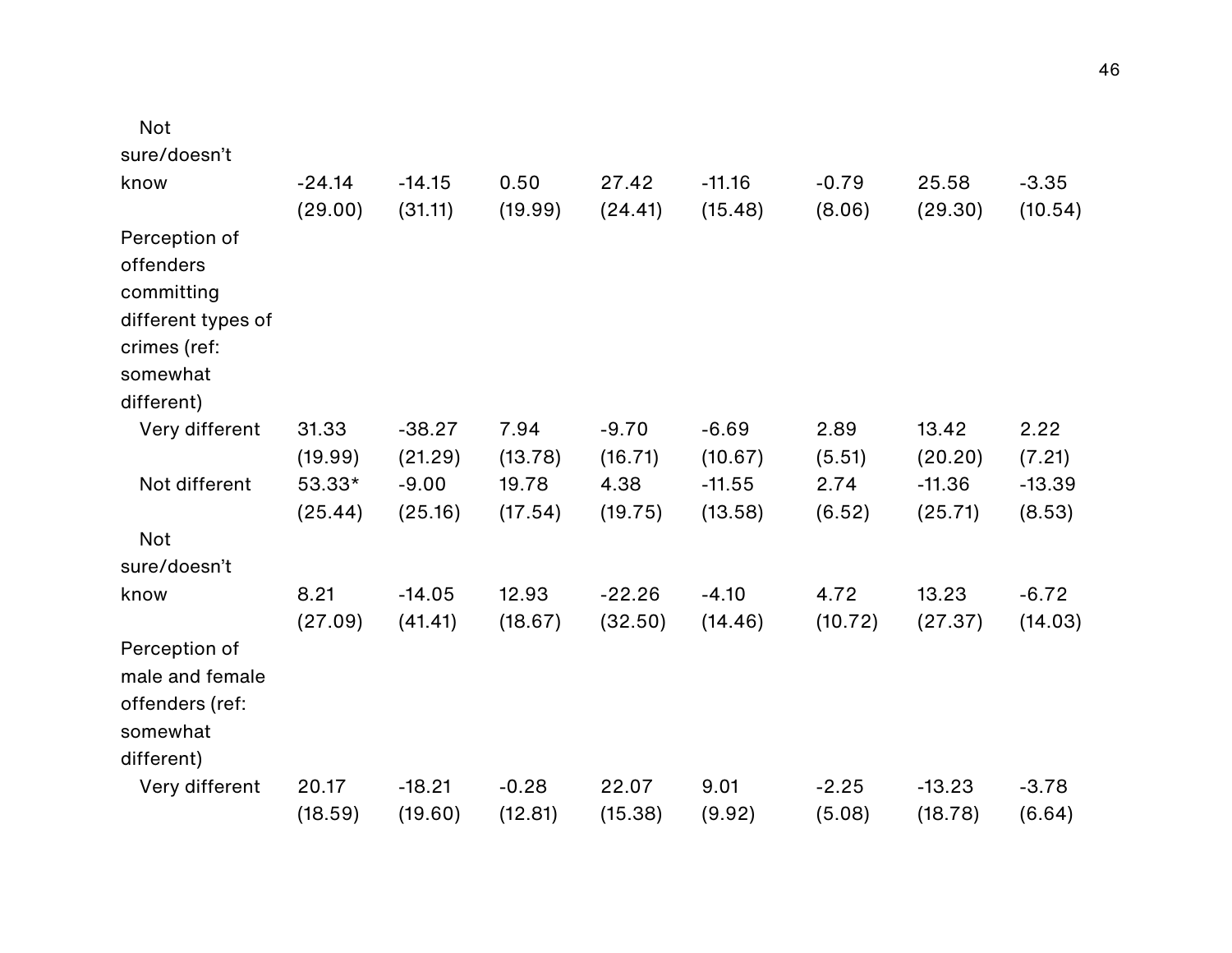| Not different      | $-31.42$  | 9.34     | $-7.91$ | $-3.64$   | $-1.93$ | $-1.25$ | $-14.73$ | 1.59    |
|--------------------|-----------|----------|---------|-----------|---------|---------|----------|---------|
|                    | (24.71)   | (26.28)  | (17.03) | (20.63)   | (13.19) | (6.81)  | (24.97)  | (8.91)  |
| <b>Not</b>         |           |          |         |           |         |         |          |         |
| sure/doesn't       |           |          |         |           |         |         |          |         |
| know               | $-56.98*$ | 24.18    | 2.98    | $-10.44$  | $-8.93$ | 10.05   | $-8.33$  | 15.35   |
|                    | (28.32)   | (56.96)  | (19.52) | (44.71)   | (15.12) | (14.75) | (28.62)  | (19.30) |
| <b>Belief that</b> |           |          |         |           |         |         |          |         |
| prisons can        |           |          |         |           |         |         |          |         |
| punish             | $-6.98$   | $-23.26$ | $-4.48$ | $-21.18$  | 2.57    | 4.53    | $-11.64$ | 5.58    |
|                    | (14.50)   | (18.60)  | (10.00) | (14.60)   | (7.74)  | (4.82)  | (14.65)  | (6.30)  |
| <b>Belief that</b> |           |          |         |           |         |         |          |         |
| prisons can        |           |          |         |           |         |         |          |         |
| rehabilitate       | $-6.63$   | $-5.24$  | $-0.15$ | $36.05**$ | 6.67    | $-6.88$ | 23.90    | $-3.48$ |
|                    | (12.46)   | (16.62)  | (8.59)  | (13.04)   | (6.65)  | (4.30)  | (12.59)  | (5.63)  |

Note: \*\*\* *p* < 0.001, \*\* *p* < 0.01, \* *p* < 0.05